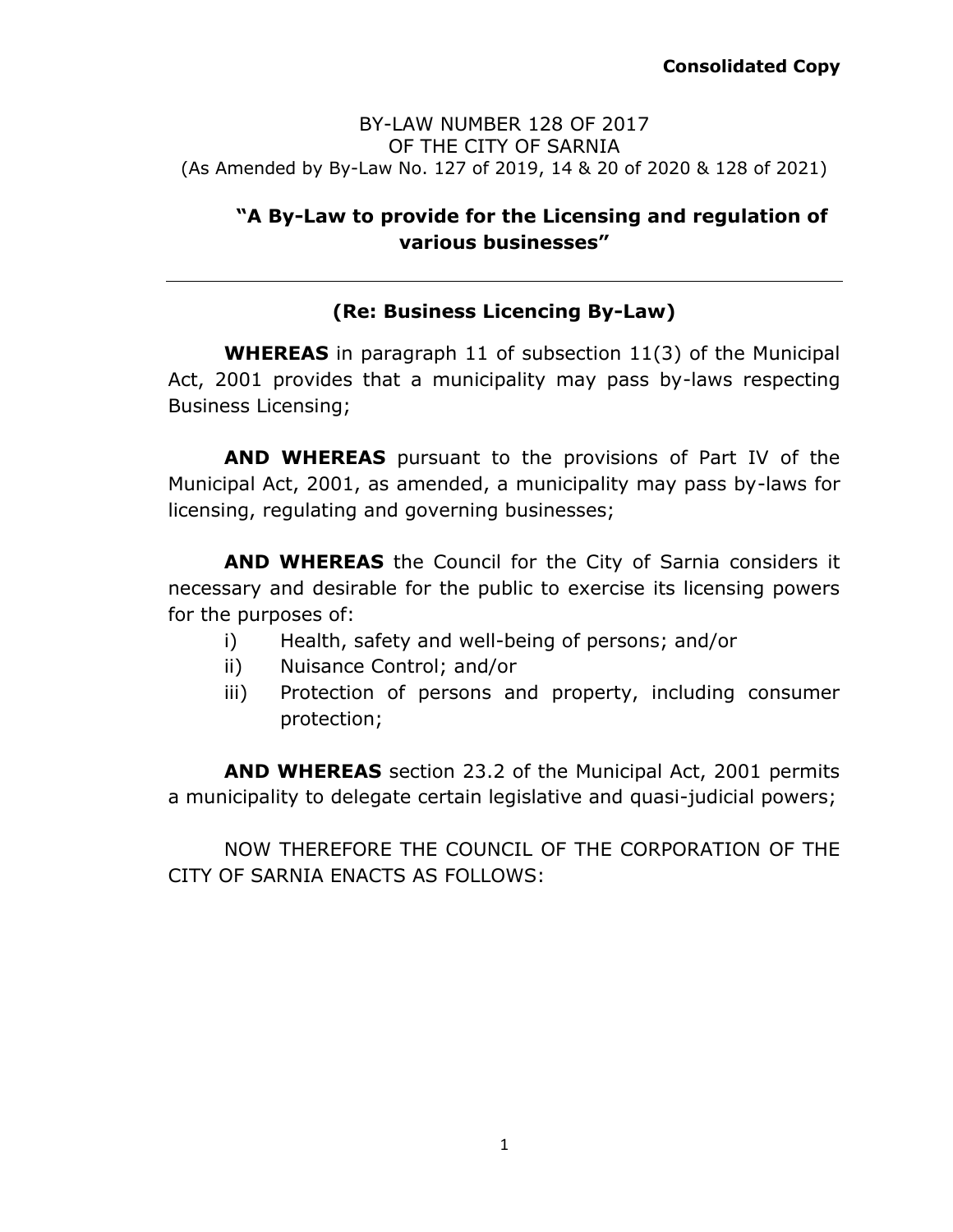# **Table of Contents**

# **CONTENTS**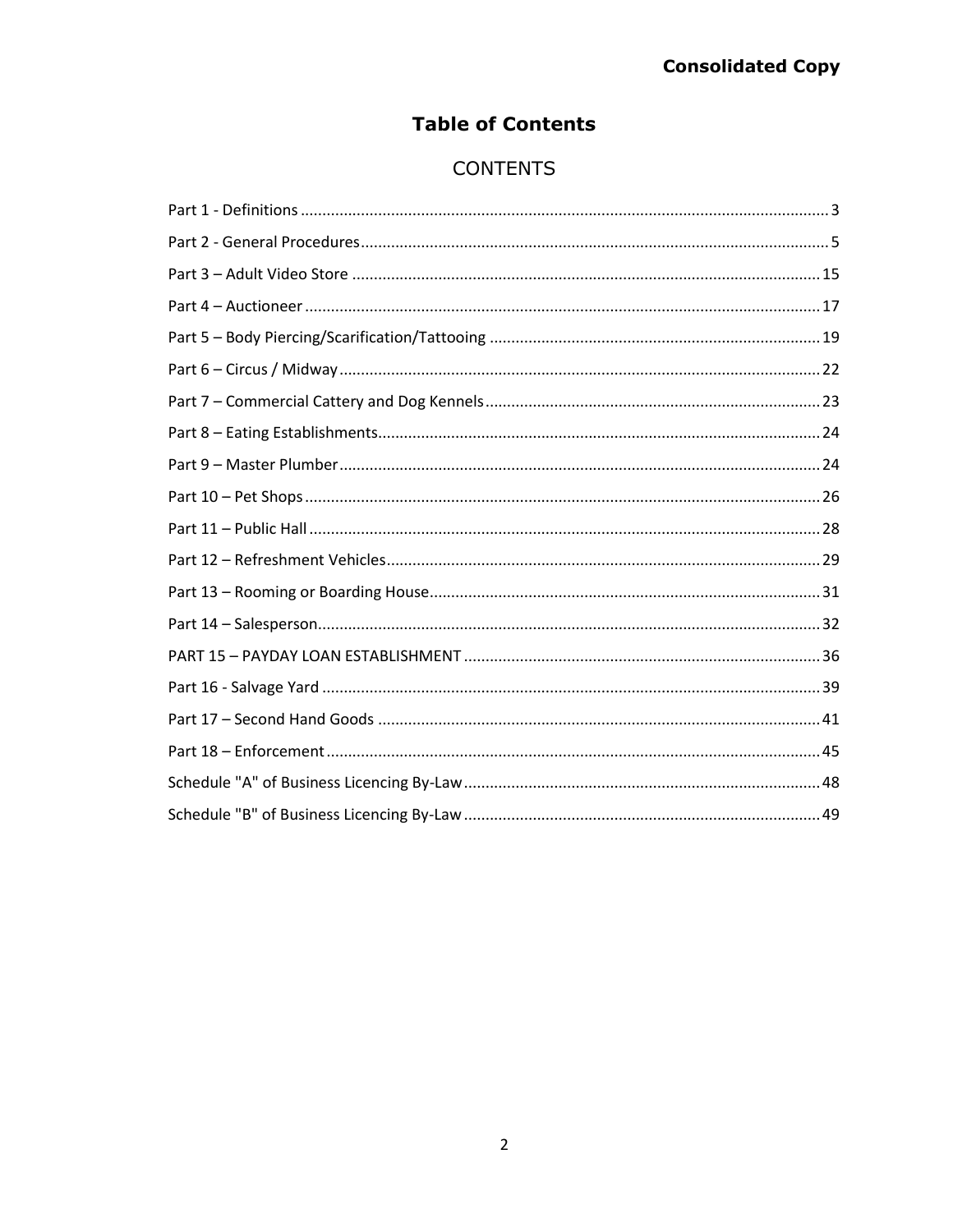# **PART 1 - DEFINITIONS**

# <span id="page-2-0"></span>**Definitions**

1 (1) In this By-law:

"Business" means any business wholly or partly carried on within a Municipality even if the business is being carried on from a location outside the Municipality and includes,

(a) trades and occupations,

(b) exhibitions, concerts, festivals and other organized public amusements held for profit or otherwise,

(c) the sale or hire of goods or services on an intermittent or one-time basis and the activities of a transient trader, (d) the display of samples, patterns or specimens of goods for the purpose of sale or hire,

but does not include:

1. A manufacturing or an industrial business, except to the extent that it sells its products or raw material by retail.

2. The sale of goods by wholesale.

3. The generation, exploitation, extraction, harvesting, processing, renewal or transportation of natural resources.

"By-Law Enforcement Officer" shall include a Police Officer and a By-Law Enforcement Officer of The Corporation of the City of Sarnia.

"Chief of Police" means the Chief of the Police Force of the City of Sarnia;

"City" shall mean The Corporation of the City of Sarnia.

"Clerk" shall mean the City Clerk of The Corporation of the City of Sarnia or a person authorized by him for the purposes of this By-Law.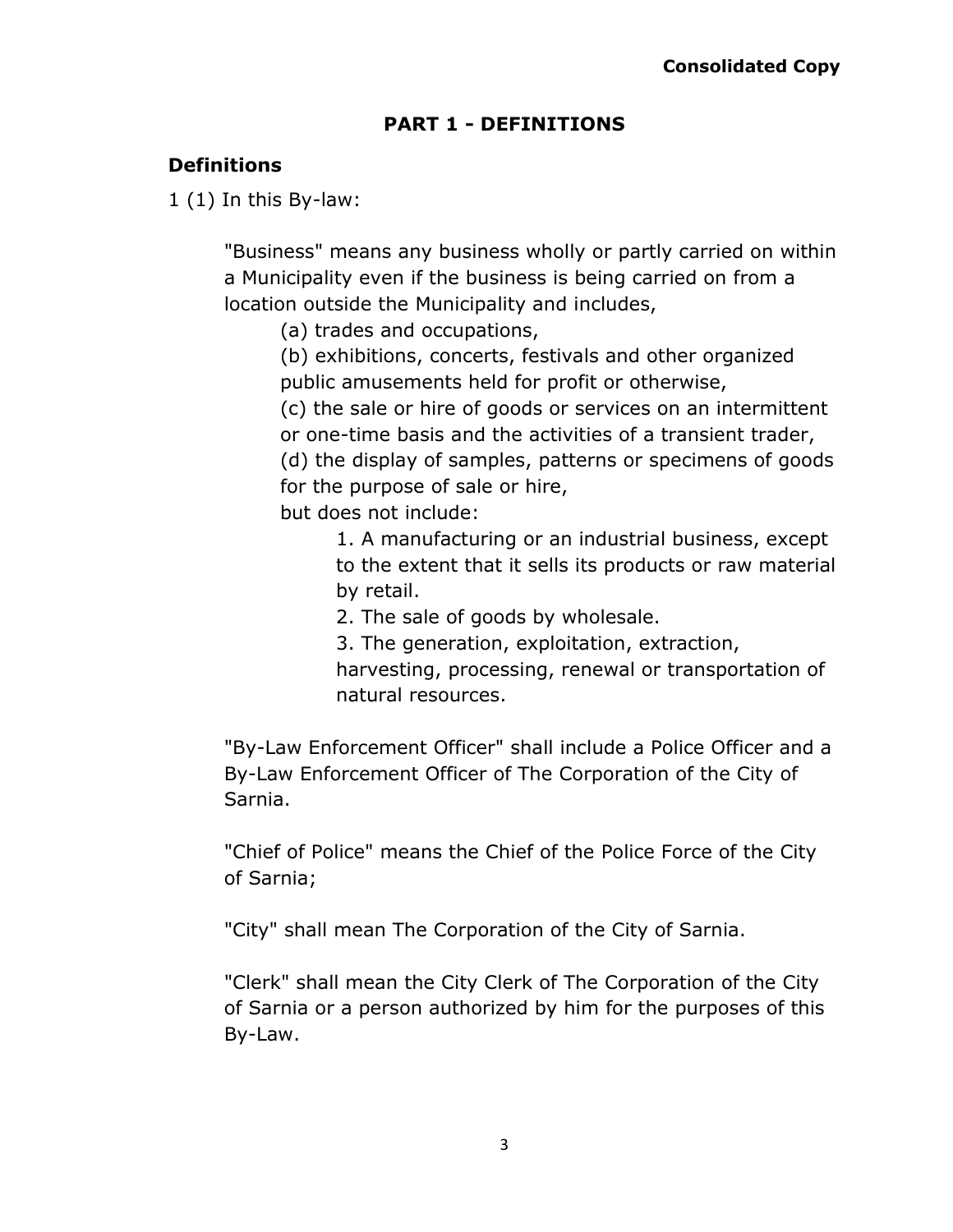"Council" shall mean the council of The Corporation of the City of Sarnia.

"City Engineer" shall mean the City Engineer of The Corporation of the City of Sarnia or a person authorized by him for the purposes of this By-Law.

"Director of Planning & Building" shall mean the Director of Planning & Building of The Corporation of the City of Sarnia or a person authorized by him for the purposes of this By-Law.

"Fire Chief' shall mean the Fire Chief of The Corporation of the City of Sarnia or a person authorized by him for the purposes of this By-Law.

"Hotel" shall mean a building in which a minimum of 4 guest rooms are provided for transient lodgers, and may include dining and other public rooms, provided that each guest room may be entered from inside or outside of the building.

"Licencee" shall include a licence holder and/or an applicant, depending on the context.

"Licence Manager" shall be the Chief of Police, or designate, for Second Hand Goods Licence issued under Part 17 of this by-law, and the Clerk for all other licences issued under this by-law.

"Medical Officer of Health" shall mean the Medical Officer of Health for the County of Lambton Community Health Services Department or a person authorized by him for the purposes of this By-Law.

"Owner'' shall mean the person, corporation or partnership that carries on the Business and whose name appears on the licence issued by The Corporation of the City of Sarnia.

"Person" shall include an individual, a partnership, and a corporation;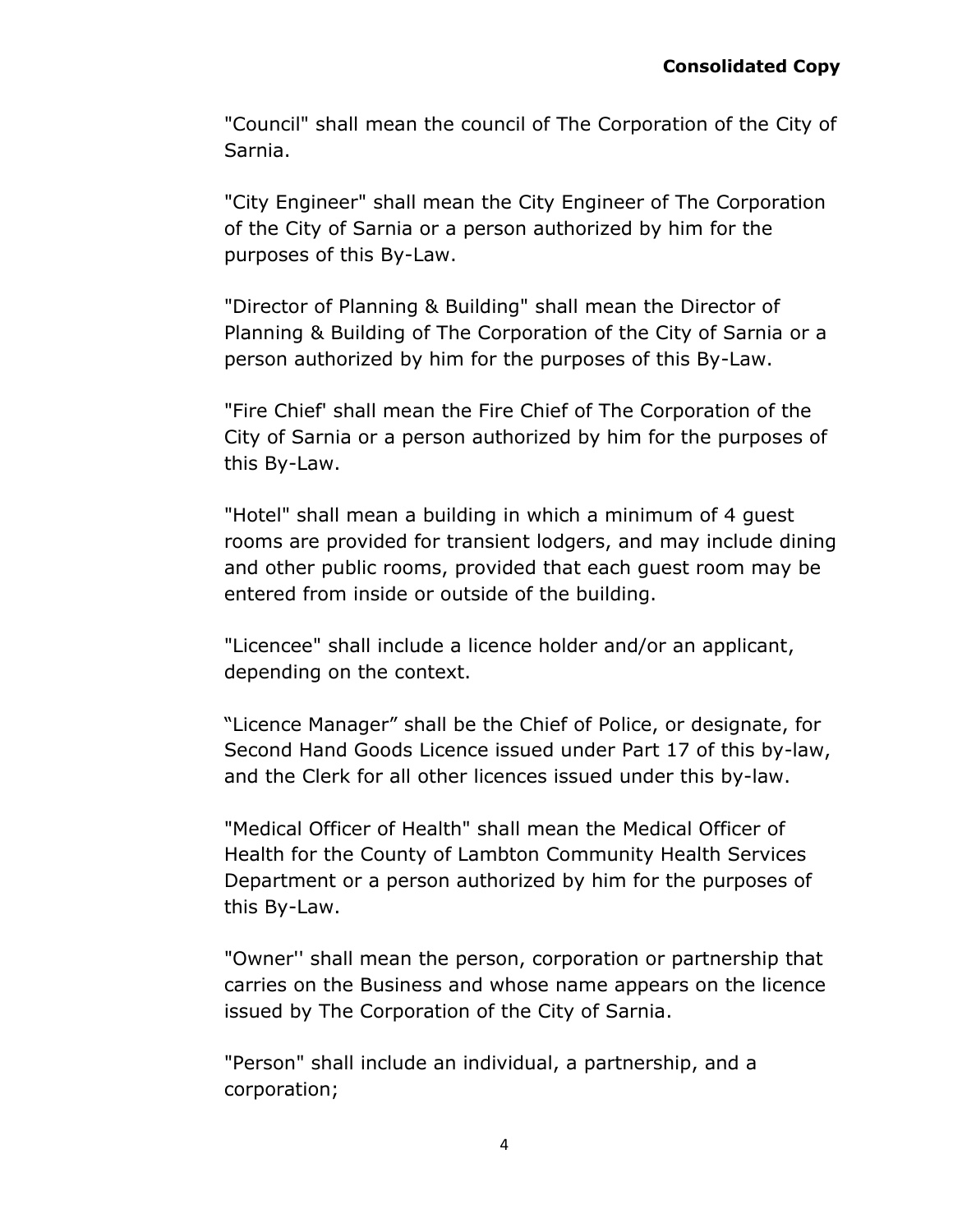"Sarnia Police Service" means the police services supplied by the Police Services Board for the City of Sarnia;

"Unit" shall mean a room used for sleeping within a Rooming or Boarding House.

## **PART 2 - GENERAL PROCEDURES**

### <span id="page-4-0"></span>**Application & Administration**

2.1 All of the regulations contained in the Part of this by-law shall apply to all licenses required under this By-law in addition to any other regulation contained in any other part of this by-law.

## **Licencing Powers of the Licence Manager**

2.2 (1) Notwithstanding any other provision of this by-law, the Licence Manager may impose terms and conditions on any licence at issuance, renewal or any time during the term of the licence, including special conditions, as are necessary in the opinion of the Licence Manager to give effect to this by-law.

(2) The Licence Manager shall issue a licence or renew a licence where the requirements or conditions of this by-law have been fulfilled.

(3) The Licence Manager may refuse to issue, refuse to renew, revoke, suspend a licence or impose a term or condition on a licence under this By-Law on the following grounds:

(i) the conduct of the Applicant or Licensee, or any partner, officer, director, employee or agent of the Applicant or Licensee, affords reasonable cause to believe that the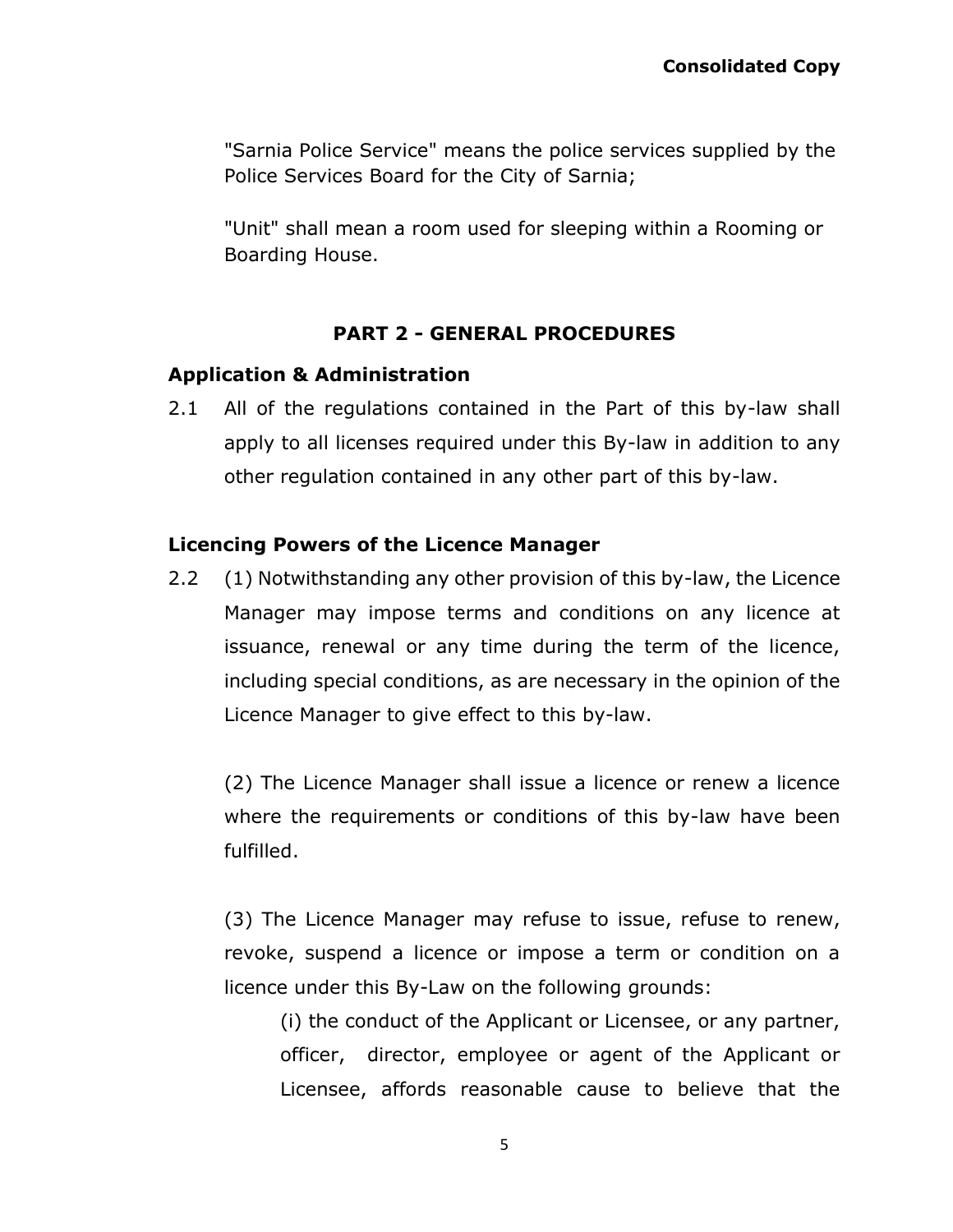Applicant or Licensee will not carry on or engage in the operation of the Business in accordance with the law or with honesty or integrity;

(ii) an Applicant or Licensee is carrying on activities that are in contravention of this by-law;

(iii) there are reasonable grounds to believe that an application or other documents provided to the Licence Manager by or on behalf of the Applicant or a Licensee contains a false statement;

(iv) any information contained in the original application form or any other information provided to the Licence Manager, has ceased to be accurate and the Licensee has not provided up-to-date accurate information to allow the Licence Manager to conclude that the licence should continue;

(v) an Applicant does not meet, at any time, one or more of the requirements of this By-law or any conditions imposed on a licence; or

(vi) an Applicant or Licensee is not in compliance with any federal, provincial law or City By-law, including this By-law.

(4) Where the Licence Manager has made a decision under subsection 2.2(3) the Licence Manager's written notice of that decision shall be given to the Applicant or the Licensee by regular mail to the last known address of that person and shall be deemed to have been given on the third day after it is mailed. Service on a corporation can be effected by regular mail to the address of the corporation's registered head office. The notice shall set out:

a) The grounds for the decision;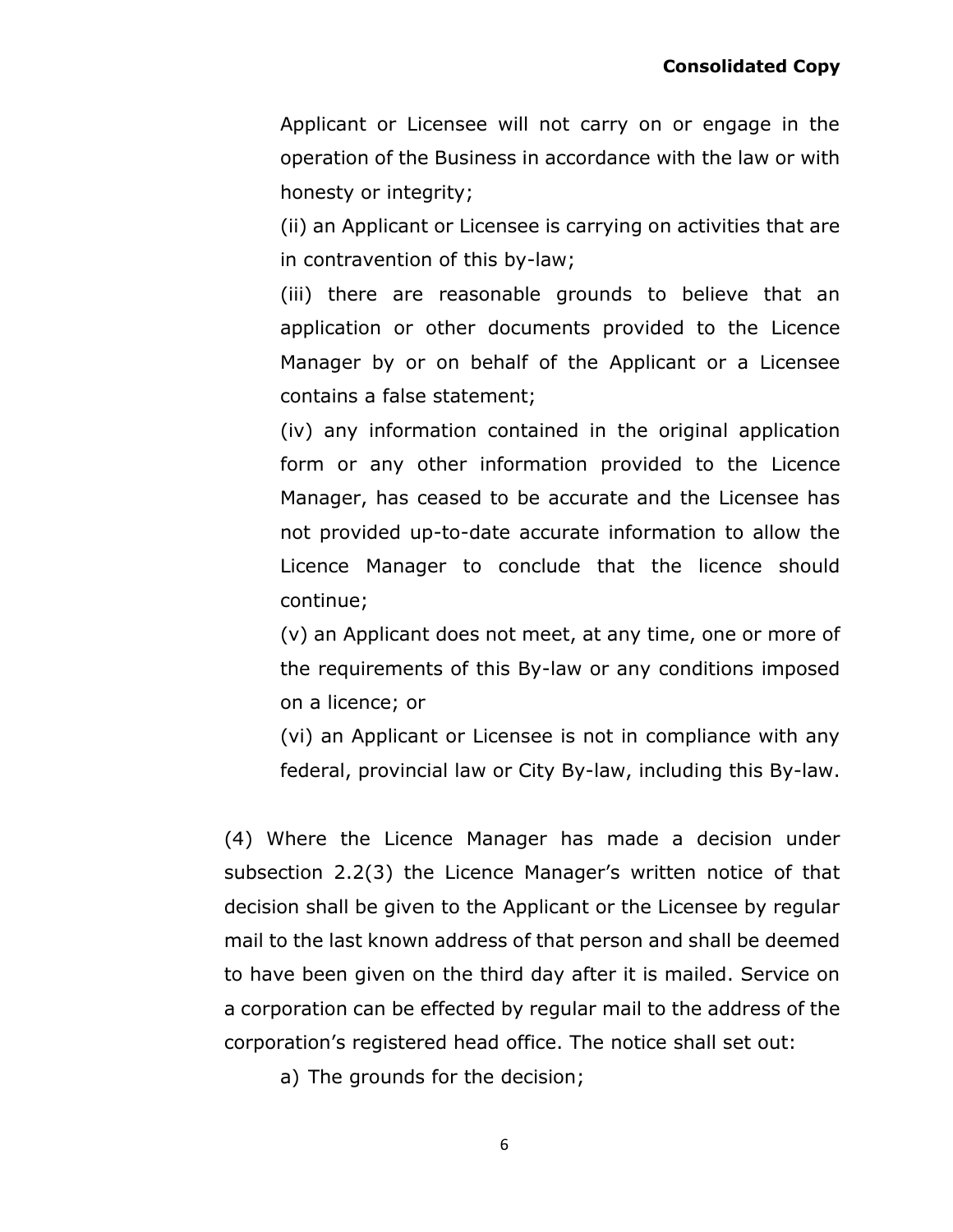- b) Reasonable particulars in support of the grounds;
- c) Signature of the Licence Manager, or assigned;

(5) If the Licence Manager is satisfied that the continuation of a Business poses an immediate danger to the health or safety of any person or to any property, the Licence Manager may, for the time and on such conditions as it considers appropriate, without a hearing, suspend a licence subject to the following:

1. Before suspending the licence, the Licence Manager shall provide the Licencee with the reasons for the suspension, either orally or in writing, and an opportunity to respond to them.

2. The suspension shall not exceed 14 days.

Where the danger to health or safety has not been resolved within the suspension period, the licence shall be deemed to be revoked and the Licencee will be required to meet all requirements for a new licence as if applying for the first time.

(6) Where no appeal is received by the Licence Manager within the required time period, the decision of the Licence Manager shall be final.

(7) The Licence Manager shall revoke a licence which is voluntarily surrendered by the holder for revocation.

## **Application Process**

2.3 (1) Applications for licences under this By-Law: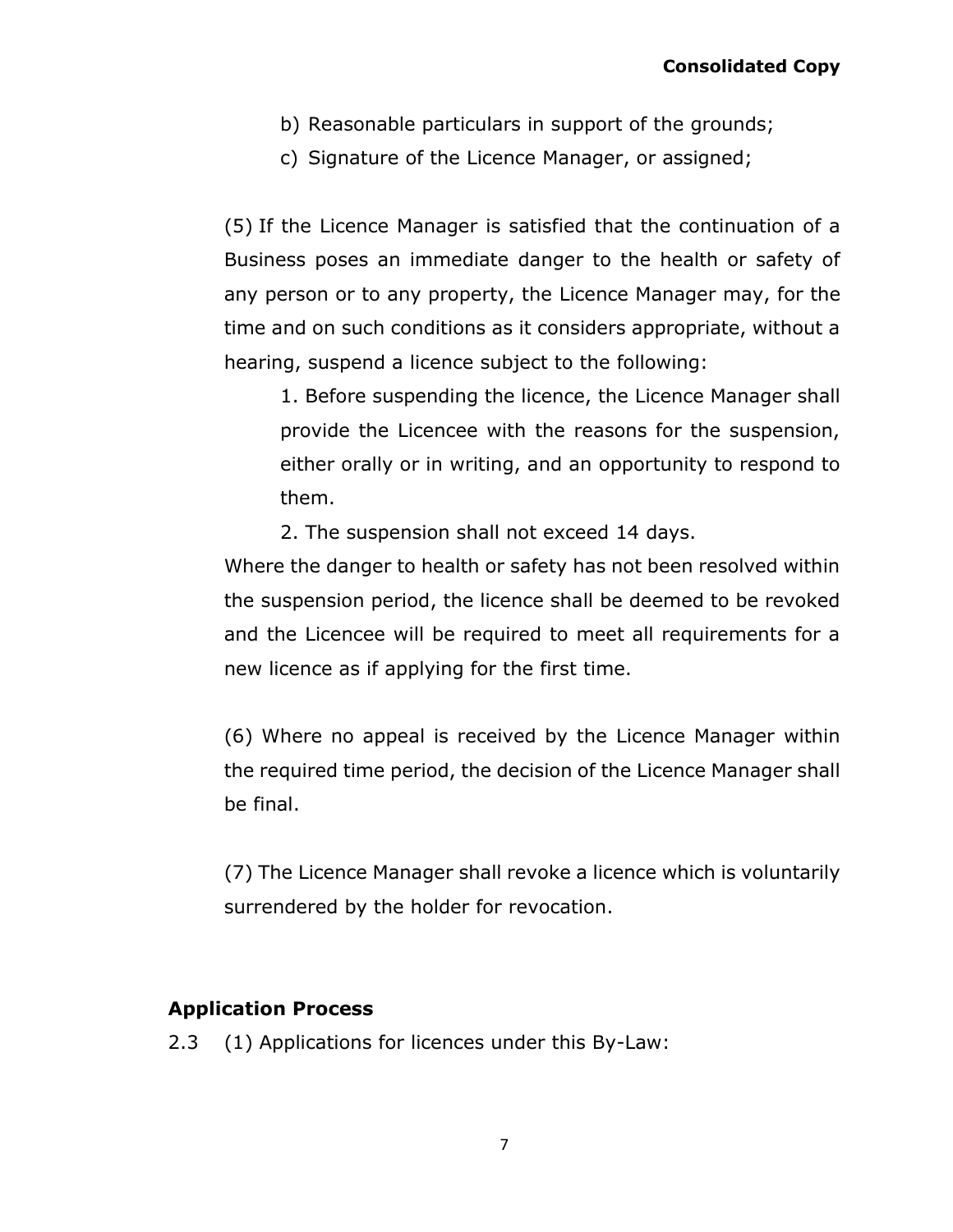(a) shall be made to the Licence Manager on forms provided by the Licence Manager;

(b) when received by the Licence Manager, will be stamped with the date and time of receipt and processed in the order in which they are received;

(2) Without limitation, every application for a licence or a renewal shall include the following information:

(a) the name, municipal address, email address and telephone number of each Applicant;

(b) if the Applicant is a partnership, the name, address and telephone number of each partner;

(c) if the Applicant is a corporation, the address of its head office, the name, address, email address and telephone number of each director and officer;

(d) the municipal address of the premises in which the Business is located;

(e) a sworn statement by the Applicant certifying the accuracy, truthfulness and completeness of the application; (f) if the Applicant is a partnership, a sworn statement by each partner certifying the accuracy, truthfulness and completeness of the application;

(g) if the Applicant is a corporation, a sworn statement by an officer of the corporation duly authorized for that purpose certifying the accuracy, truthfulness and completeness of the application.

(h) On application of an initial licence for a Business with a fixed address, a Licencee shall:

8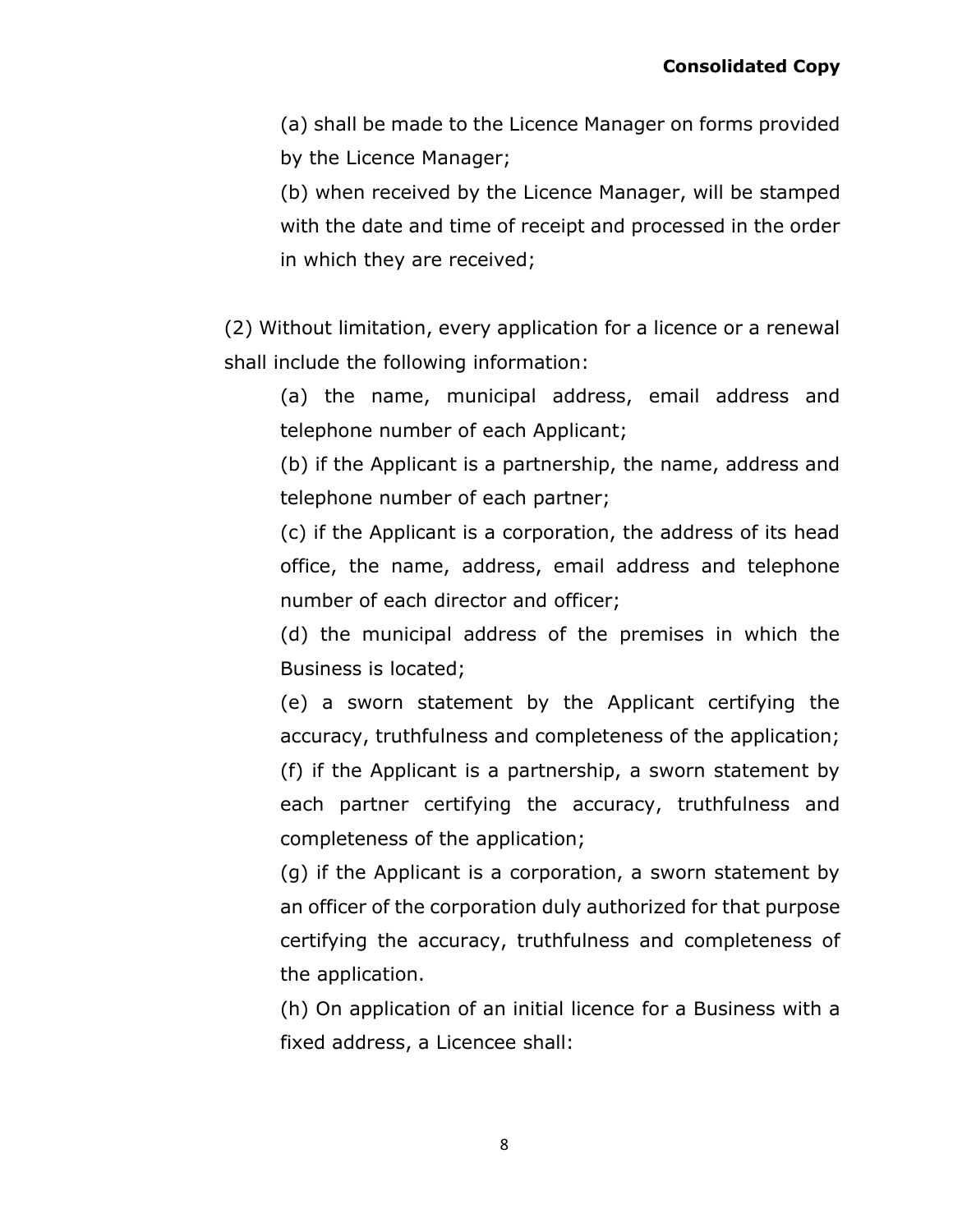(i) show proof of compliance with the Zoning By-Law, as determined by the Director of Planning & Building; and

(ii) show proof of compliance with the Fire Code, as determined by the Sarnia Fire Chief; and

(i) Prior to obtaining a renewal of a licence for a Business with a fixed address, a Licencee shall show proof of compliance with the Fire Code, as determined by the Sarnia Fire Chief, within the previous twelve (12) months of the date of the application for renewal.

(3) Every application will be subject to review by such Municipal or Provincial Departments or agencies as the Licence Manager deems necessary including, but not limited to, Sarnia Police Service, County of Lambton Community Health Services Department, Sarnia Fire Service, and the Planning and Building Department, as applicable.

(4) Any application, comment, recommendation, information, document or thing in the possession of the Licence Manager pursuant to the provisions of this By-Law shall be made available pursuant to the *Municipal Freedom of Information and Protection of Privacy Act*, RSO 1990, c M.56, as amended.

(5) All licence fees are non-refundable, including if the application is refused for any reason or is withdrawn by the applicant prior to the issuance of a licence.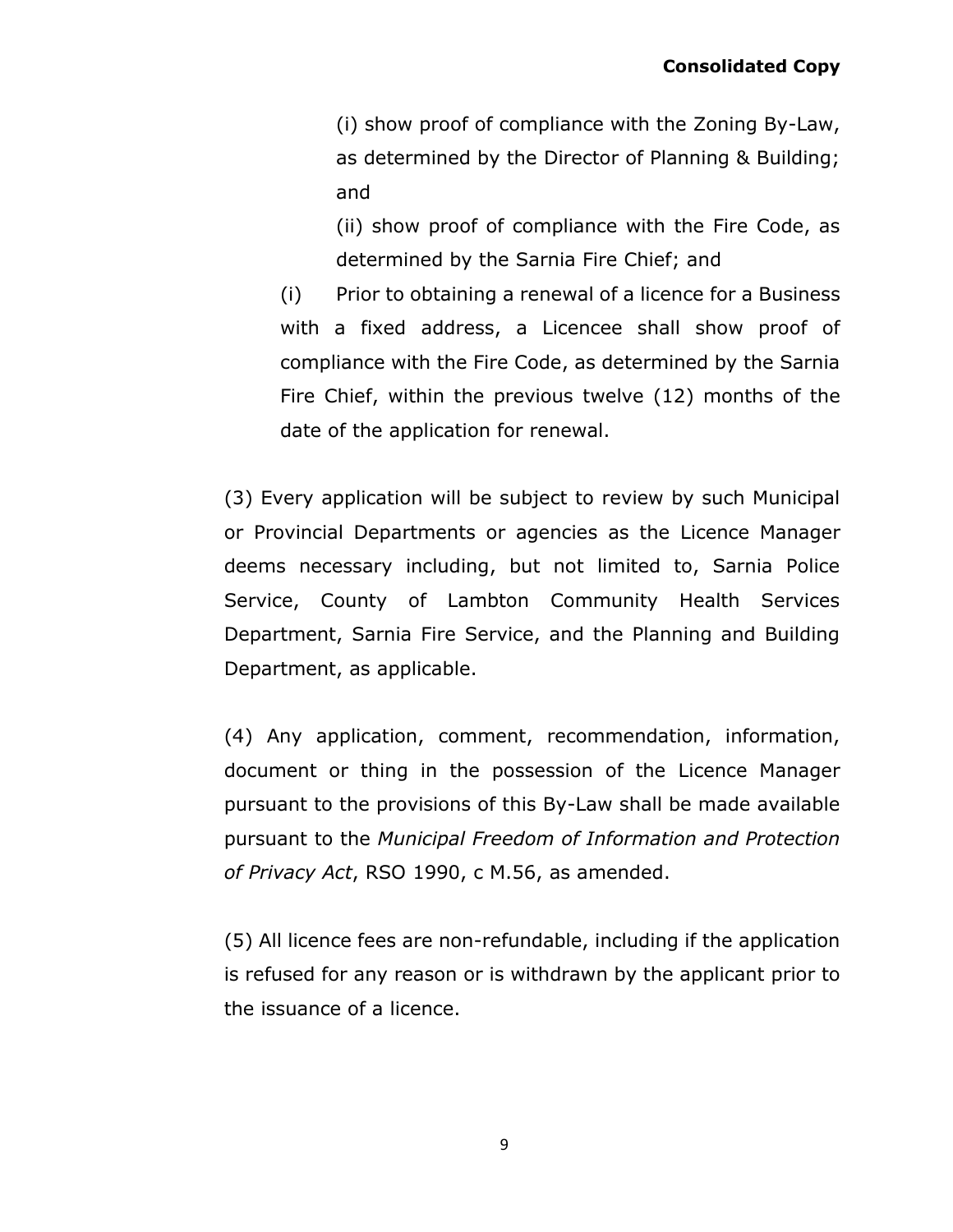(6) Every licence that is issued for the first time, and every renewal thereof, is subject to the following conditions of obtaining, continuing to hold, and renewing a licence:

(a) the Licencee shall pay the applicable licence fee as set out in the Fees for Services By-Law;

(b) the Licencee shall allow, at any reasonable time, the City to inspect the premises used for the Business and the equipment, vehicles and other personal property used or kept for hire in the carrying out of the Business;

(c) the Licencee shall ensure that the premises used for the Business are not constructed or equipped so as to hinder the enforcement of this By-Law;

(d) the conduct of the Licencee shall be such as to not provide reasonable cause to believe that the applicant or Licencee will not operate the Business in accordance with the law or with honesty and integrity;

(e) where the Licencee is a corporation, or a partnership of which a member is a corporation, the conduct of its officers or directors or of a shareholder who owns or controls 10 per cent or more of its issued and outstanding voting and nonvoting shares shall not provide reasonable cause to believe that the applicant or Licencee will not operate the Business in accordance with the law or with honesty and integrity;

(f) in addition to the licence fee, a late fee shall apply after March 31 and again after September 1 as set out in the Fees for Services By-Law. Where a Business operates in a particular year, or part thereof, and does not obtain a licence, the fee owing for that unlicensed year shall be added to the next year's licence.

10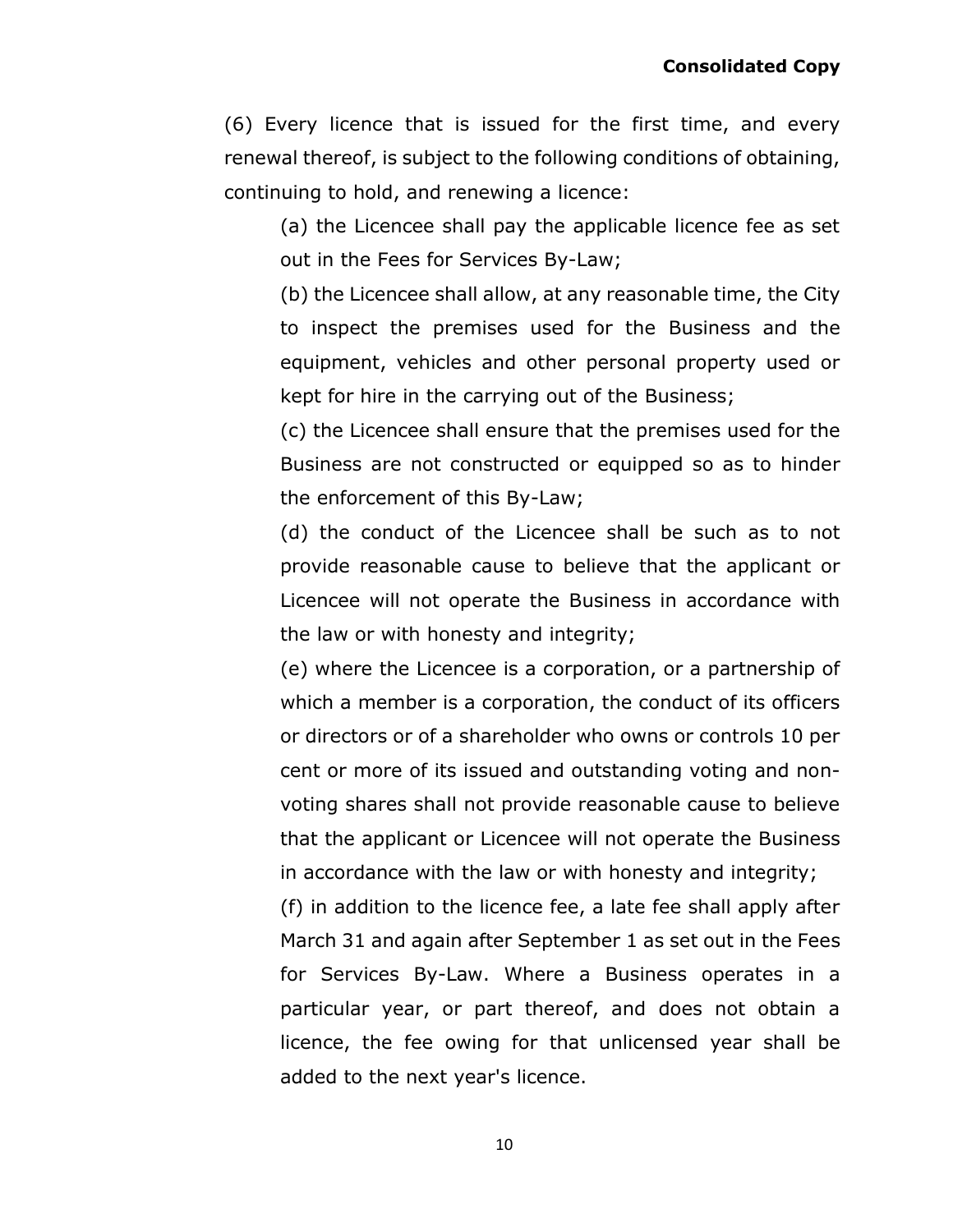# **Appeal Process**

2.4 (1) Council shall hear appeals of the decision of the Licence Manager made under subsection 2.2(3) for all licences under this by-law.

(2) Council shall make the final decisions on appeal with respect to the decision to issue, refuse to issue, refuse to renew, revoke, suspend a licence or impose a term or condition on a licence under this By-Law.

(3) Within 20 days of the written notice being mailed of the Licence Manager's decision regarding their decision under section 2.2(3), an applicant may appeal the decision to Council by way of written correspondence.

(4) Where the Licence Manager receives a written request for an appeal, the Clerk shall schedule an appeal hearing with Council and issue a notice of the hearing which shall:

(a) contain the reason for the proposed refusal, suspension, or revocation;

(b) specify the time, place and purpose of the hearing of Council which the proposed refusal, suspension or revocation will be considered;

(c) inform the Licencee that he and/or his agent is entitled to attend the hearing and make submissions regarding the proposal and that, in his absence Council may proceed to consider the proposal, and the Licencee shall not be entitled to any further notice in the proceeding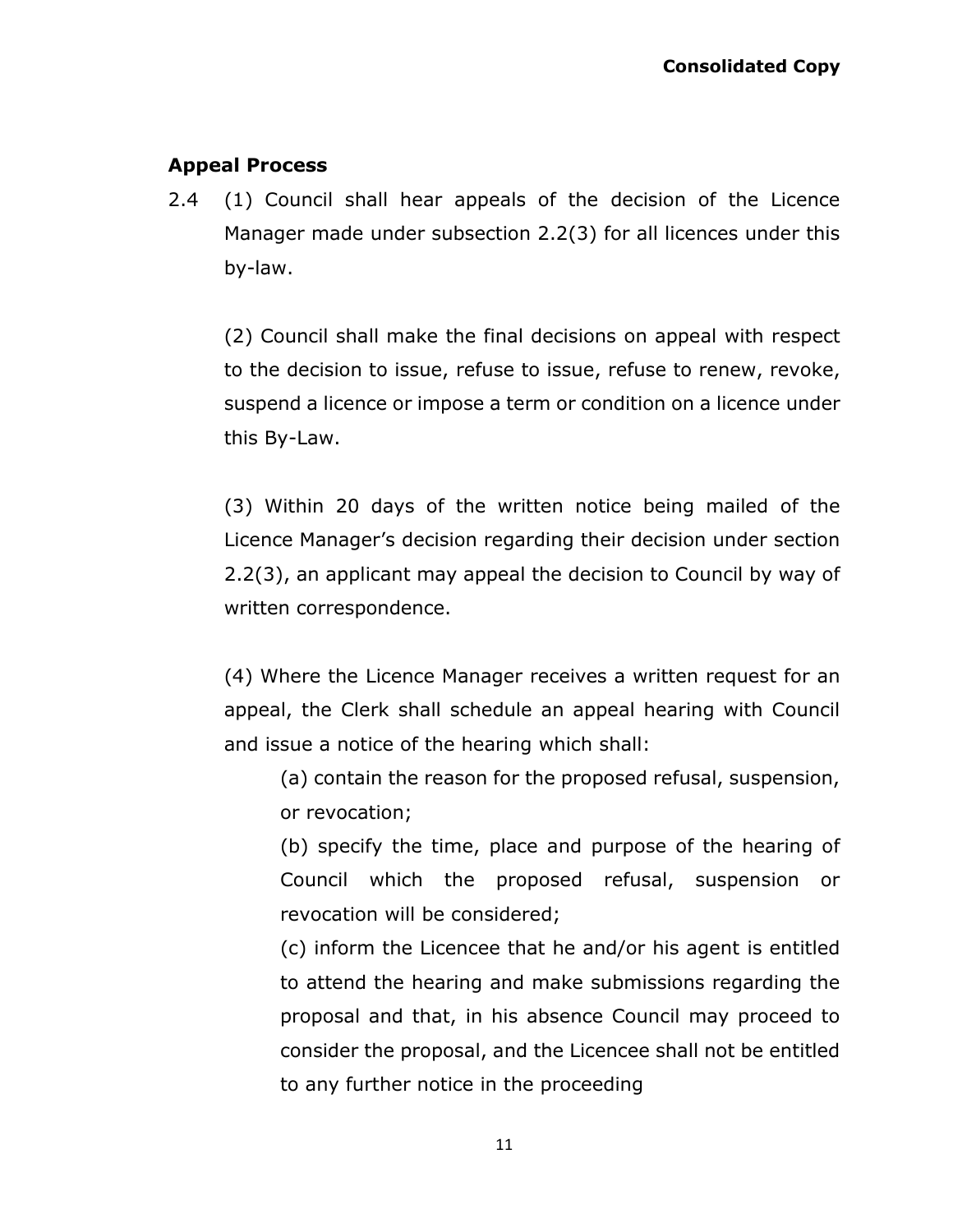(d) give a minimum of 20 days' notice to the Licencee and to such other persons as appear to have an interest in the recommendation.

(5) At the appeal hearing of Council:

(a) shall allow the Licencee and/or his agent an opportunity of making submissions in respect of the matter before Council and shall have regard to all other rules of natural justice;

(b) may allow any other interested person to make submissions;

(c) may close a portion of the hearing at any time to the public, including the Licencee for the purpose of receiving legal advice;

(d) shall give due consideration to the submissions made to it;

(e) shall take such action issue, refuse to issue, refuse to renew, revoke, suspend a licence or impose a term or condition on a licence; and

(f) shall give written notice of its decision within 15 days of the hearing to the Licencee, together with the reasons for its decision.

(6) At the appeal hearing Council may affirm or rescind the decision or take any other action in accordance with this by-law or the *Municipal Act, 2001*, SO 2001, as amended, including substituting their opinion as necessary his or her opinion for that of the official, agency or inspector

12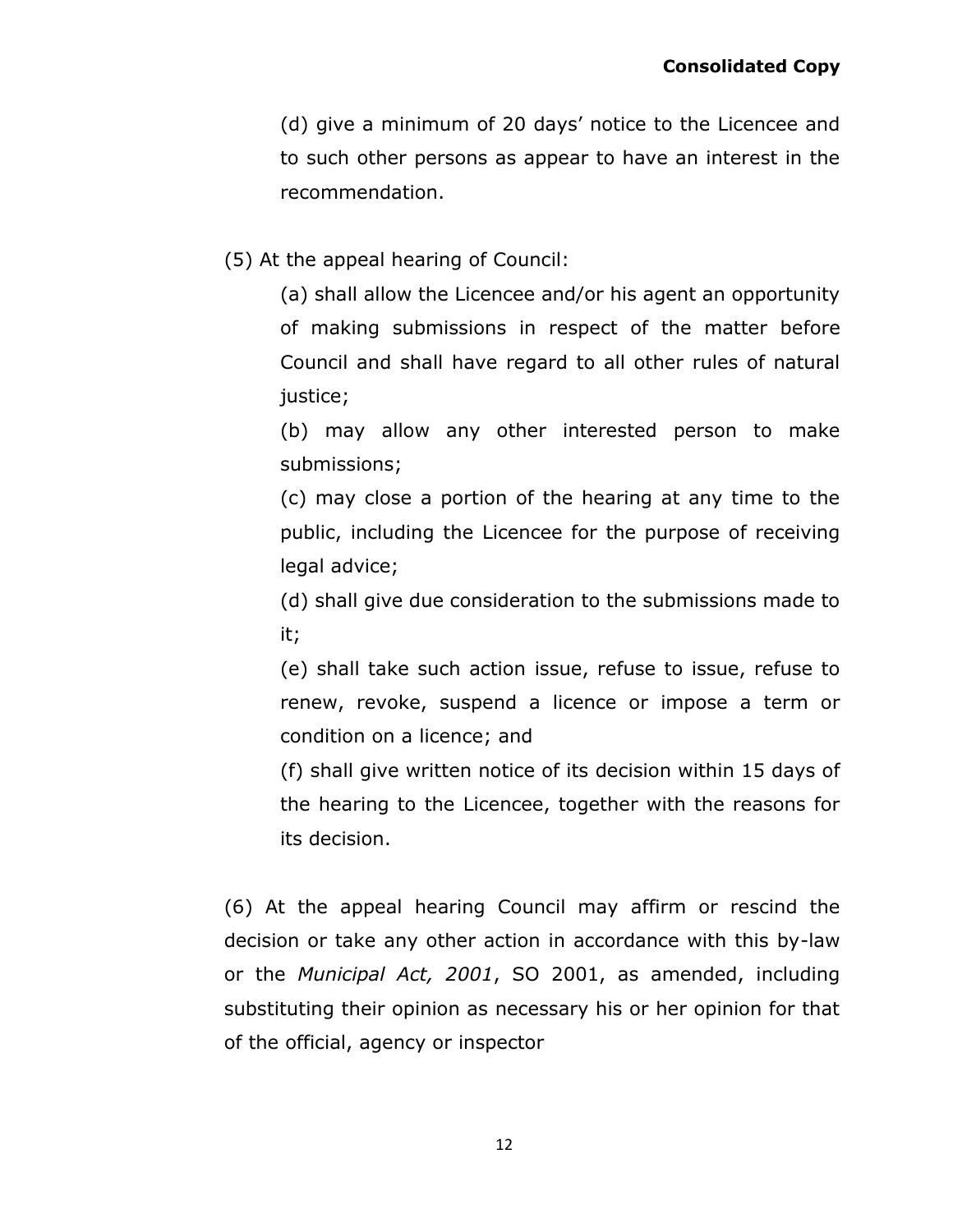### **General Licence Parameters**

2.5 (1) Every licence remains the property of the City and is valid only in respect of the person, the premises, and for the nature of business stated therein, and no licence may be encumbered, sold, purchased, leased, mortgaged, charged, assigned, pledged, transferred, seized, distrained or otherwise dealt with, without written permission from the City.

(2) The licence may be transferred through City Hall for the fee outlined in the Fees for Services By-Law, provided the business name has not changed and the Business has not been closed.

(3) The issuance or renewal of a licence is not intended and shall not be construed as permission by the City for the holder of the licence to contravene any other By-Law or provincial or federal law.

(4) A licence issued under the provisions of this By-Law shall be valid only for the current year and shall expire on December 31, at 11:59 p.m.

(5) Every licence, at all times, is valid only in respect of the person and the premises or of the person named therein and for the Business stated therein. A separate licence shall be required for each Business location

(6) The Licensee shall notify the Licence Manager of any change in their name, Business or home address or any other information relating to their licence within six (6) days after such change and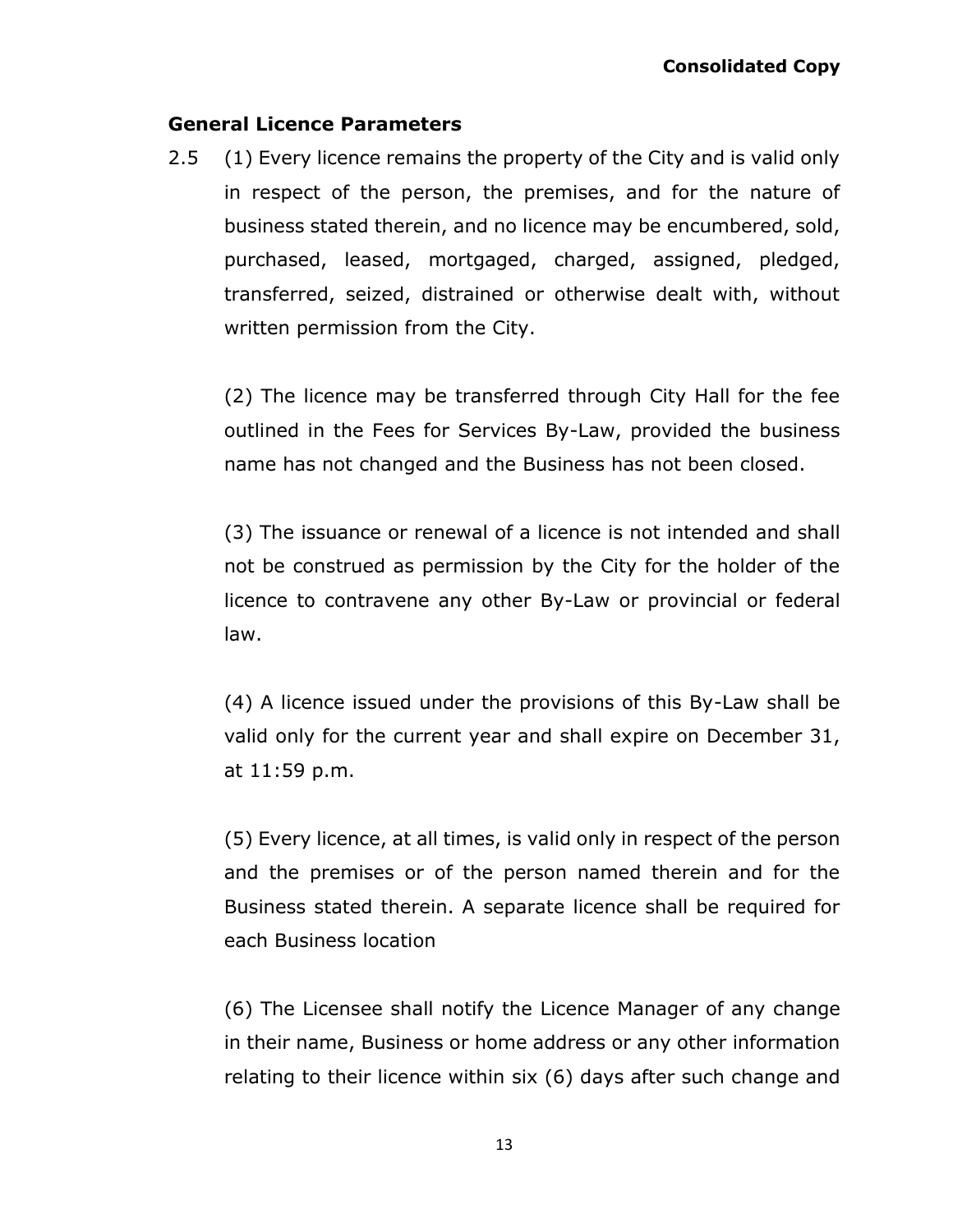if necessary, as determined by the Licence Manager, shall immediately return his Licence to the Licence Manager for amendment.

(7) Upon acquiring a licence, a person shall:

(a) with respect to a premises, display the licence in a conspicuous place in the premises; or

(b) with respect to a vehicle, display the licence in a conspicuous place in the vehicle; or

(c) with respect to an individual, maintain the licence on their person while conducting the activity for which the licence was issued;

(8) Notwithstanding any other provision of this By-Law, any vendor selling products at special events only and not at any other location in the City, and who has paid the appropriate fees under the "City of Sarnia Special Events Policy" shall be exempt from the requirement to obtain a licence under the provisions of this Bylaw.

### **Prohibitions**

2.6 (1) No person holding a licence issued pursuant to this by-law shall fail to:

> (a) With respect to premises, display the licence in a conspicuous place in or on the said premises; or

> (b) With respect to a vehicle, display the licence in a conspicuous place in or on the said vehicle; or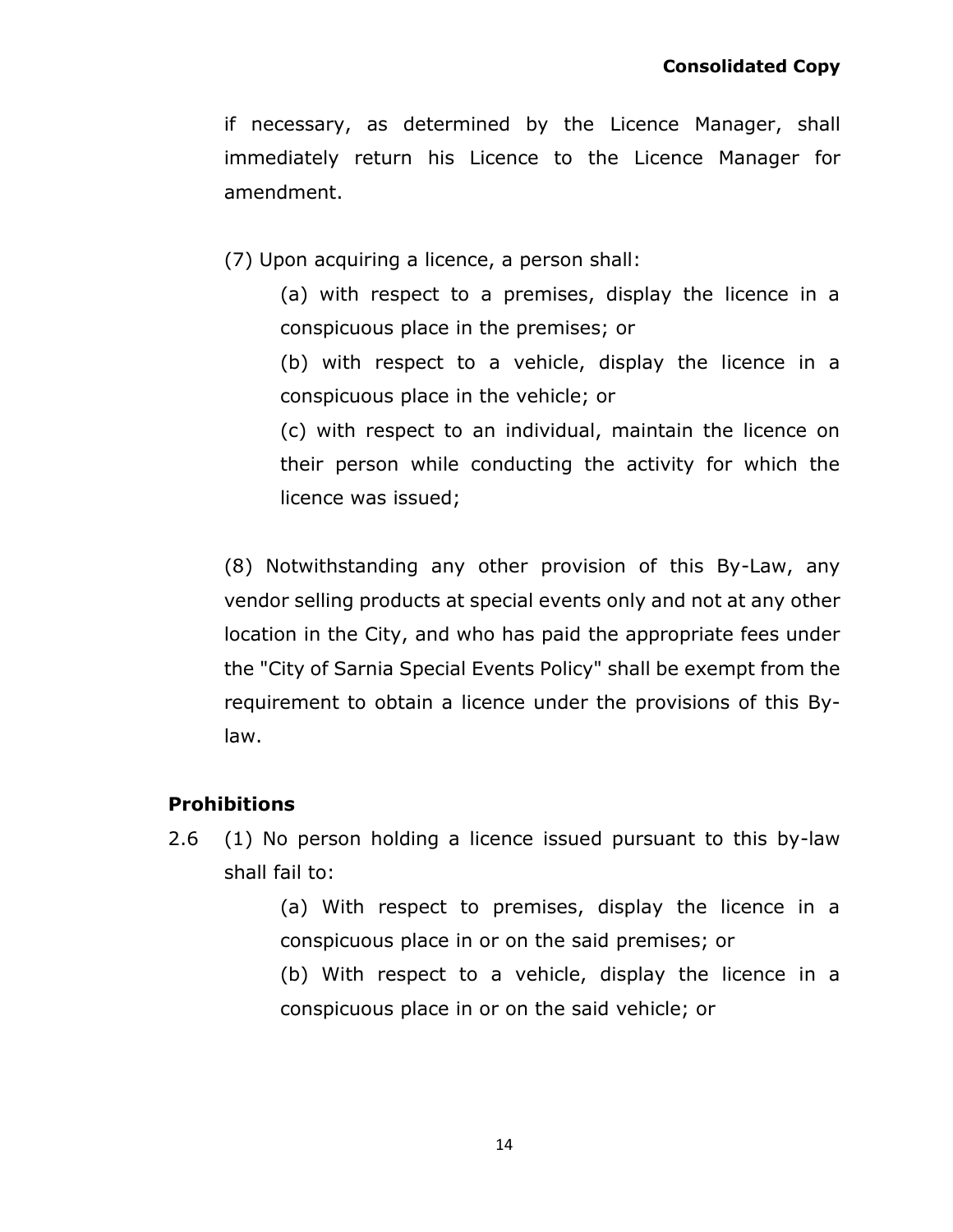(c) With respect to an individual, maintain the licence on their person while conducting the activity for which the licence was issued.

(2) No person shall hold themselves to be licensed under this bylaw if they are not.

(3) No person shall fail to keep any and all of the records required to be kept under the provisions of this by-law.

(4) No person shall operate a Business listed in Parts 3 through 17 without a licence.

(5) No Licencee shall fail to maintain, on a continuous basis, the standards and requirements which were necessary to obtain the original approval of the licence application, or have been imposed since the issuance of the licence.

(6) No person shall hinder or obstruct, or attempt to hinder or obstruct, any person who is exercising a power or performing a duty under this by-law, including carrying out an inspection.

### **General Enforcement**

2.7 This by-law may be enforced by a municipal law enforcement officer appointed by the Council or a police officer with the City of Sarnia Police Services.

### **PART 3 – ADULT VIDEO STORE**

## <span id="page-14-0"></span>**Definitions**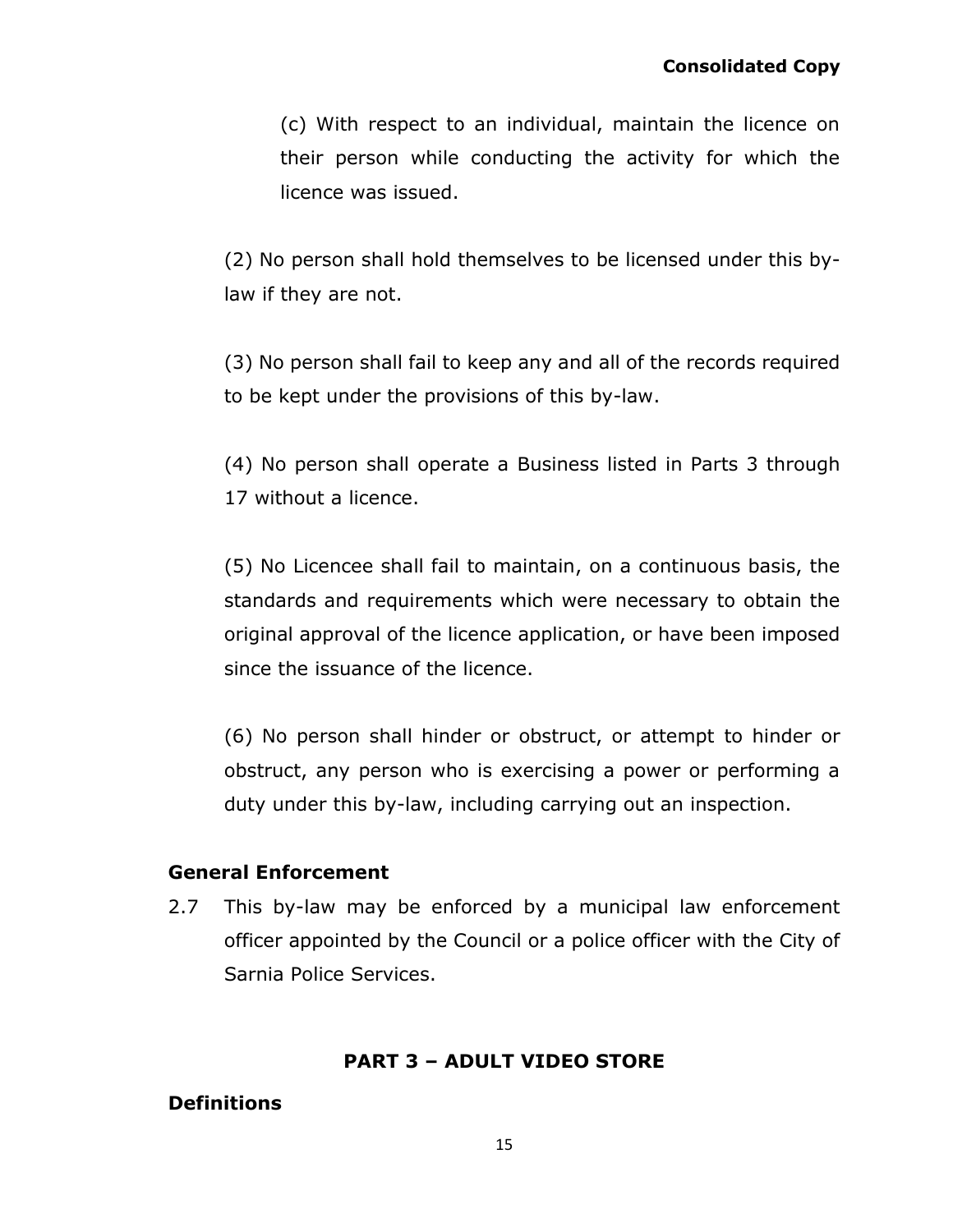3.1 In this part the following definitions apply

"Adult Video Store" means any premises where adult videos are provided in the pursuance of a Business where the adult video display occupies an area greater than 10% of the total video display.

"Adult video" shall mean any video cassette or disc appealing to or designed to appeal to erotic or sexual appetites through the portrayal or depiction on its cover or container by means of photographs, drawings or otherwise of:

- (a) one or more of the specified body areas of any person or persons; or
- (b) one or more of the specified acts whether actual or simulated.

"Specified acts" shall mean sexual intercourse, cunnilingus, fellatio, buggery, bestiality, masturbation, urination or defecation, or the bonding, flagellation, mutilation, maiming or murder of one or more human beings.

"Specified body areas" shall mean:

- (a) in the case of a female, the nipples and areolae; and
- (b) in the case of all persons, the pubic, perineal and perianal areas and the buttocks.

"To provide", when used in relating to any adult video cassette or disc, shall mean to rent, offer to rent, sell, offer to sell or display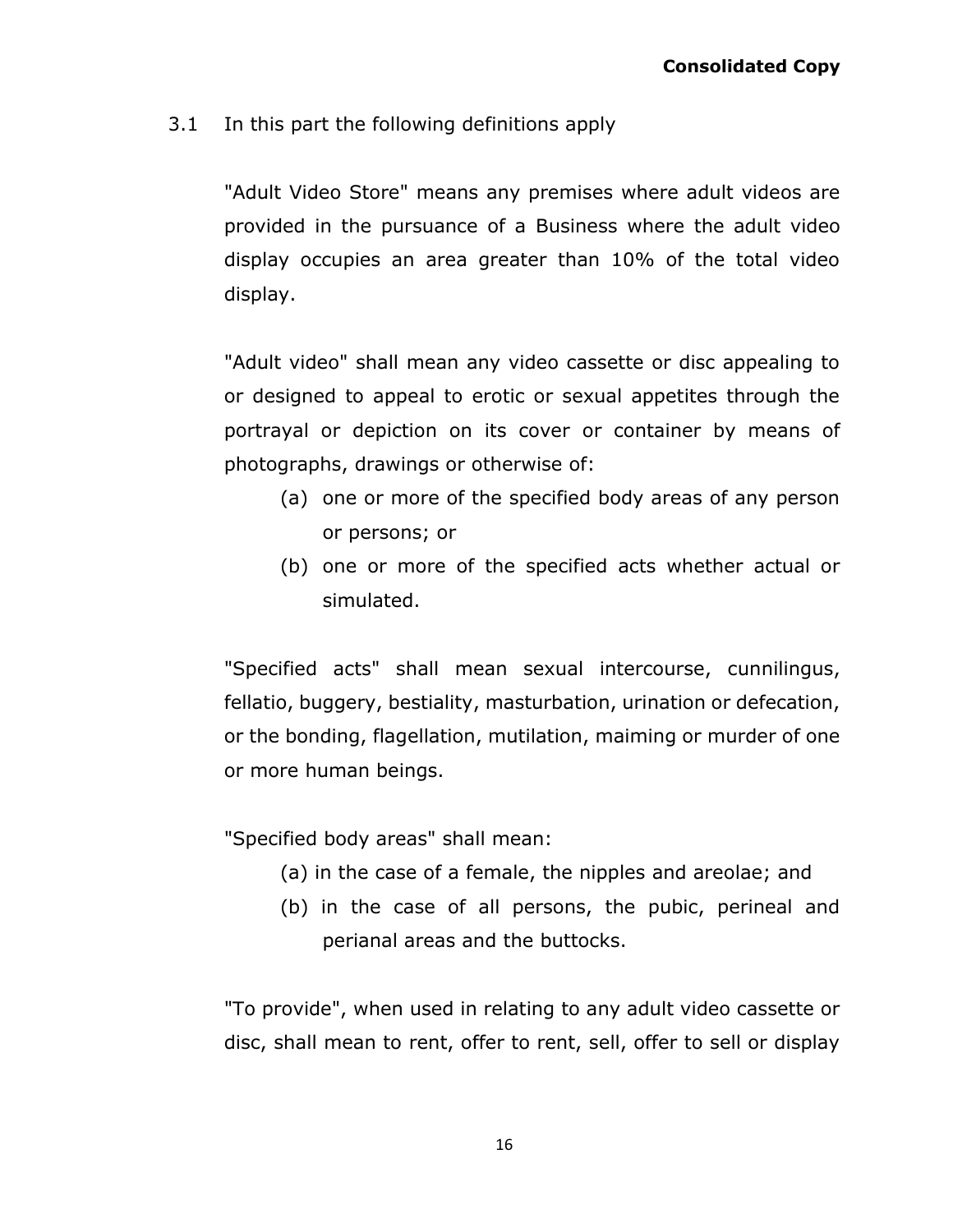by retail or otherwise such video cassette or disc and "providing" and "provided" have corresponding meanings.

### **Prohibitions**

- 3.2 No Licencee shall allow a person under the age of 18 to enter or remain in an Adult Video Store.
- 3.3 No person shall use any sign, advertising or advertising device, including any printed matter, outside the premises for the purpose of promoting the store, or any photograph, drawing, or other artistic rendering appealing to erotic or sexual appetites.

### **Number of Licences Authorized- Limited Number**

3.4 The number of licences authorized for an Adult Video Store within the City is limited at any time to three. A Licencee cannot hold more than two Adult Video Store licences at a time. Current licence holders shall have a right of renewal up to and including March 31 of each year. Effective April 1 of each year licences will be issued on a first come first served basis.

## **PART 4 – AUCTIONEER**

### <span id="page-16-0"></span>**Definition**

4.1 In this Part:

"Auctioneer" shall mean a person selling, or putting up for sale, goods or services by public auction.

## **Exemption - From Licence Requirement**

4.2 A licence under this By-Law is not necessary for: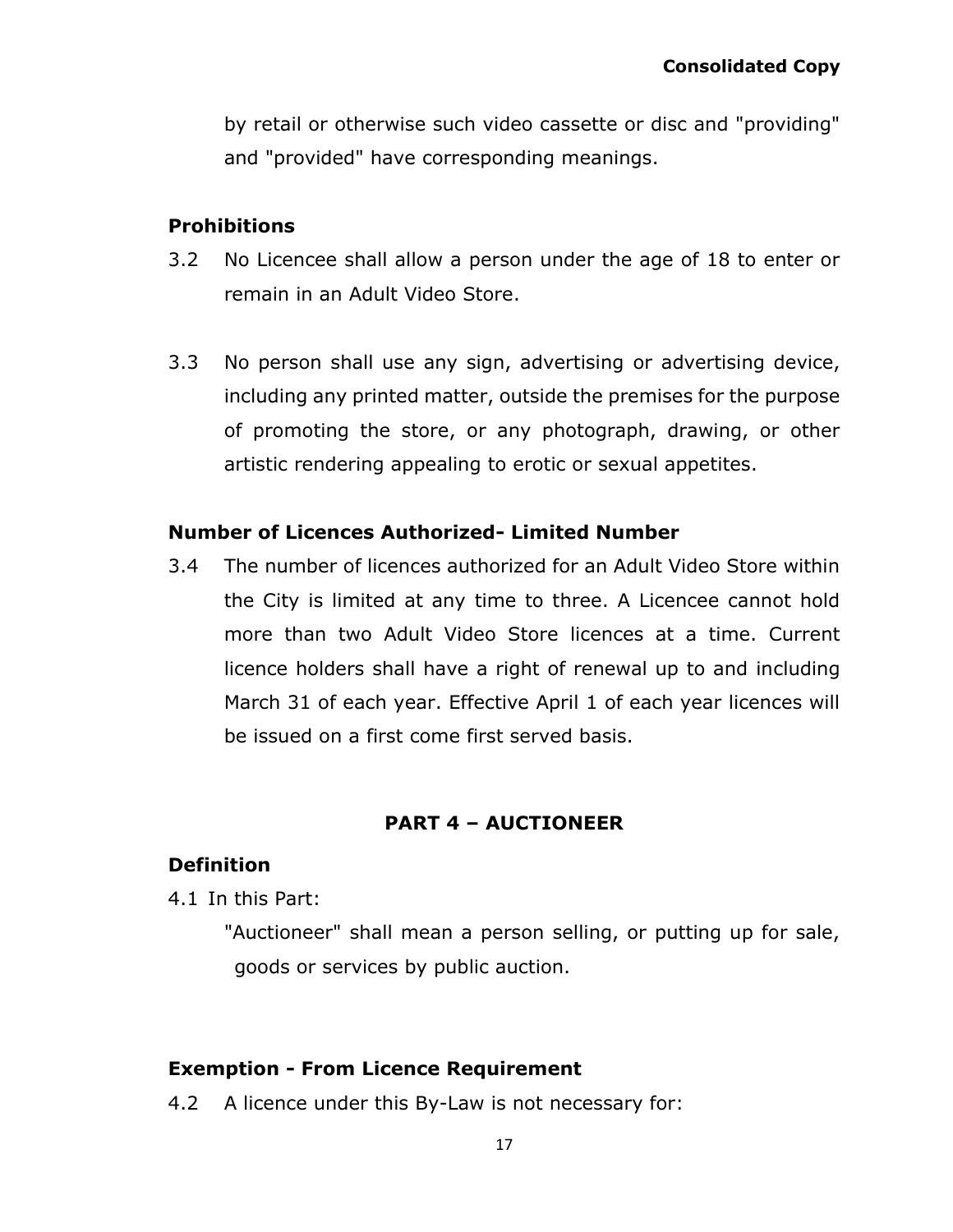(a) a sheriff or bailiff offering for sale goods or chattels seized under a writ of execution or distained for rent;

(b) a sale of land by auction; and

(c) any person who intends to sell, or put up for sale, goods, wares, merchandise or effects by public auction, if such person has engaged the services of a licenced Auctioneer to conduct the sale.

## **Licence Requirements**

- 4.3 Prior to obtaining a licence a Licencee shall:
	- (a) provide a clear criminal record check showing no unpardoned offences.

# **Auctioneer- Licence Requirements**

4.4 Every Auctioneer shall:

(a) exhibit in a conspicuous manner its name and Business as Auctioneer;

(b) keep proper books of account of the Business transacted by him as an Auctioneer, which books shall give the names and addresses of persons depositing goods with him for sale, the description of such goods, the price at which the same may be sold, and the names and addresses of the persons purchasing such goods, or any portion thereof, and shall forthwith after the sale of such goods, or any portion thereof, account for the proceeds and pay the same to the person entitled to such proceeds less his proper and legal commissions and charges, and return such goods to the person or persons entitled to receive the same on proper demand being made therefore, provided that nothing contained in this clause shall affect the claim of any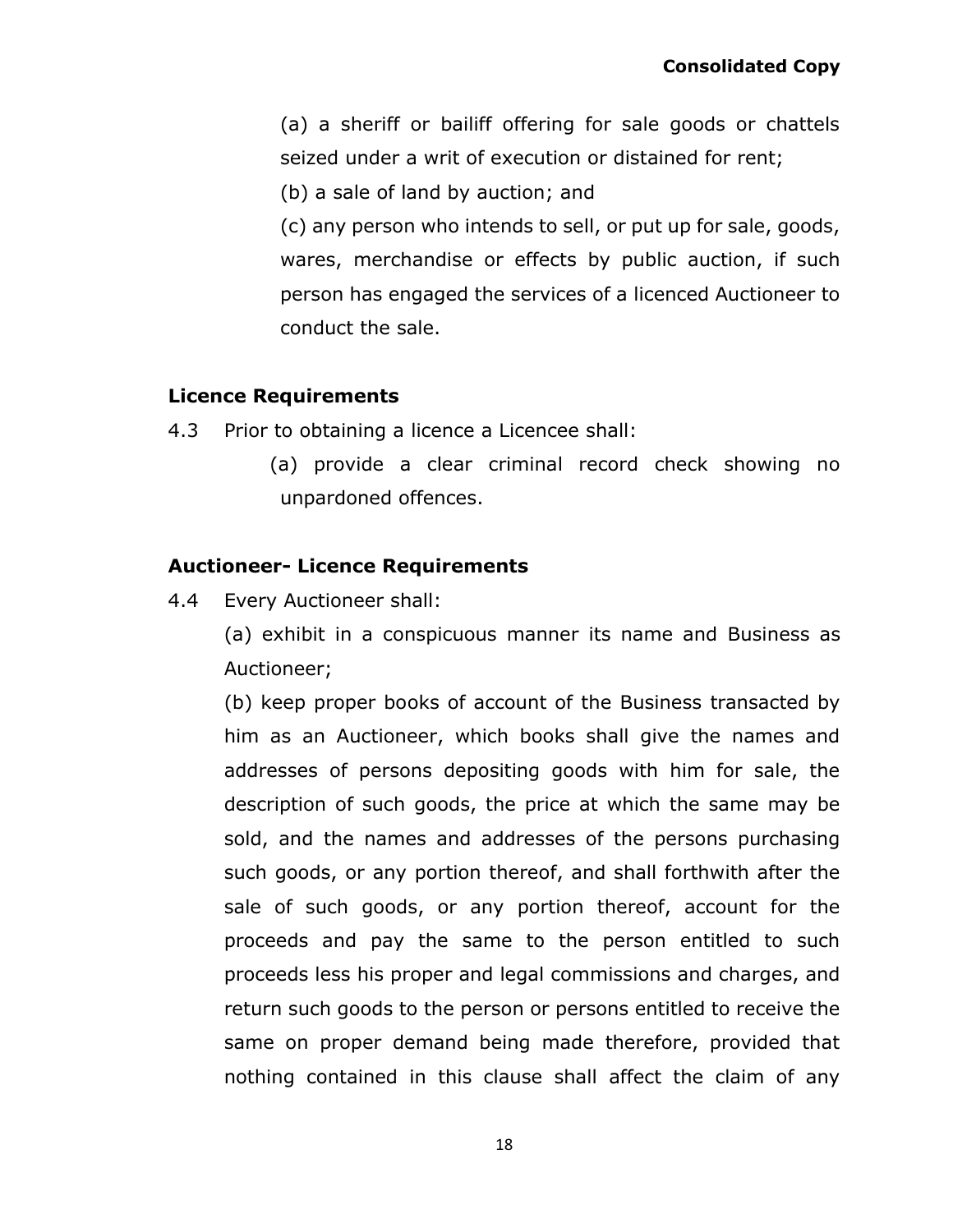Auctioneer for goods warehoused with him and on which he shall have made advances;

(c) state their Municipal Licence Number in all advertisements; and

(d) make available all books during Business hours for inspection by a By-Law Enforcement Officer.

# **Prohibitions**

4.5 No Auctioneer shall:

(a) conduct or permit to be carried on in his premises any mock auction;

(b) knowingly make or permit to be made any misrepresentation as to the quality or value of any goods, wares or merchandise which may be offered for sale by him;

(c) sell or put up for sale by auction, any goods, wares or merchandise on a reserve bid basis without first having announced clearly to those in attendance at the auction the fact of such reserve bid;

(d) conduct any sale on the streets of the City; or

(e) use any sound equipment, loud-speaker, or similar device emitting sound impacting upon a highway or adjacent lands.

# <span id="page-18-0"></span>**PART 5 – BODY PIERCING/SCARIFICATION/TATTOOING**

## **Definitions**

5.1 In this Part:

"Body Piercing" means the practice of inserting ornaments or other items not required for medical purposes into human tissue, excluding the ear, with a needle or other implement.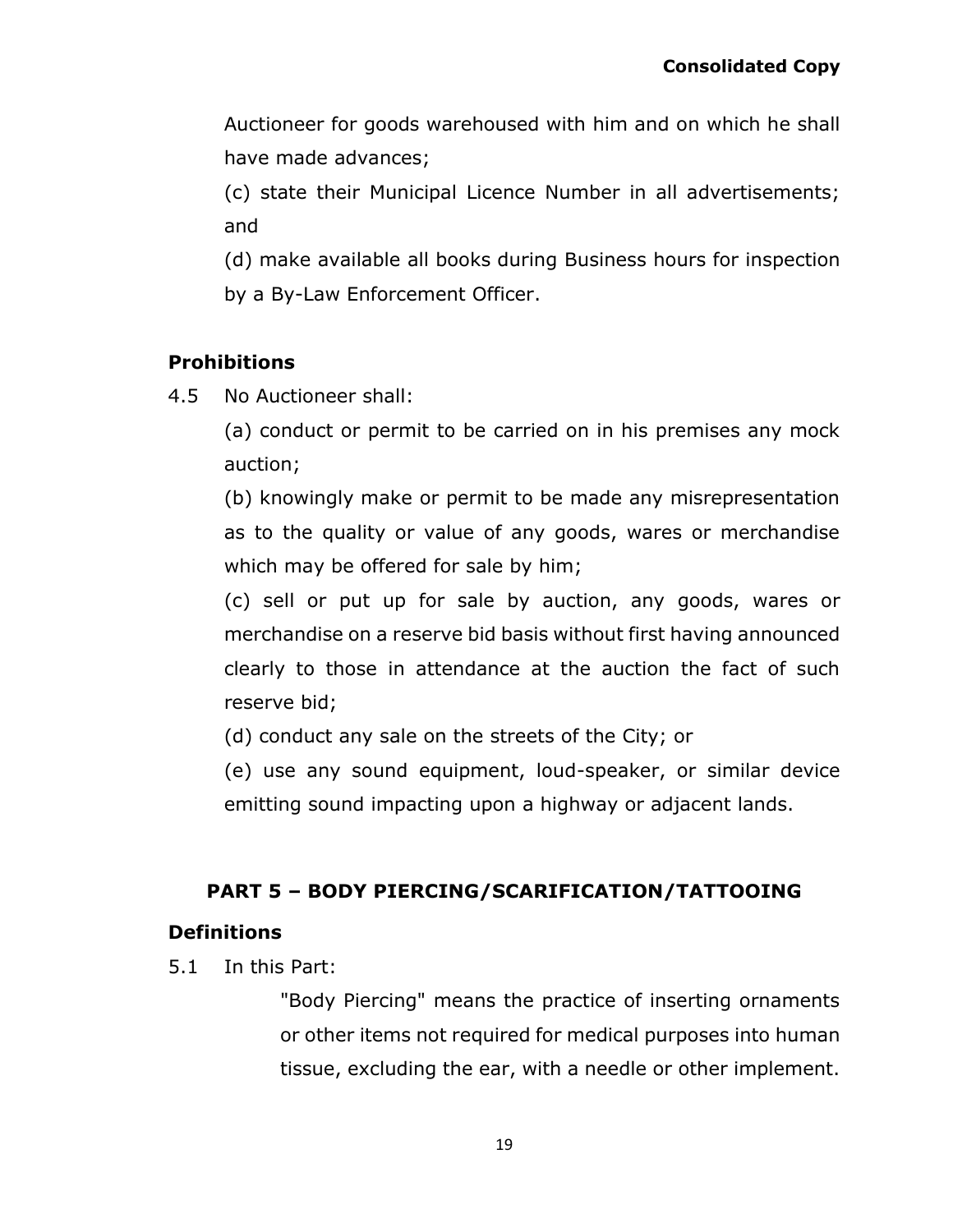"Body Piercing Business" means any premises or part of a premises where body piercing is practiced.

"Scarification" means the practice of cutting or abrading human skin to bring about permanent scarring and includes the placement of implants not required for medical purposes beneath the skin.

"Tattoo" means the practice of permanently depositing pigments not required for medical purposes into human skin by the use of a needle or other implement.

"Tattoo/Scarification Business" means any premises or part of a premises where tattooing or scarification is practiced.

## **Prohibition - Under 18 Years of Age**

5.2 No person shall offer any services to a person who appears to be under the age of 18 years, without the written authority of one of the parents or the guardian of such person.

### **Prohibition - Communicable Disease- Employee**

5.3 No holder of a Body Piercing Business licence or Tattoo/Scarification Business licence shall employ any person or permit any person to do any body piercing or tattoo-scarification who has a communicable disease which, in the opinion of the Medical Officer of Health, is injurious, or likely to be injurious, to the health of any person.

## **Prohibition - Communicable Disease -Customer**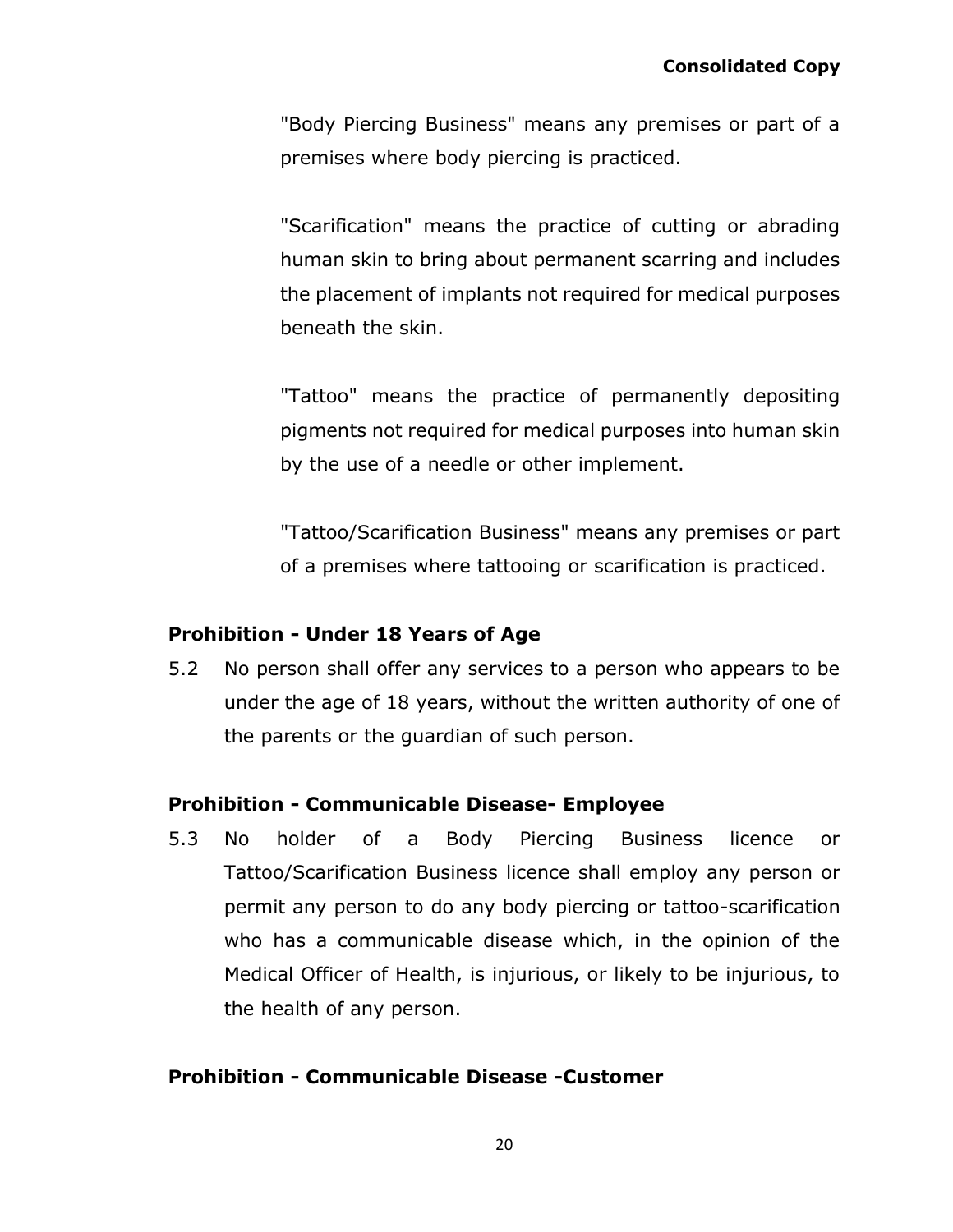5.4 No holder of a Body Piercing Business licence or Tattoo/Scarification Business licence shall permit any person to do any body piercing or tattoo/scarification on any person who has a communicable disease which, in the opinion of the Medical Officer of Health, is injurious, or likely to be injurious, to the health of any person.

### **Premises- Clean and Sanitary Condition**

5.5 Every holder of a Body Piercing Business licence or Tattoo/Scarification Business licence shall keep the Body Piercing Business or Tattoo/Scarification Business in a clean and sanitary condition to the satisfaction of the Medical Officer of Health.

## **Licence Requirements**

5.6 Prior to obtaining a licence a Licencee shall:

(a) show proof of compliance with a health inspection, as determined by the Medical Officer of Health; and (b) proof of commercial general liability insurance in the amount of not less than Two Million Dollars (\$2,000,000.00).

### **Renewal Licence Requirements**

5.7 Prior to obtaining a renewal of a licence a Licencee shall:

(a) Show proof of compliance with a health inspection, as determined by the Medical Officer of Health; and

(b) Proof of Commercial General Liability insurance in the amount of not less than Two Million Dollars (\$2,000,000.00).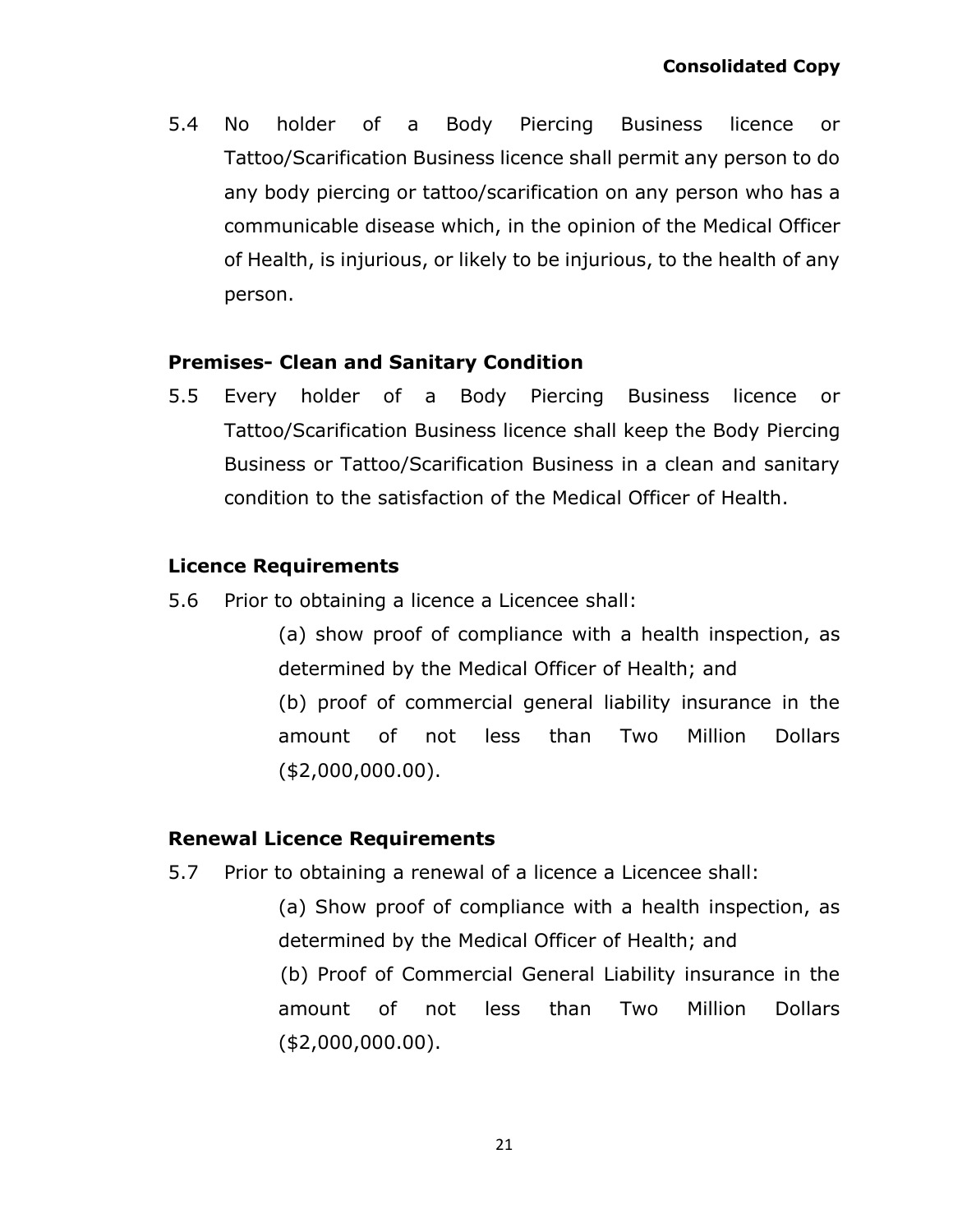## **PART 6 – CIRCUS / MIDWAY**

# <span id="page-21-0"></span>**Definitions**

6.1 In this Part:

"Circus" shall mean a traveling variety show including feats of physical skill, or performances by jugglers, acrobats, trained animals, or clowns; and

"Midway" shall mean a traveling entertainment facility featuring rides of amusement, games and other forms of amusements.

## **Licence Requirements**

6.2 Prior to obtaining a licence a Licencee shall:

(a) Where the Circus or Midway includes rides or like contrivances:

(i) show a licence to carry on Business in Ontario issued by the Technical Standards & Safety Authority, and

(ii) show an Ontario Amusement Device Permit issued

by the Technical Standards and Safety Authority, for each ride;

(b) Where the Circus or Midway is to be held on private property:

> (i) show written permission from the landowner of the lands being used;

> (ii) show a sketch detailing the location of the Circus or Midway on the property; and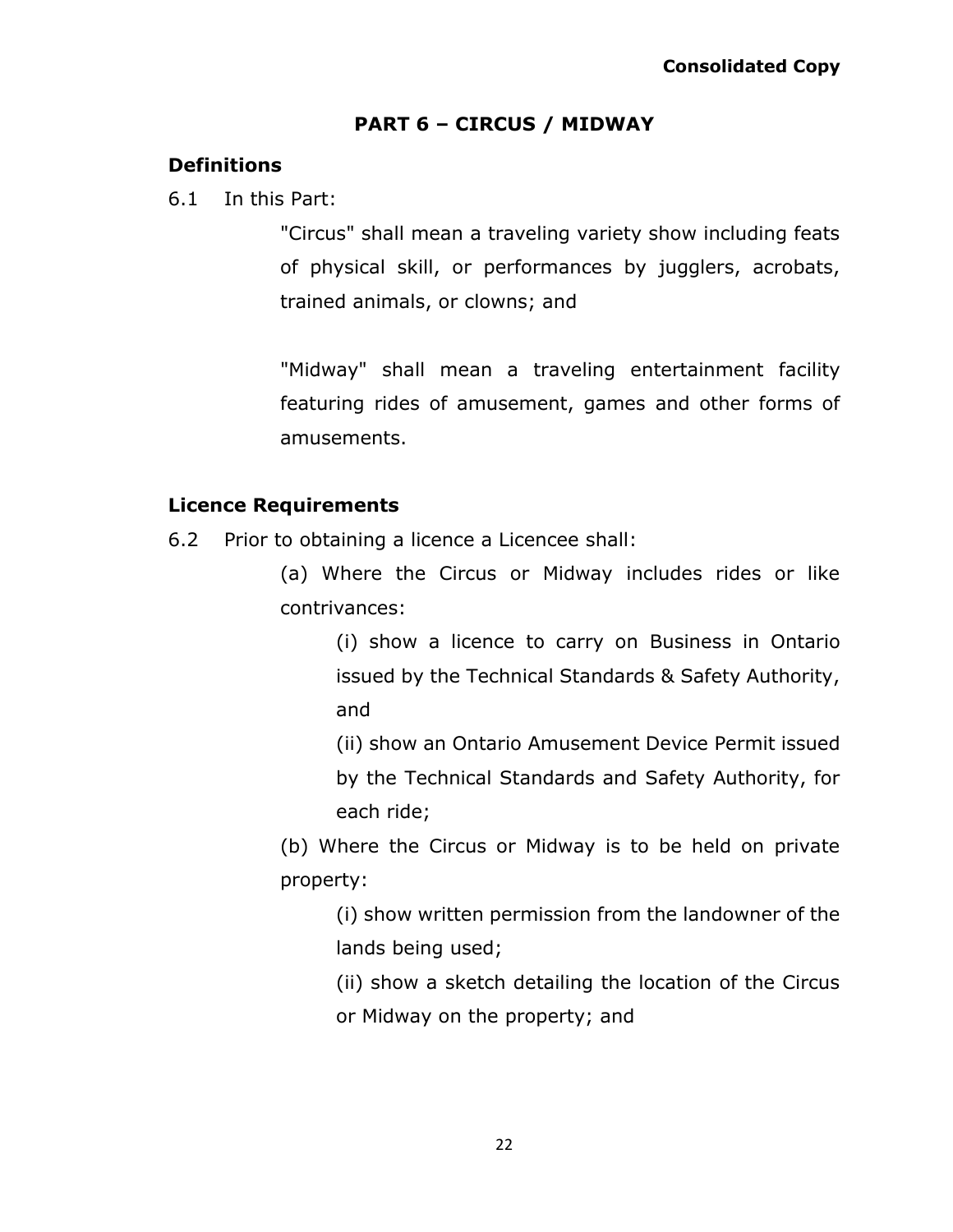(iii) show proof of commercial general liability insurance of not less than \$5,000,000.00 coverage per incident; and

(c) Where the Circus or Midway is to be held on City property:

(i) show an agreement signed by the Community Services Department;

(ii) show an Indemnification Agreement obtained from the Legal Department; and

(iii) show proof of commercial general liability insurance of not less than \$5,000,000.00 coverage per incident and listing the City as an additional insured.

## **Licence- Valid**

6.3 A licence issued under this Part shall be valid for the period of time stipulated in the written permission from the private property owner or the City, up to a maximum of fifteen (15) days.

## **PART 7 – COMMERCIAL CATTERY AND DOG KENNELS**

### <span id="page-22-0"></span>**Definitions**

7.1 In this Part:

"Cattery" or "Kennel" shall mean an establishment in which three or more cats and/or dogs, not belonging to the occupant, are housed, boarded or bred, in return for consideration.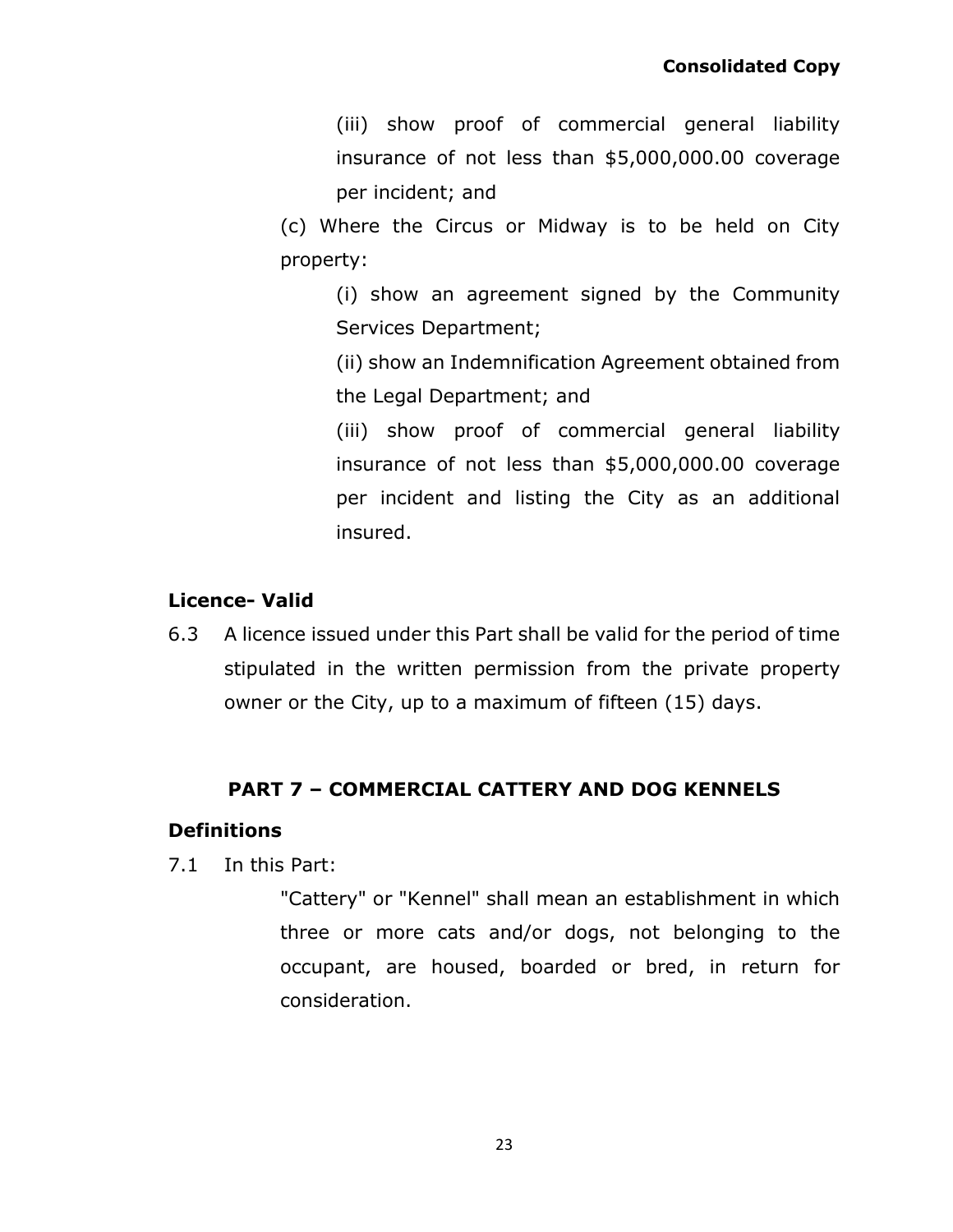### **PART 8 – EATING ESTABLISHMENTS**

### <span id="page-23-0"></span>**Definitions**

#### 8.1 In this Part:

"Eating Establishment" shall mean a place, or part of a place, where food is prepared on site and offered for sale to the public for consumption either on or off the premises.

## **PART 9 – MASTER PLUMBER**

### <span id="page-23-1"></span>**Definitions**

9.1 In this Part:

"Master Plumber'' shall mean a person who is skilled in the planning, supervising and installation of plumbing, according to the rules and regulations governing plumbing, and who has a regular place of Business in Ontario.

"Plumbing" shall include:

(a) a system of connected piping, fittings, valves and appurtenances that receives water from a private source of water supply or from a public water main and conveys the water into and within a building or to a place of use on a property;

(b) fixtures and fixture trim;

(c) drainage piping, including all traps, fittings and appurtenances, within a building;

(d) storm drainage piping within a building; and

(e) a venting system, including all fittings and appurtenances.

24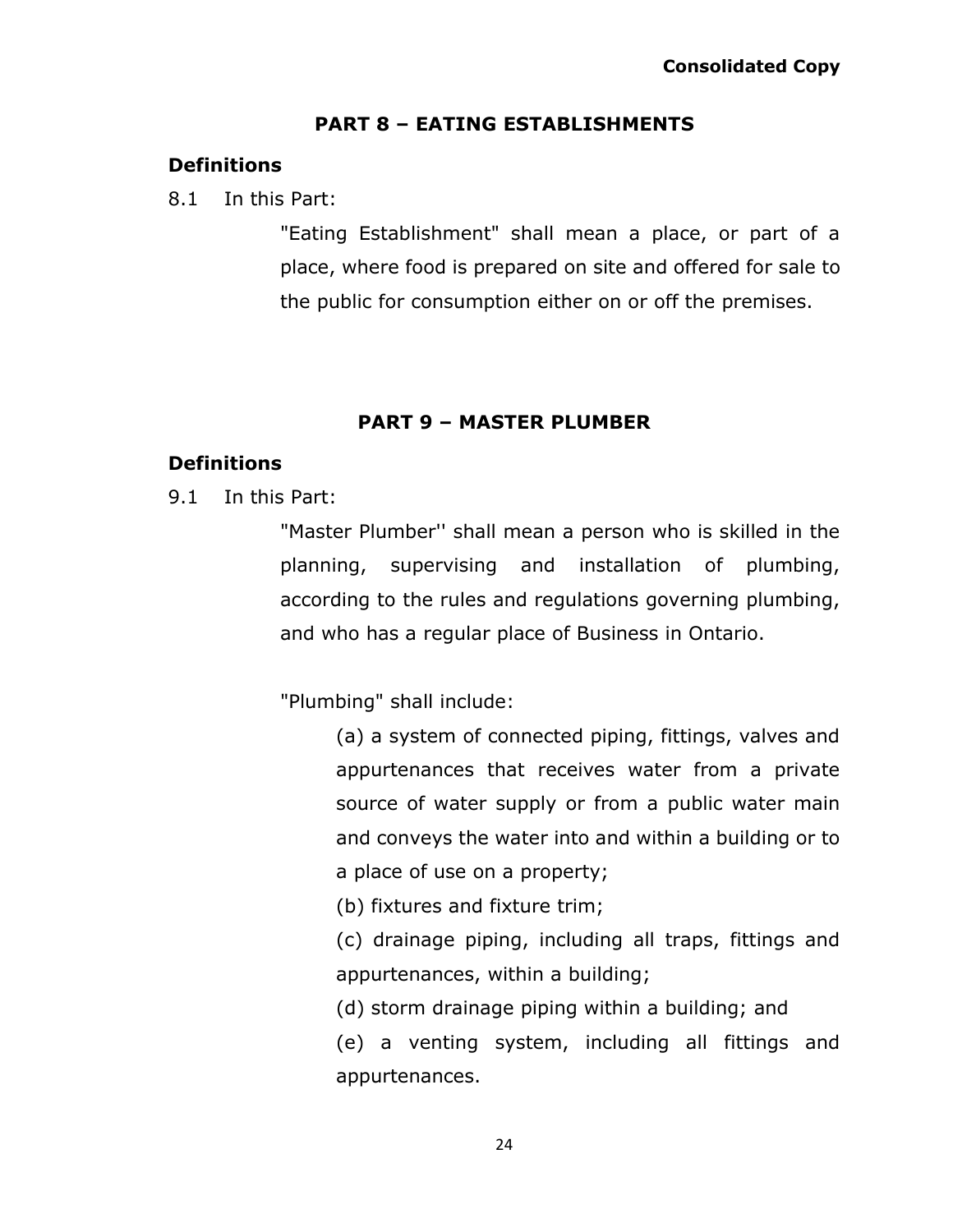"plumbing work" shall mean plumbing which is performed by a person to premises other than his own, and in the case of an employee, to premises other than that owned by the employer, but does not include the replacement of a hot water heater.

## **Exceptions**

9.2 The provisions of this By-Law shall not apply to:

(a) the installing or changing of washers in faucets or in other fixtures;

(b) work performed on any underground transmission line for warm air, steam, gas, oil, oxygen, or other fluid by the owner thereof, or his regular employees under competent direction and supervision; or

(c) work performed on or under any City property or building, street, square, footway or right-of-way by or under the supervision of the City Engineer.

## **Licence and Renewal Requirements**

9.3 Prior to obtaining a licence a Licencee shall provide:

(a) proof of current certification as a Plumber as issued by the Ministry of Trade and Development under the Trades Qualification and Apprenticeship Act;

(b) a mailing and municipal address of the permanent or regular place of Business in the Province of Ontario;

(c) Proof of commercial general liability insurance in the amount of not less than Two Million Dollars (\$2,000,000.00);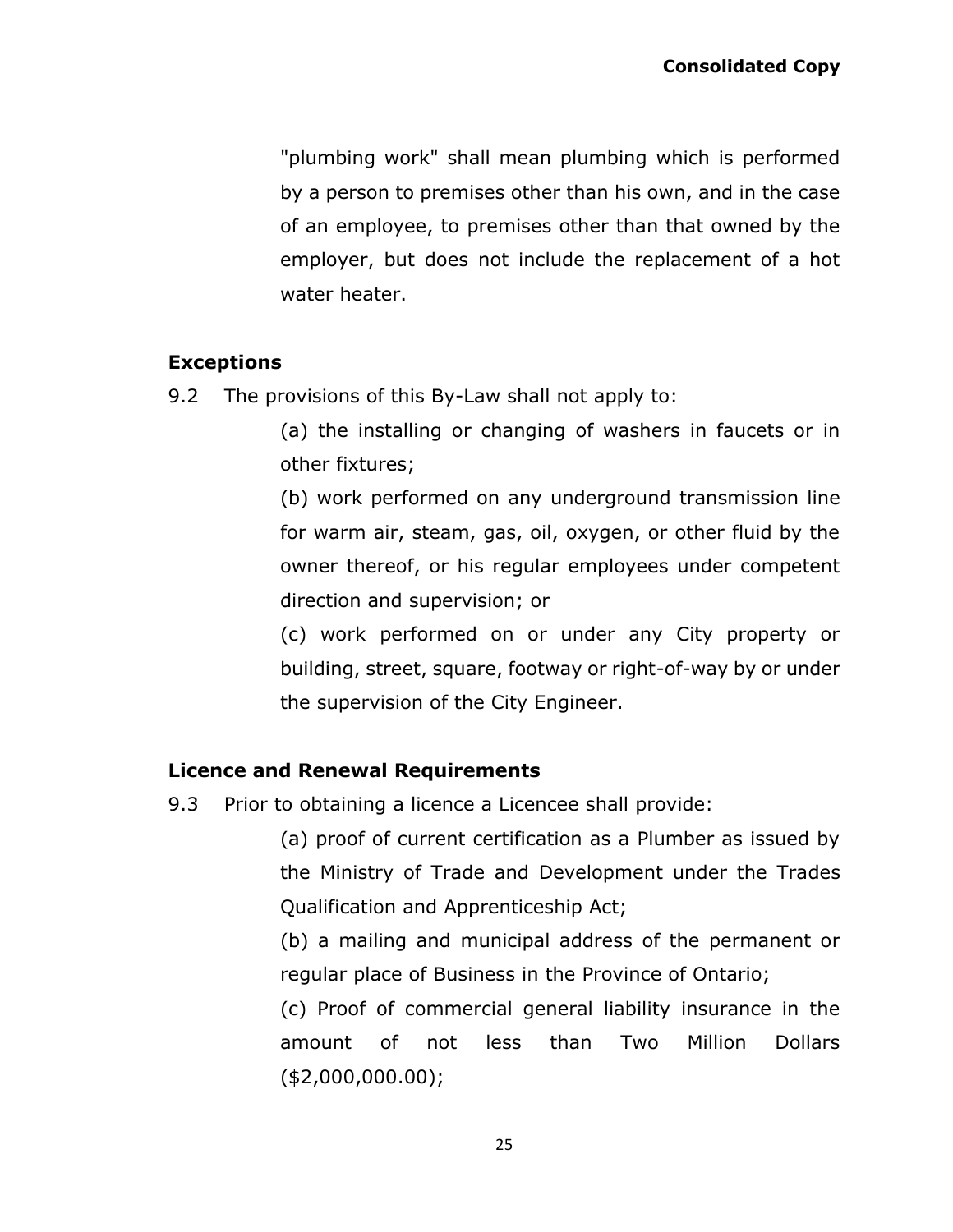(d) proof that the applicant for the licence or renewal has a current Certificate of Clearance as provided by the Workplace Safety and Insurance Board at the time of application where applicable.

## **Supervision- Plumbing Contractor**

9.4 (a) a Master Plumber shall notify the City forthwith upon ceasing to act as a Master Plumber for one Plumbing Contractor and upon commencing to act as a Master Plumber for another Plumbing Contractor; and

(b) no person licenced as a Master Plumber shall be in the employ of more than one Plumbing Contractor at any one time.

## **Operate- Licenced Business Only**

9.5 No person licenced to carry on Business under this By-Law shall advertise or promote or carry on such Business under any name other than the name endorsed upon his licence.

## **PART 10 – PET SHOPS**

## <span id="page-25-0"></span>**Definitions**

10.1 In this Part:

"Pet Shop" means a premises where dogs or cats for use as pets are sold or kept for sale, but does not include the Sarnia &District Humane Society.

### **Licence General Requirements**

10.2 Every Pet Shop shall comply with the following requirements in the operation of the pet shop: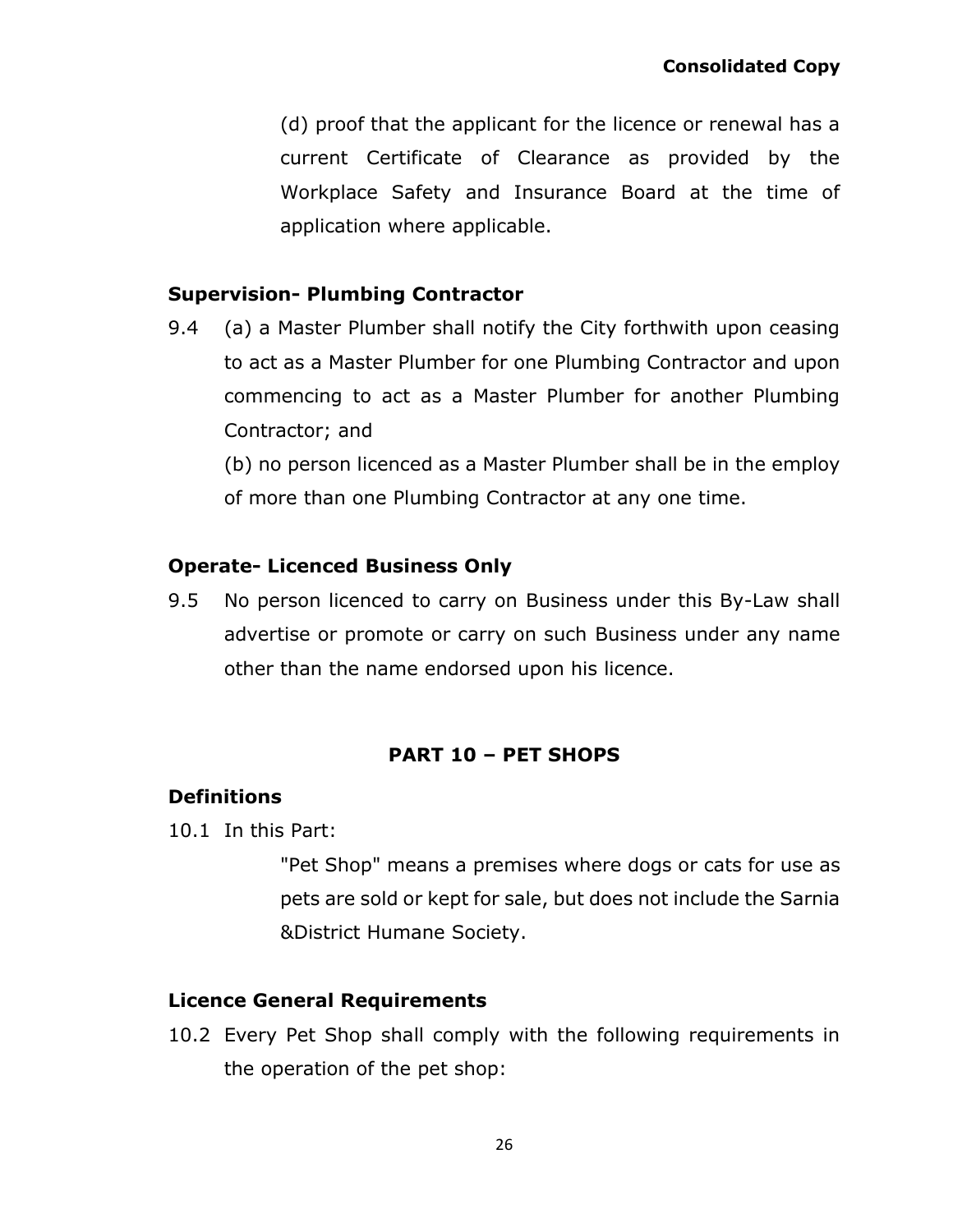(a) the pet shop shall be maintained at all times in a sanitary, well-ventilated, clean condition, heated and free from offensive odours; and

(b) whenever a Pet Shop sells or otherwise disposes of a dog or cat, he or she shall give to the purchaser a receipt showing the name and address of the vendor and the purchaser, the date of the sale, the sale price, and the breed or cross-breed, sex, age and description, including colour and placing of markings, if any, of the dog or cat, and an up-to-date certificate of health from a veterinarian with respect to such dog or cat. Copies of all dog and cat sales are to be submitted to City Hall, Animal Control on a monthly basis.

#### **Licence Register Requirements**

10.3 (a) Every Pet Shop shall keep a register in which shall be entered in the English language, written in ink, in a plain, legible hand or typed, a record of each dog or cat purchased or otherwise obtained. Each entry shall be made at the time each dog or cat comes into such Pet Shop's possession, and shall include, in addition to the date of purchase, a full description of the dog or cat, together with the name, address and description of the person from whom it was purchased or otherwise obtained. The Pet Shop shall retain the register in respect of each such transaction for the period of 12 months thereafter.

(b) Every Pet Shop shall ensure that the aforesaid register is not mutilated or destroyed and shall keep it open to inspection by the City Licence Manager at all times during business hours and shall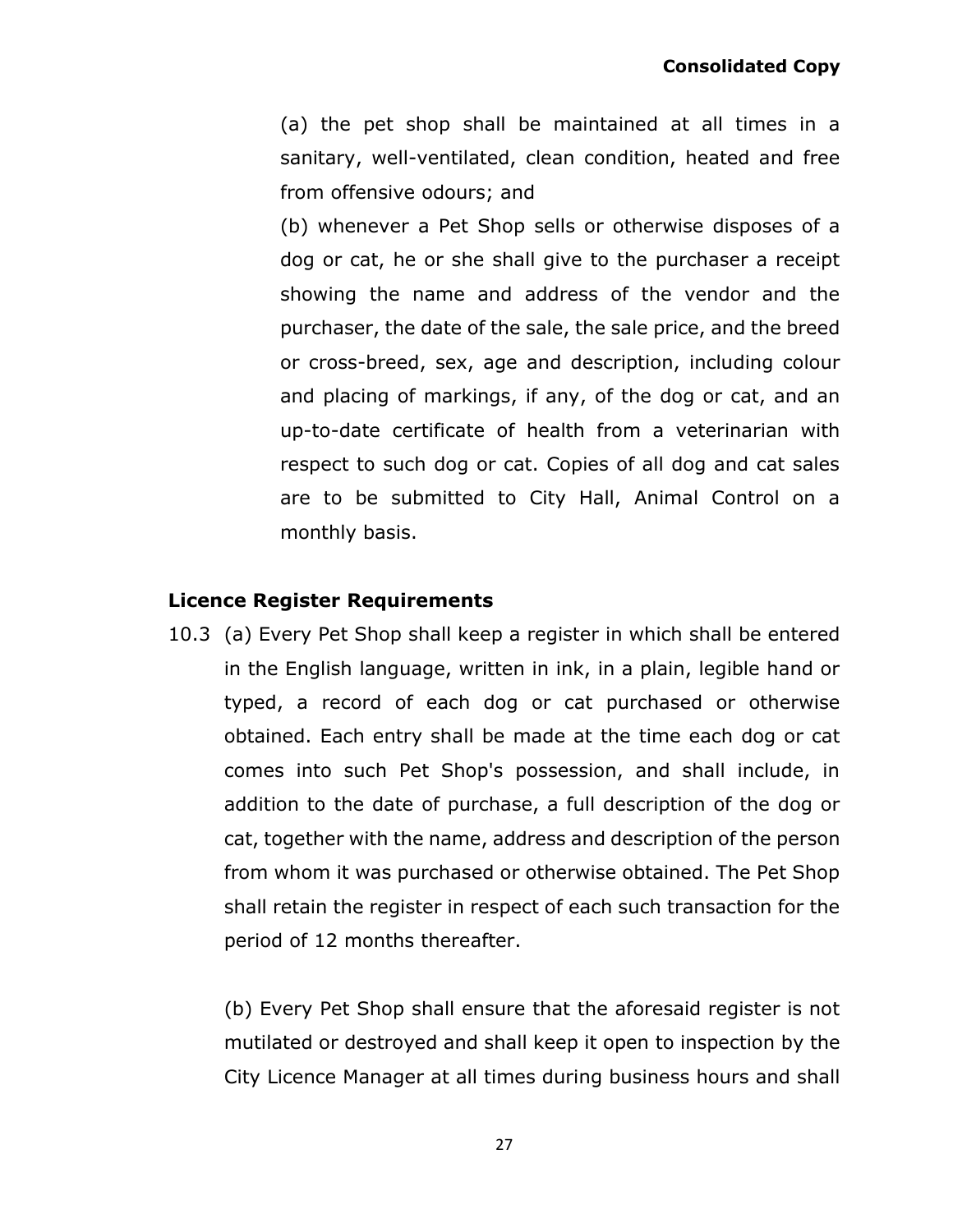make it available to be removed at any time for inspection or for use in the courts, if necessary. The Pet Shop shall not be responsible for neglecting to make the necessary entries in the said register while it is removed from his or her premises for this reason.

## **Open for Inspection**

10.4 The Sarnia & District Humane Society or its designate, the City Licence Manager and any other person authorized by the City Licence Manager may inspect any Pet Shop.

## **PART 11 – PUBLIC HALL**

## <span id="page-27-0"></span>**Definitions**

11.1 In this Part:

"Public Hall" shall mean a building, including a portable building or tent, with seating capacity for over one hundred persons, that is offered, or is used, as a place of public assembly, and includes a theatre and bingo hall, but does not include a building owned by a board of education or municipality and does not include a building used solely for religious assembly.

### **Licence Requirements**

11.2 Prior to obtaining a licence a Licencee shall:

(a) show proof of compliance with the Electrical Safety Code, as determined by an authorized inspector, which certificate, may be dated anytime within the previous three (3) years of the date of application.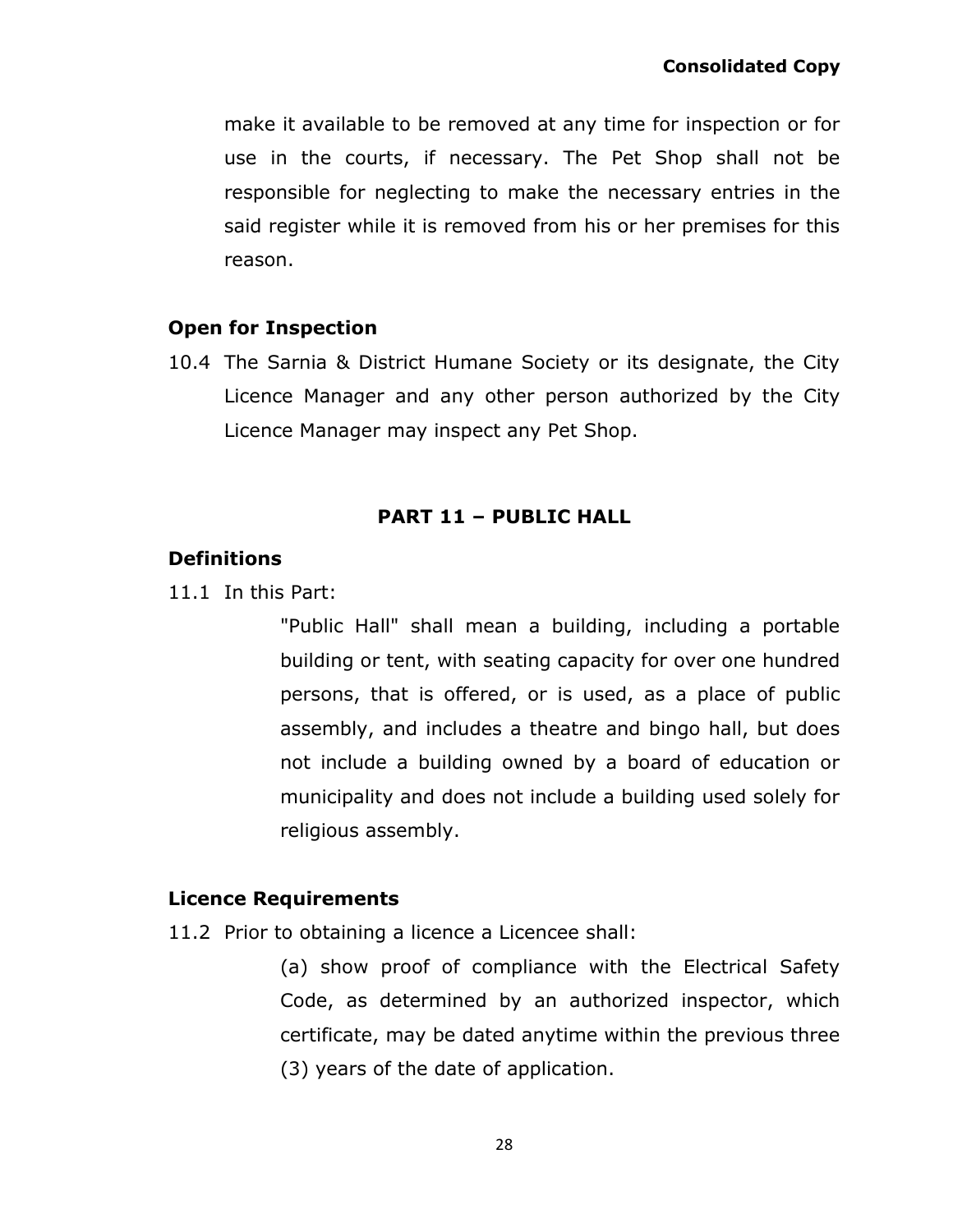## **Maximum Capacity- Prohibited to Exceed**

11.3 No owner, lessee, Licencee, or occupant of a public hall shall allow a greater number of persons to enter or remain in the hall at any one time than is stated to be the maximum capacity of the hall on the licence as determined by the Fire Chief.

## **PART 12 – REFRESHMENT VEHICLES**

## <span id="page-28-0"></span>**Definitions**

12.1 In this Part:

"Refreshment Vehicle" shall mean any vehicle from which refreshments are sold for consumption by the public and includes, but is not limited to, tricycles, carts, wagons, trailers, trucks, and mobile canteens, irrespective of the type of power employed to move the refreshment vehicle from one point to another.

## **Refreshment Vehicle Licence -Separate - Each Vehicle**

12.2 Each Refreshment Vehicle requires a separate licence.

## **Licence Requirements**

12.3 Prior to obtaining a licence a Licencee shall:

(a) show proof of \$2,000,000.00 commercial general liability insurance coverage with respect to their Refreshment Vehicle operations;

(b) obtain a letter of permission from the owner of private property where the vehicle is to be situated;

(c) where applicable, show proof of compliance with all propane safety requirements as determined by a certified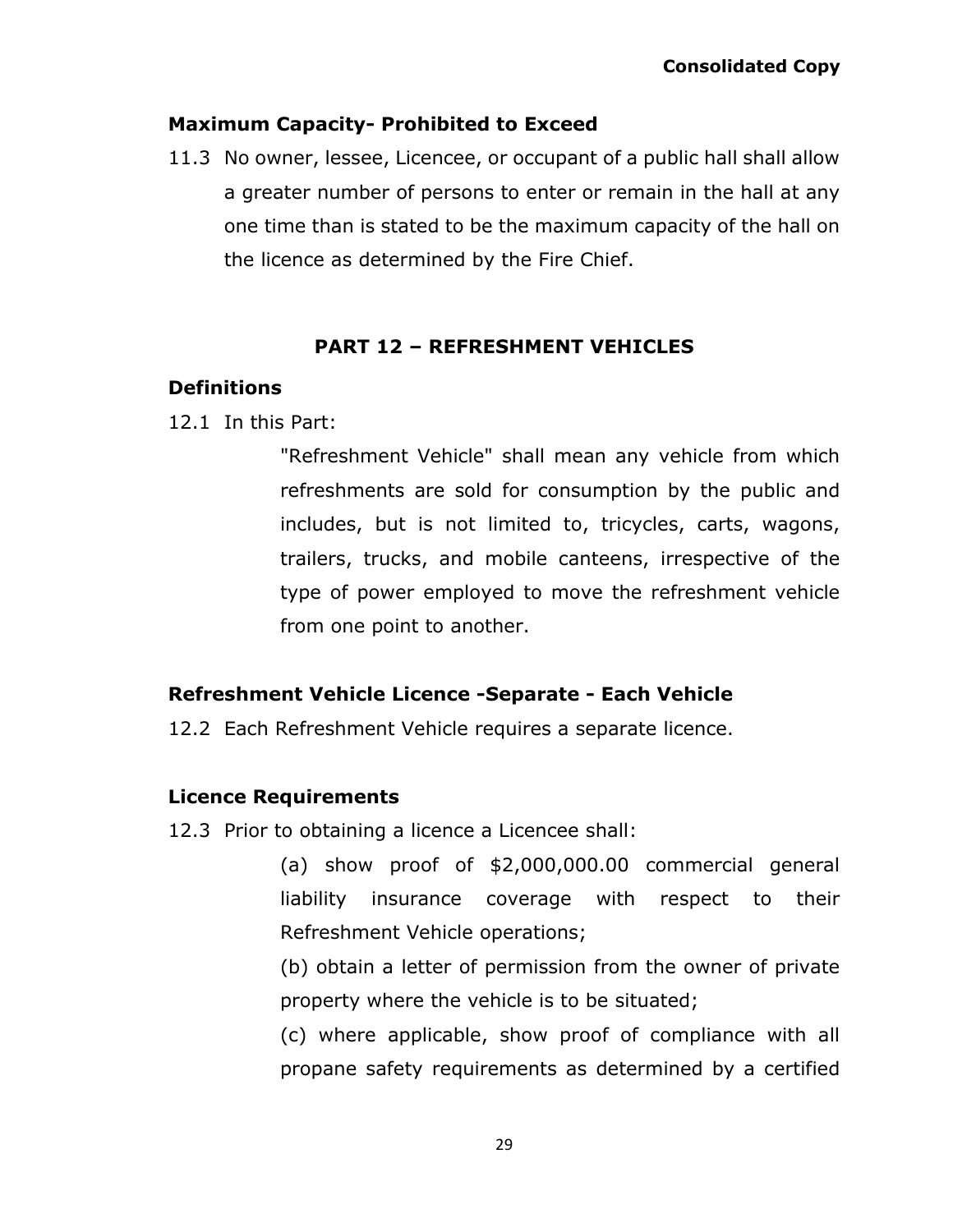inspector in accordance with the Technical Standards and Safety Authority.

### **Operator- Responsibility- Matters - Prohibited**

12.4 No person shall:

(a) operate the Business of a Refreshment Vehicle within twenty feet (20') of the entrance to any building or within twenty feet (20') of a bus stop area;

(b) operate the Business of a Refreshment Vehicle in front of any window of any building so as to obstruct the view from such or the view from outside the building through such window to any display within the building;

(c) operate a Refreshment Vehicle on City property unless approved by the City;

(d) operate a Refreshment Vehicle within a distance of 90 metres (300') or less from the front entrance of an eating establishment, if the Refreshment Vehicle offers for sale the similar food products as does the eating establishment;

(e) operate a Refreshment Vehicle within 180meters or (600') from another Licenced Refreshment Vehicle;

(f) operate a Refreshment Vehicle without the vehicle having the name of the Licencee displayed on two sides thereof in letters at least 10 centimetres (4") in height;

## **Equipment- Disposal Dispenser**

12.5 The refreshment vehicle shall be equipped with:

(a) a metal refuse container with a self-closing lid which shall be kept at all times in a clean and sanitary condition and emptied at least once daily; or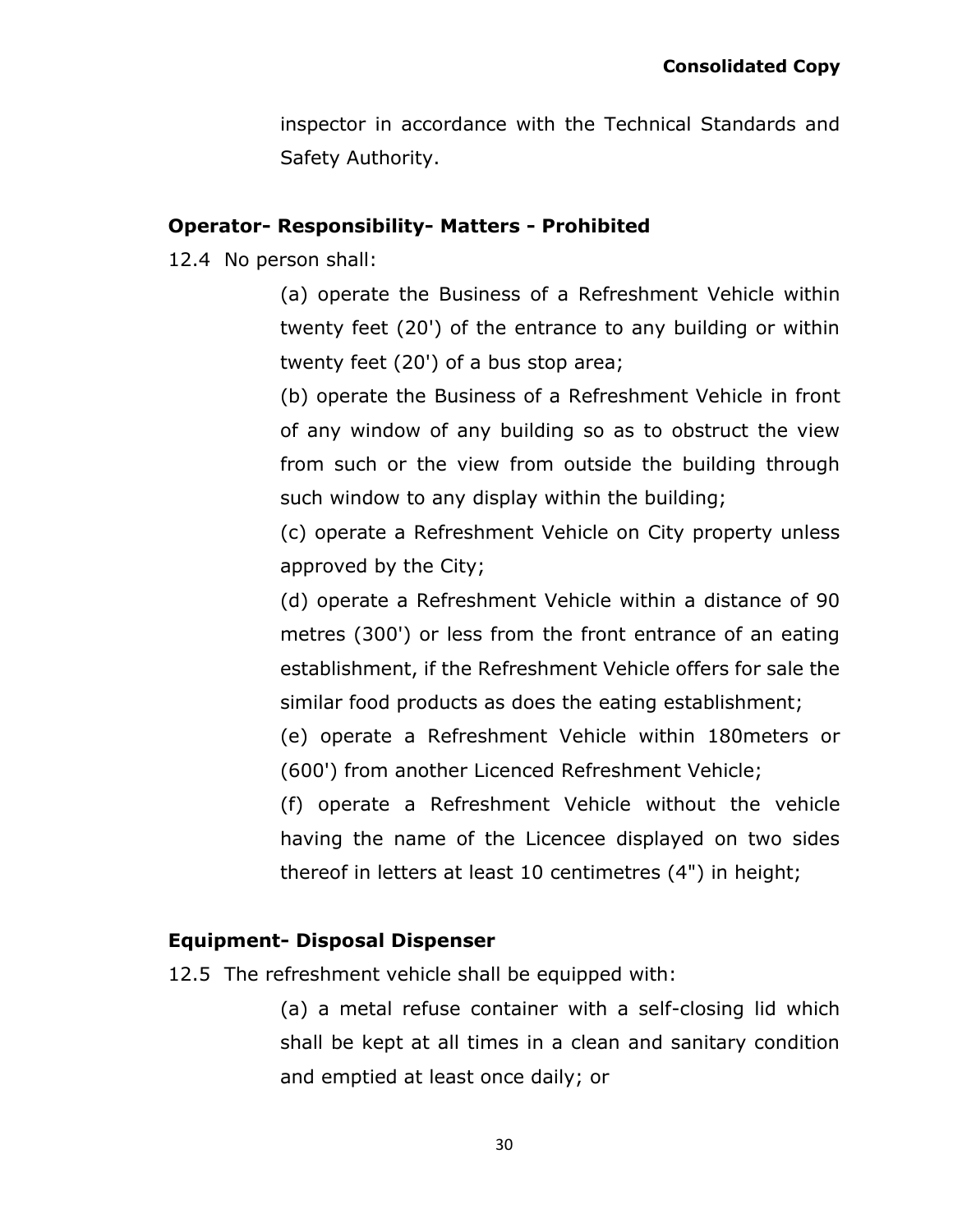(b) a disposable litter container which shall be replaced daily.

### **PART 13 – ROOMING OR BOARDING HOUSE**

#### <span id="page-30-0"></span>**Definitions**

13.1 In this Part:

"Lodger" shall mean any person who pays consideration to a Rooming or Boarding House keeper for living accommodations in which kitchen or washroom facilities are shared with other persons.

"Rooming or Boarding House" shall mean a dwelling where 3 or more persons are accommodated for gain without separate cooking and washroom facilities, for not less than a week, and shall include a fraternity or sorority house, but shall not include a hotel, motel, hostel, hospital or nursing home if licenced, approved or supervised under any general or special Act other than the Municipal Act, or a residence of an educational institution.

#### **Licence Requirements**

- 13.2 Prior to obtaining a licence a Licencee shall:
	- (a) Indicate the number of Units available for occupancy by Lodgers.

#### **Renewal Licence Requirements**

- 13.3 Prior to obtaining a licence a Licencee shall:
	- (a) show proof of compliance with the Fire Code, as determined by the Sarnia Fire Chief; and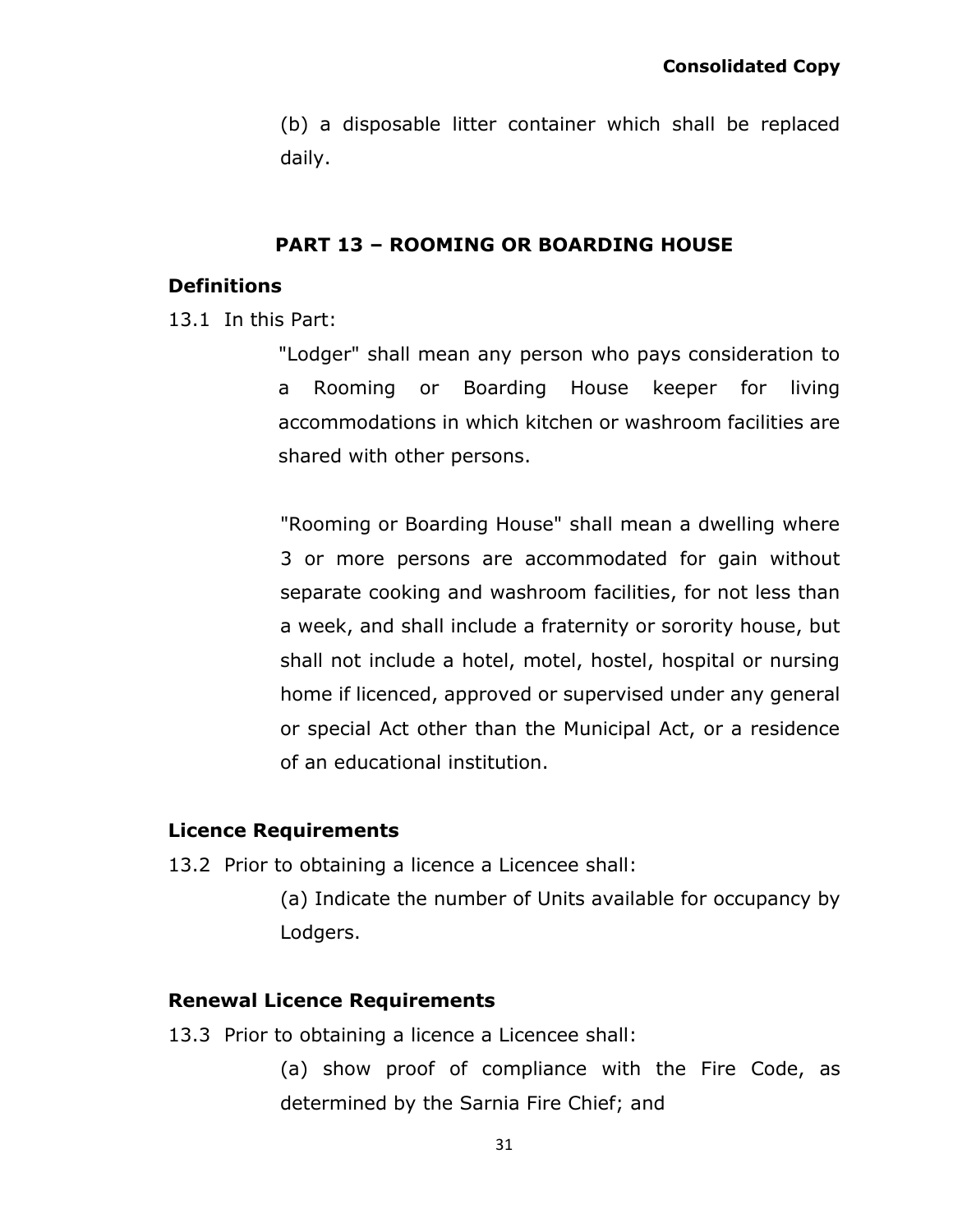(b) indicate the number of Units available for occupancy by Lodgers.

### **Prohibition - Failure to Comply**

- 13.4 No person operating a Rooming or Boarding House shall:
	- (a) allow more rooming or boarding Units than the number for which the premises are licenced;
	- (b) allow occupancy by more Lodgers than the number of Units for which the premises are licenced; or
	- (c) fail to keep and maintain a register of all resident Lodgers.

## **Prohibition - Sleeping Purposes**

13.5 No person shall permit any Lodger to occupy for sleeping purposes any space in a building used as a lobby, hallway, closet, bathroom, stairway, kitchen, nor any room having a floor space of less than eighty (80) square feet nor any room the floor of which is more than four (4) feet below the finished grade of the land adjoining the premises.

# **PART 14 – SALESPERSON**

## <span id="page-31-0"></span>**Definitions**

14.1 In this Part:

"Resident" shall mean a person whose principal residence is in the City, or who operates a Business in a building which is subject to property tax in the City, for at least six months of the year.

"Non-Resident" shall mean a person who is not a resident.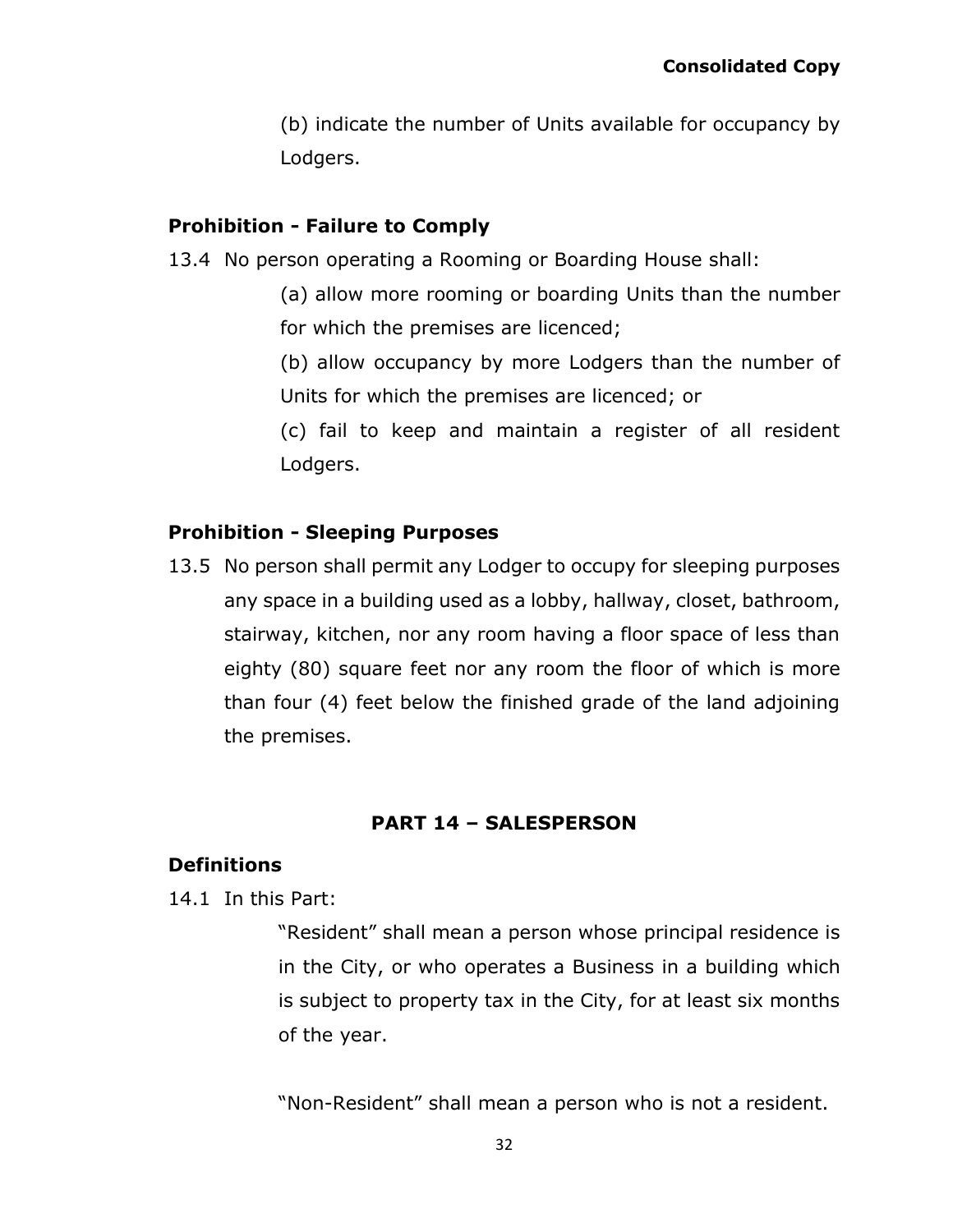"Salesperson" shall mean a natural person which sells, or offers for sale, goods or services at a temporary location, or who goes from place to place, or door to door, or who carries and displays samples, patterns or specimens of any goods or services for which orders are taken.

"Local Retailer" shall mean any person which provides for the selling or offering for sale of goods or services at a building or structure located within the City which is subject to property tax in the City.

"Registered Charitable Organization" shall mean any charity that is registered with Canada Revenue Agency and has a registered charity number.

### **Licence - Length of Time**

- 14.2 A Salesperson licence can be obtained for:
	- (a) Yearly- 1 year,
	- (b) Seasonal- three (3) consecutive months, or
	- (c) Daily- three (3) consecutive days.

### **Fees**

14.3 A different licence fee shall apply for a resident salesperson versus a nonresident salesperson, as outlined in the Fees For Services Bylaw.

### **Licence -Times**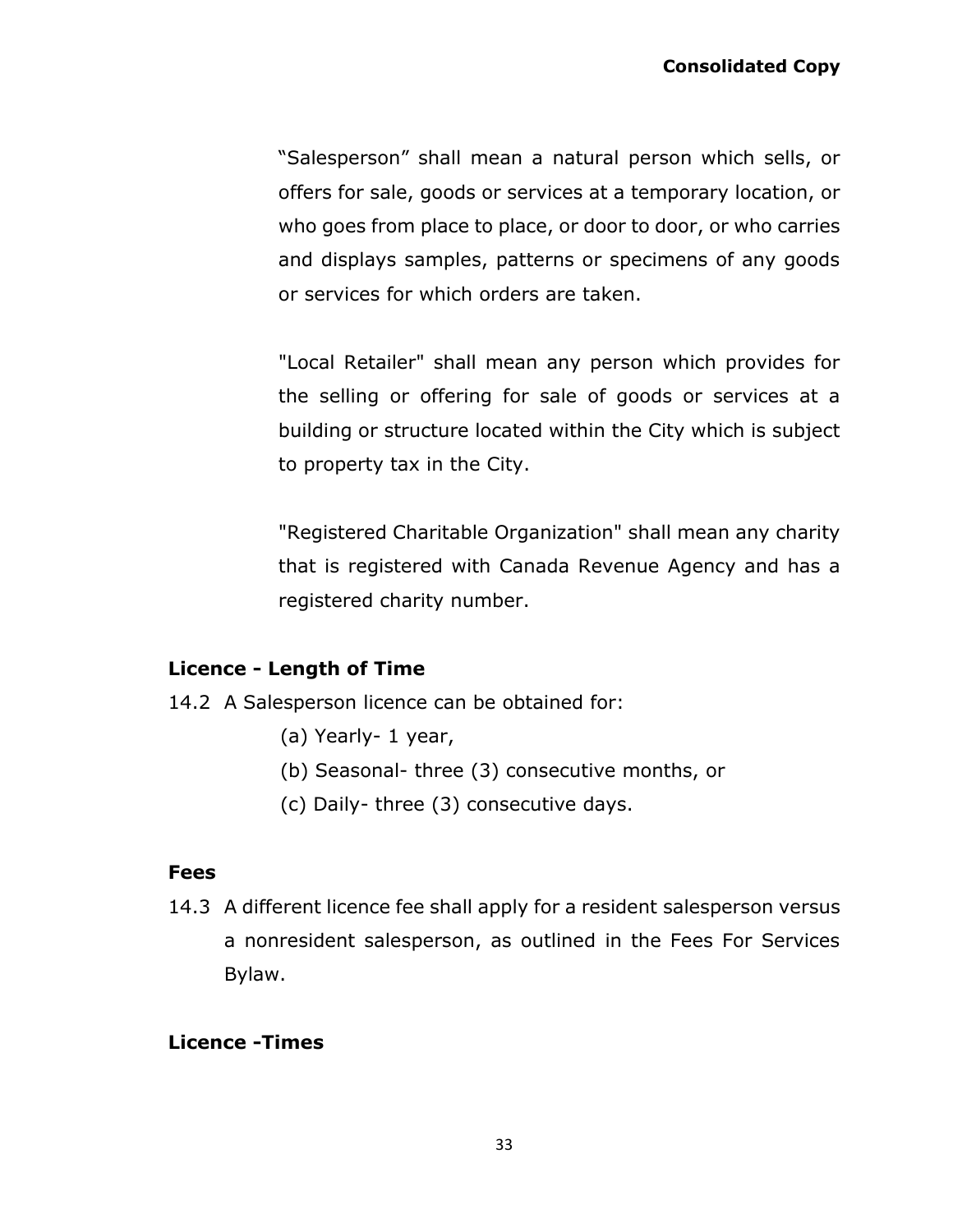14.4 No person shall engage in the Business of a Salesperson before 9:00 a.m. or after 9:00 p.m.

### **Prohibition - Signage**

14.5 No Salesperson shall erect signs or display goods on any public property including any public road allowance.

## **Prohibition - Private Property**

14.6 No person shall allow a Salesperson to operate on their property unless the Salesperson is licenced.

## **Prohibition - Municipal Property- Permit- City**

14.7 No person shall operate as a Salesperson on Municipal property without written permission from the City.

# **Exemption from Licence**

- 14.8 The following natural persons shall be exempt from obtaining a Salesperson licence for Business conducted on behalf of:
	- (a) a registered charity and not-for-profit organizations;

(b) local retailers shall be allowed one temporary location, in addition to their permanent location, provided that the goods or services offered for sale at the temporary location are the same goods or services offered for sale at their permanent location for at least three (3) months prior to their obtaining the temporary location;

(c) resident farmers who sell goods that have been grown or produced by them;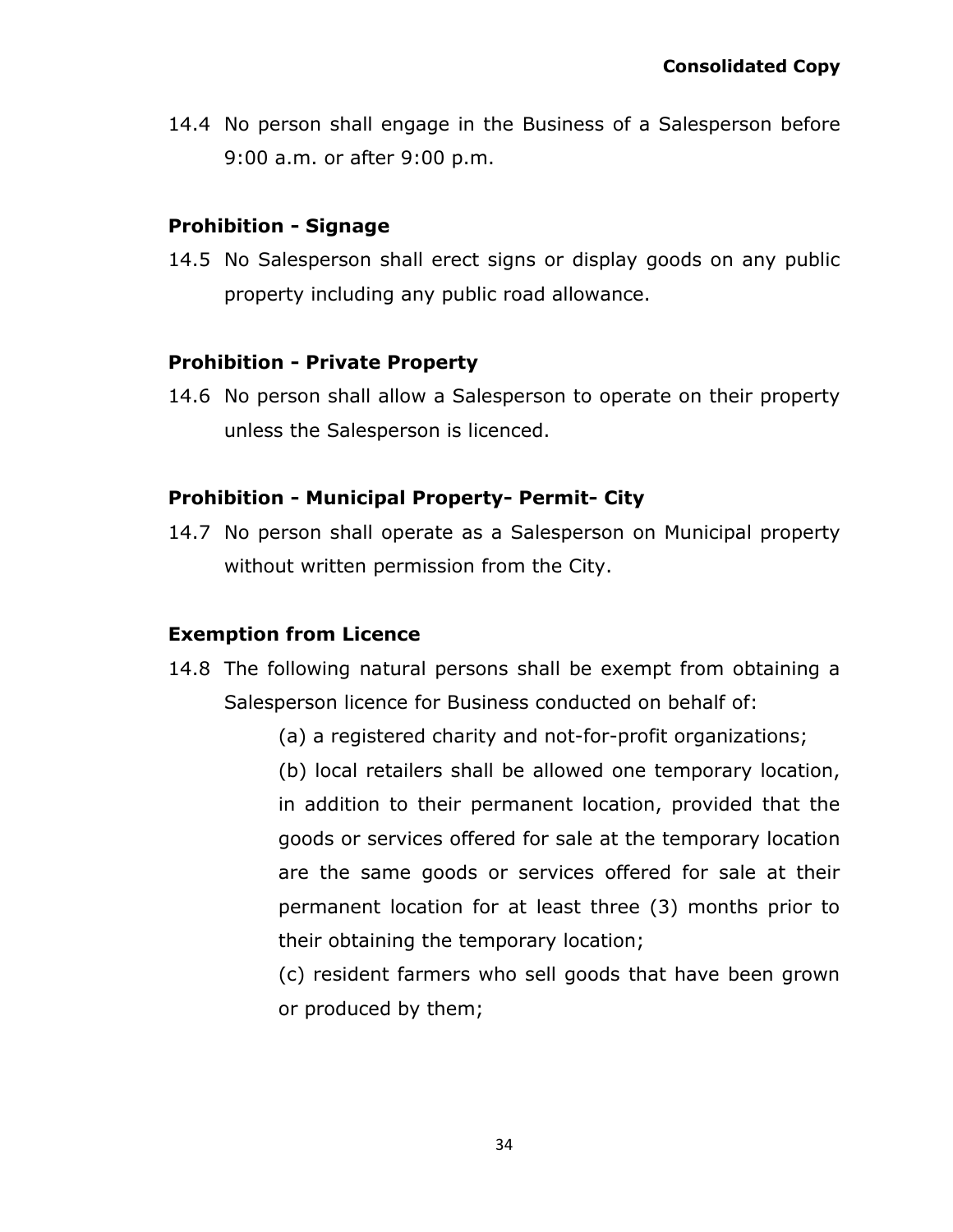(d) goods sold at a Special Event as defined by City Policy and for which a Special Events Permit has been obtained; and

(e) part time salespersons through "home parties".

## **Licence - Posted- in Possession**

14.9 Every person obtaining a licence which applies to a premises or a vehicle shall:

> (a) keep the licence posted up in a conspicuous place in such premises or vehicle and the said licence shall remain so posted as long as it is in force.

> (b) salespersons, door to door Businesses, trades and callings, and any other person obtaining a licence which is personal to the individual, rather than a premises, shall have such licence in his possession at all times and shall produce same to anyone who requests him to do so.

> (c) state their Municipal Licence Number in all advertisements.

## **Licence Requirements**

14.10 Prior to obtaining a licence a Licencee shall:

- (a) show proof of permission from the property owner, if applicable; and
- (b) provide a clear criminal record check showing no unpardoned offences; only if selling door-to-door.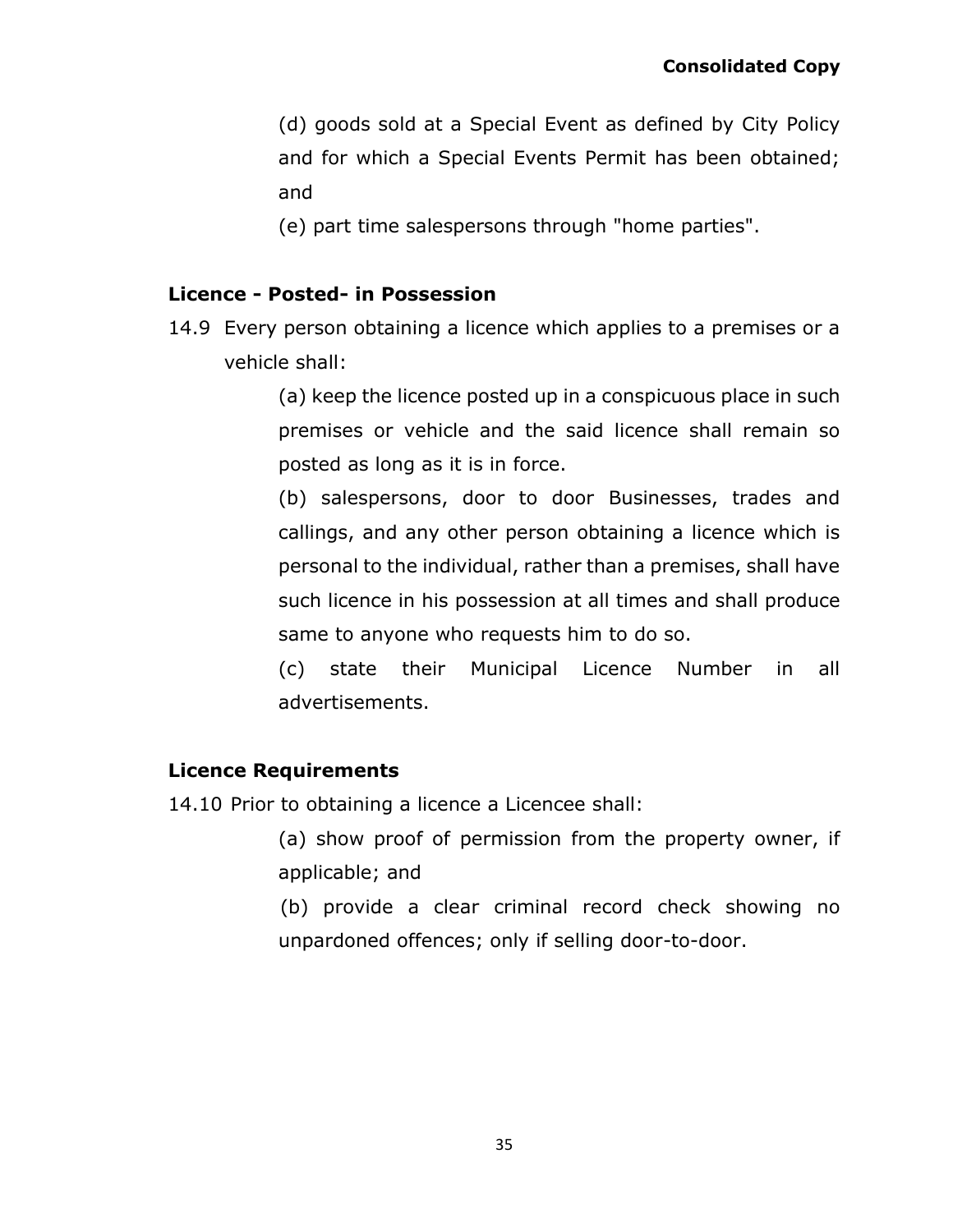#### **PART 15 – PAYDAY LOAN ESTABLISHMENT**

#### <span id="page-35-0"></span>**Definitions**

15.1 As used in this Part:

"Operator" shall mean the operator of a payday loan establishment;

"Payday Loan Establishment" shall mean any premises or any part of them in respect of which a licensee within the meaning of the *Payday Loans Act*, 2008, S.O. 2008 c. 9 may operate a business pursuant to a licence issued under that Act.

#### **Licence Requirements**

- 15.2 No person shall act as a lender or loan broker, as defined in the *Payday Loans Act*, 2008 unless they hold a valid licence as a lender or a loan broker under the *Payday Loans Act*, 2008 and a valid licence under this by-law.
- 15.3 No person, except a person who holds a valid licence as a lender or a loan broker under the *Payday Loans Act*, 2008 as of May 1, 2018, may be licensed under this by-law.
- 15.4 Every person who holds a valid licence as a lender or a loan broker under the *Payday Loans Act*, 2008 as of May 1, 2018 shall be required to obtain a licence under this by-law.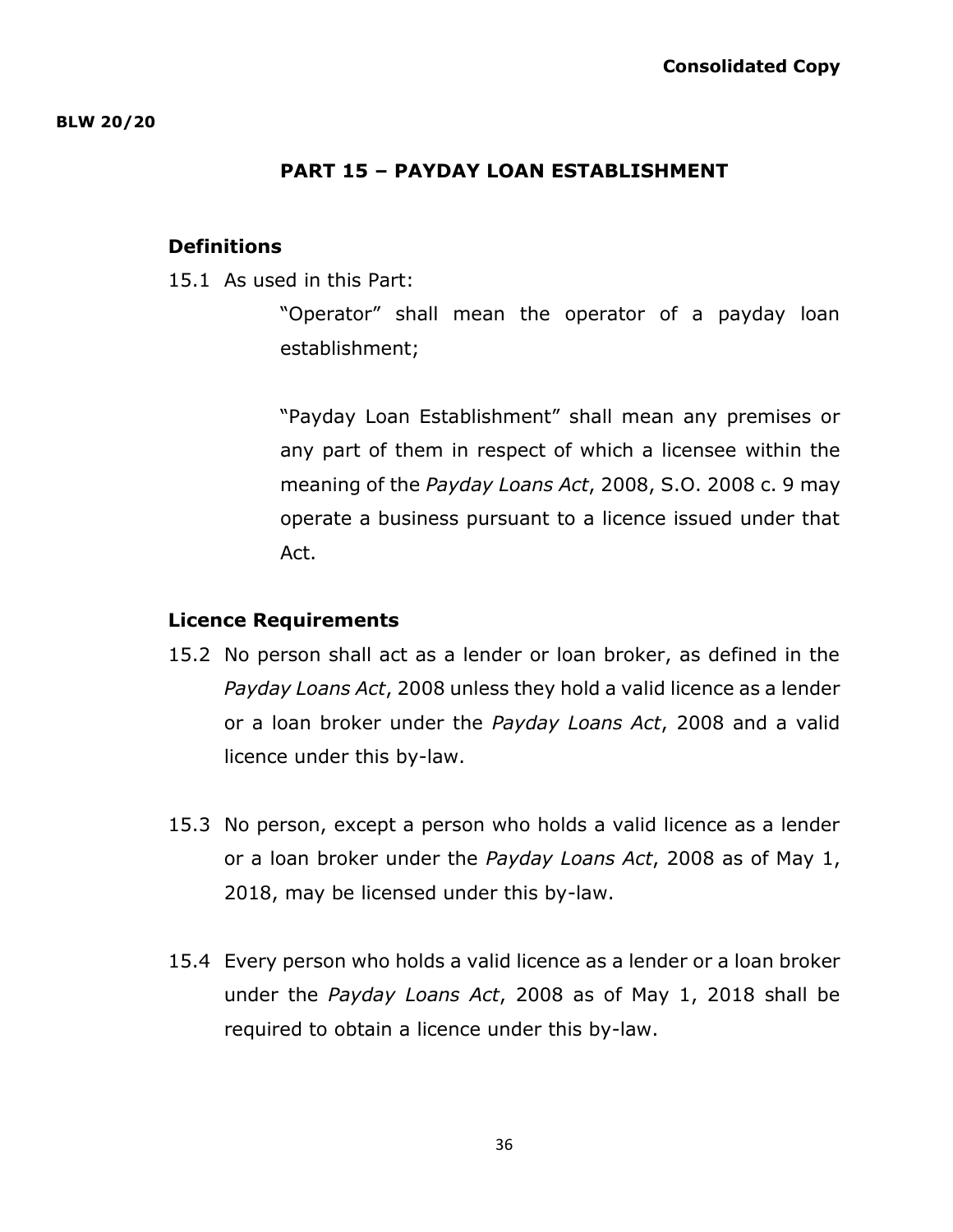15.5 A Person or entity who wishes to apply for a licence shall supply the following:

> (a) The name of the Applicant in who's name the licence shall be issued;

> (b) All business addresses and relevant contact information as may be required by the City;

> (c) Proof of a valid licence issued under the *Payday Loans Act*, 2008, including the applicable licence number;

> (d) Confirmation from the Director of Community Development Services and Standards that the use is permitted in accordance with City's Zoning By-Law;

> (e) A clear criminal record check showing no unpardoned offences; and

> (f) Proof of commercial general liability insurance in the amount of not less than Two Million Dollars (\$2,000,000.00).

- 15.6 Every Payday Loan Establishment operator shall have a separate Licence for each Payday Loan Establishment Location.
- 15.7 An operator shall:

(a) Inform the City immediately if the licensee's licence under the *Payday Loans Act*, 2008 is suspended, ceases to be valid, is revoked or expires; and

(b) Operate only at the location(s) authorized by the licence issued under the *Payday Loans Act*, 2008 and this by-law.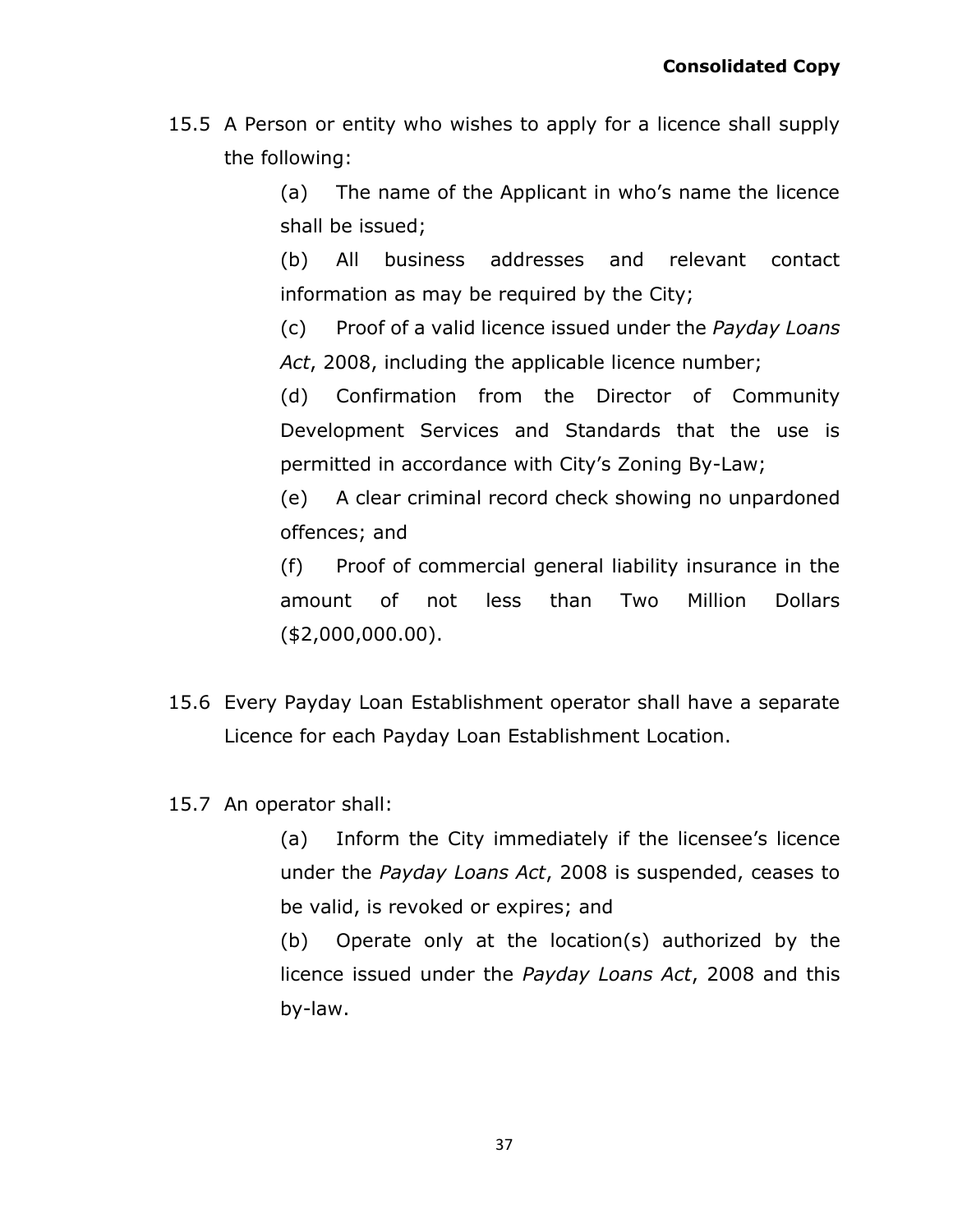- 15.8 If an operator's licence under the *Payday Loans Act*, 2008 is suspended, ceases to be valid, is revoked or expires, the licence issued under this by-law shall be immediately suspended for the entirety of the period that the licence under the *Payday Loans Act*, 2008 is suspended, ceases to be valid, is revoked or expires.
- 15.9 No new Licence shall be issued for a Payday Loan Establishment if the proposed site is located within 500 metres of an existing Payday Loan Establishment that is properly licensed.

### **Number of Licences**

- 15.10 The number of licences that can be issued and outstanding within the City of Sarnia for Payday Loan Establishments at any time is limited to seven (7).
- 15.11 Notwithstanding subsections 15.4 and 15.5 of this By-Law, any Payday Loan Establishment existing on February 10, 2020 may continue to operate in the same location provided:

(a) The operator had a current and valid Licence on February 10, 2020;

(b) The operator obtains a Payday Loan Establishment Licence by June 1, 2020;

(c) The business is operated continuously as a Payday Loan Establishment;

(d) The business is, at all times, operated in compliance with this By-Law and all applicable municipal, provincial and federal laws; and

(e) The Payday Loan Establishment Licence is renewed annually.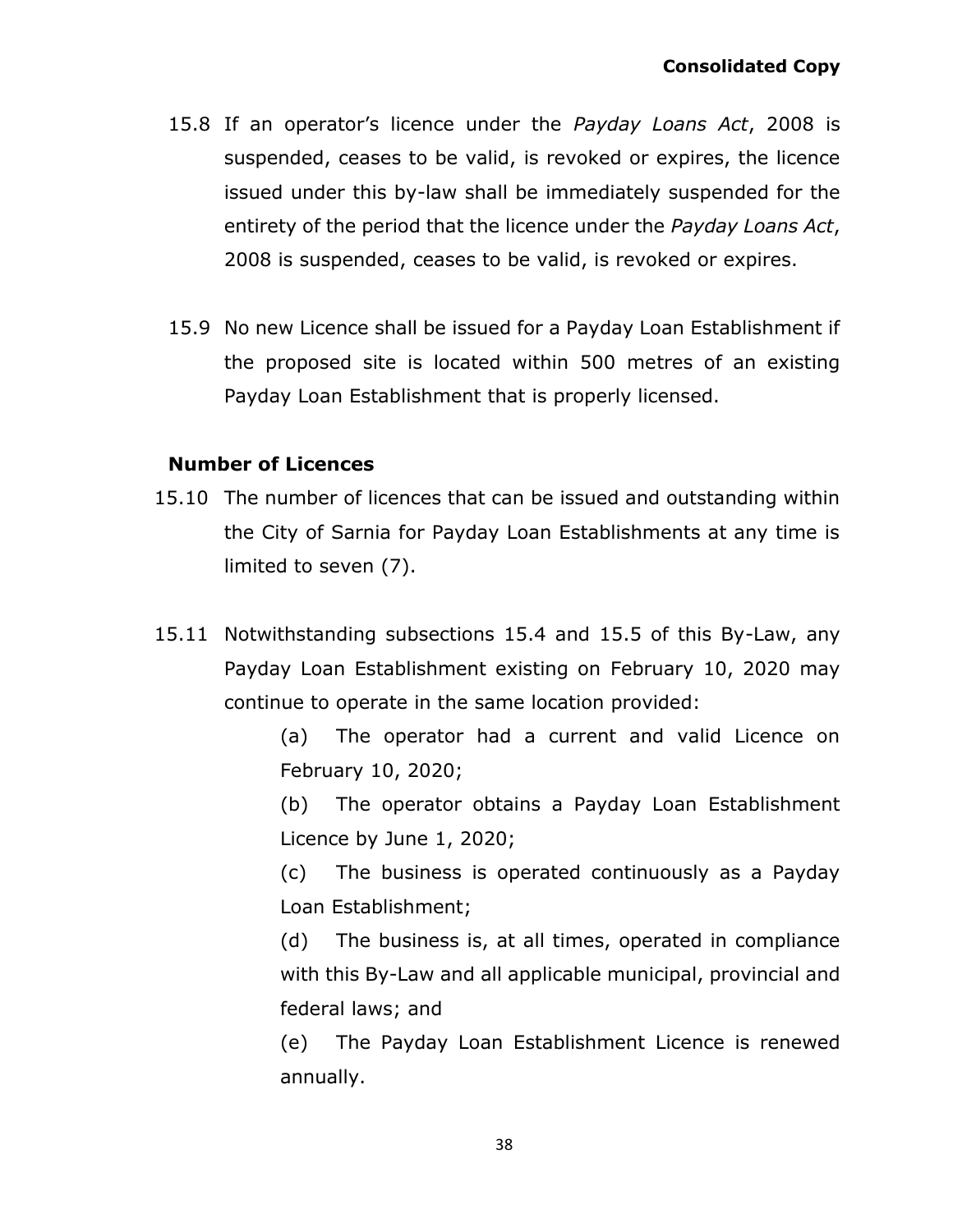- 15.12 The Payday Loan Establishments at the following locations are deemed to be existing on February 10, 2020 for the purposes of section 15.6 of this By-Law:
	- (a) 286 Christina St. N.
	- (b) 1137 Confederation Street
	- (c) 559 Exmouth Street
	- (d) 450 Exmouth Street
	- (e) 889 Exmouth Street (x2)
	- (f) 1200 London Road
	- (g) 1248 London Road
	- (h) 1273 London Road

## **Requirements of the Permit**

15.13 An operator shall ensure that each person who attends at their payday loan establishment is given, immediately on expressing an interest in a loan, credit counselling information that has been approved in advance by the City.

## **PART 16 - SALVAGE YARD**

### <span id="page-38-0"></span>**Definitions**

16.1 In this Part:

"Salvage Business" means salvage shops and salvage yards, including an automobile wrecking yard or premises;

### **Licence Requirements**

16.2 Prior to obtaining a licence, to be known as a "Salvage Licence", the owner or keeper of every Salvage Business shall: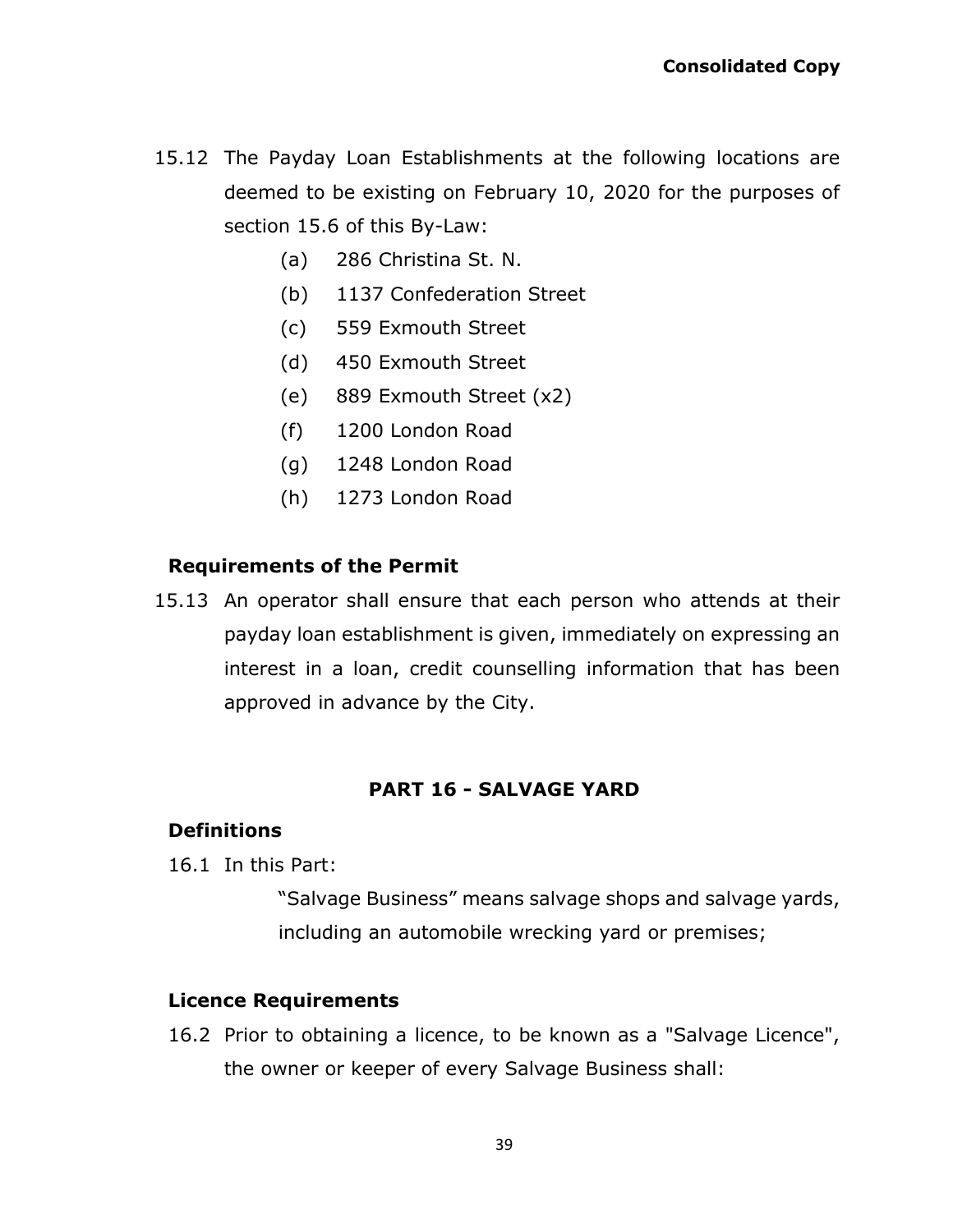(a) cause any open salvage yard to be enclosed with an eight foot (8') minimum chain link fence, and any such fence shall be in accordance with the minimum specifications set forth in Schedule "A" to this By-Law, except that with respect to the sides of a salvage yard which abut a public street, a solid type offence of wood or other material shall be erected in accordance with the minimum specifications and subject to the conditions set forth in Schedule "B" of this By-Law;

(b) not pile or store, or permit to be piled or stored, therein any materials higher than 15 feet;

(c) show proof of compliance with the Zoning By-Law, as determined by the Director of Planning & Building;

(d) apply for a separate licence shall be required in respect to each and every shop, store or other place used for the transaction of Business or for taking in or storing goods purchased or otherwise obtained under any licence required by this By-Law;

(e) list the name and residence of all members of the partnership, if the Business licensed under this By-Law is carried on by a partnership.

## **Prohibition - No Purchase from Minors**

16.3 No person licensed under this By-Law shall purchase, take in exchange or receive any goods, articles or thing from any person who is under the age of eighteen years.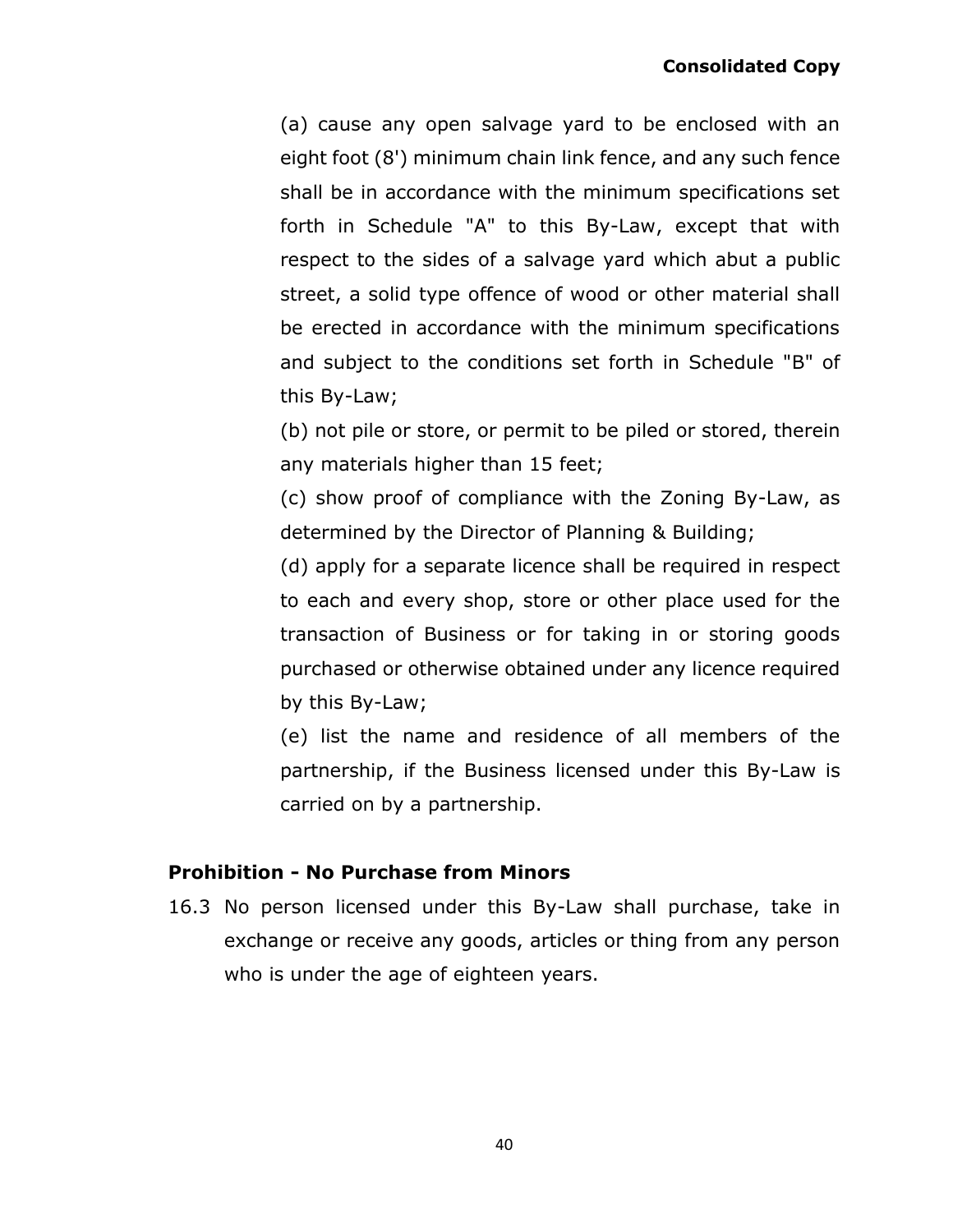#### **PART 17 – SECOND HAND GOODS**

#### <span id="page-40-0"></span>**Definitions**

17.1 In this Part:

"Second-hand Goods" means any article taken from the owner for resale, and includes:

i) waste paper, rags, bottles, bicycles, automobile tires, old metal and other scrap material and salvage;

ii) jewelry, antiques and collectables;

iii) household furniture and appliances, electronic goods and office equipment; and

iv) old gold and other precious metals and old jewelry or any other articles acquired for the purpose of smelting the same and recovering the gold therefrom;

"Second-hand Goods Business" means second-hand goods shops and dealers in second-hand goods, including persons who go from house to house or along highways to collect, purchase or obtain second-hand goods;

"Second-Hand Dealers' Register" are forms/template supplied by the City of Sarnia;

#### **Licence Requirements**

17.2 Prior to obtaining "Second-hand Dealer's Licence", the applicant shall:

> (a) apply for a separate licence shall be required in respect to each and every shop, store or other place used for the transaction of Business or for taking in or storing goods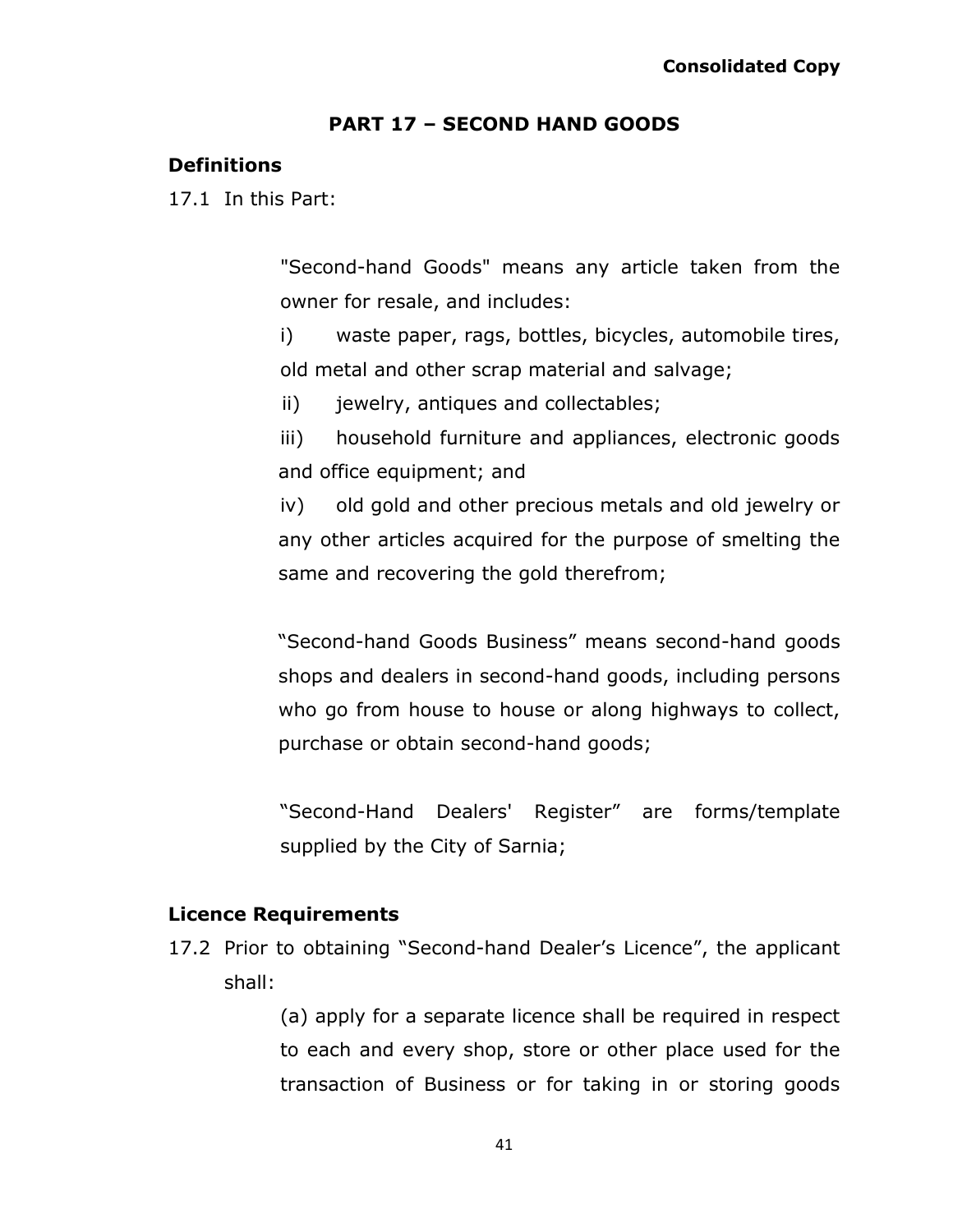purchased or otherwise obtained under any licence required by this By-Law; and

(b) provide a clear criminal record check showing no unpardoned offences.

### **Prohibitions**

17.3 No person with a Second-hand Dealer's Licence shall:

(a) purchase, take in exchange or receive any goods, articles or thing from any person who is under the age of eighteen years;

(b) shall alter, repair dispose of, or in any way part with second-hand goods purchased or taken in exchange until after the expiration of thirty (30) clear days, exclusive of Sundays and holidays, from the date of purchase or exchange, and during these thirty (30) days the secondhand goods so obtained shall remain on the premises in respect to which the licence is issued and be kept in a separate location from goods previously purchased, and shall be subject to inspection at any time during the Business hours by any By-Law Enforcement Officer, who may be accompanied by such other persons as in his judgment may be necessary for the identification of goods reported or suspected of having been stolen; and

(c) pass from house to house or along any private street or lane or public highway in the City of Sarnia for the purpose of collecting, purchasing or obtaining Second-hand Goods between 6:00 p.m. on any day and 7:00 a.m. on the next following day.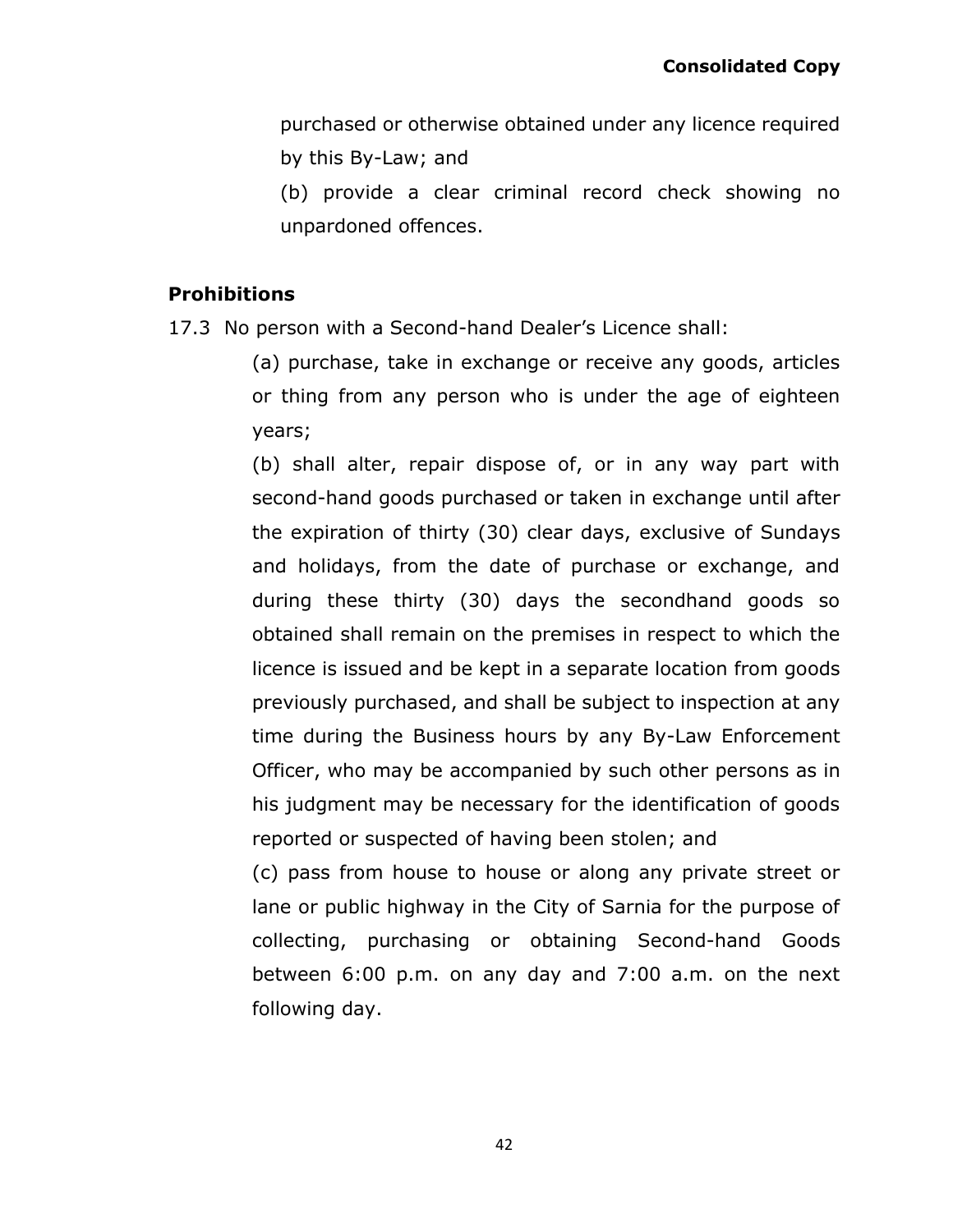#### **BLW 127/19**

17.3(1) Notwithstanding Section 17.3(b), a person holding a Second-hand Dealer's License may sell or dispose of scrap metal, other than precious metals and jewelry, with no holding period.

### **Duty to Report**

17.4 Every person holding a Second-Hand Dealer's Licence, or any person acting agent of any such person, shall report promptly to the Sarnia Police Service any information he obtains which causes him to suspect that goods or articles offered to him are stolen or otherwise unlawfully obtained, together with particulars of any article with an altered, obliterated, removed or otherwise indistinguishable serial number.

## **Record Keeping**

17.5 Every person holding a Second-hand Dealer's Licence under this By-Law shall:

> (a) clearly record on the Second-Hand Dealers' Register all second-hand goods purchased or taken in exchange. The entry must be made at the time of purchase or immediately thereafter, and shall include, in addition to the date and hour of purchase, a full description of the article or articles, the make, model and serial numbers, the price paid therefor, and the name, address and particulars of identification produced of the person from whom the purchase was made.

> (b) ensure that the Second-Hand Dealers' Register is not modified, mutilated or other otherwise destroyed.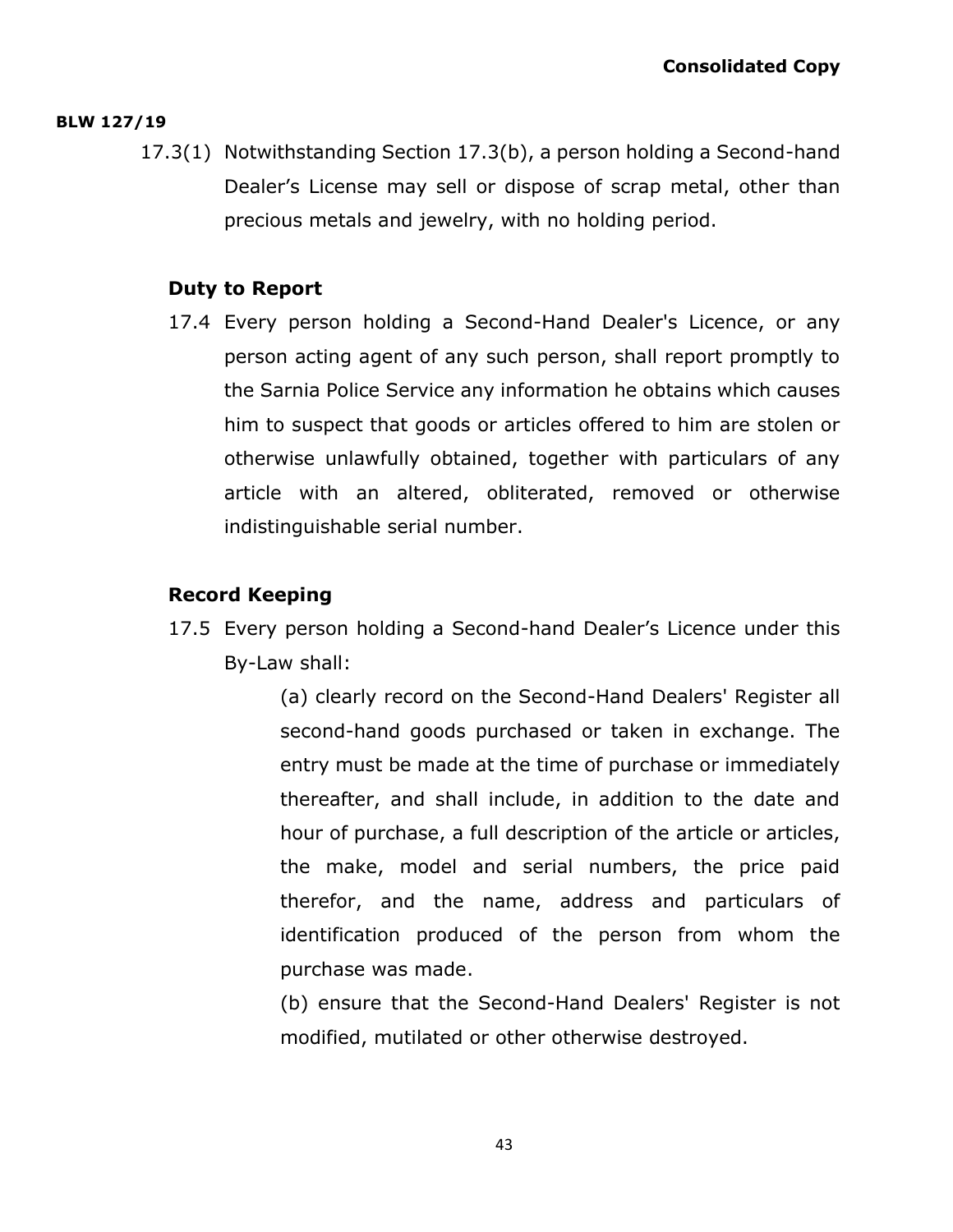(c) present the Second-Hand Dealers' Register for inspection to any By-Law Enforcement Officer at all times during Business hours.

(d) transmit by facsimile, or deliver, or cause to be delivered to the office of the Chief of Police, not later than noon of each Business day, including Saturday, a true copy of every Second-Hand Dealers' Register form used in the preceding business day, and shall retain on the premises the original of the said form.

## **Register Ownership and Inspection**

17.6 The said Second-Hand Dealers' Register form shall remain the property of the City.

# **Exemptions**

17.7 Notwithstanding any other provisions in this part, no licence shall be required by:

> (a) a registered charity or not-for-profit organizations, including natural persons conducting business on behalf of a registered charity or not-for-profit organizations;

> (b) to a person whose primary Business is in the sale of new goods or merchandise and who purchases, sells, exchanges or deals in second-hand goods only to the extent of purchasing traded-in articles the value of which is applied against the purchase price of new goods and who subsequently resells such traded-in articles.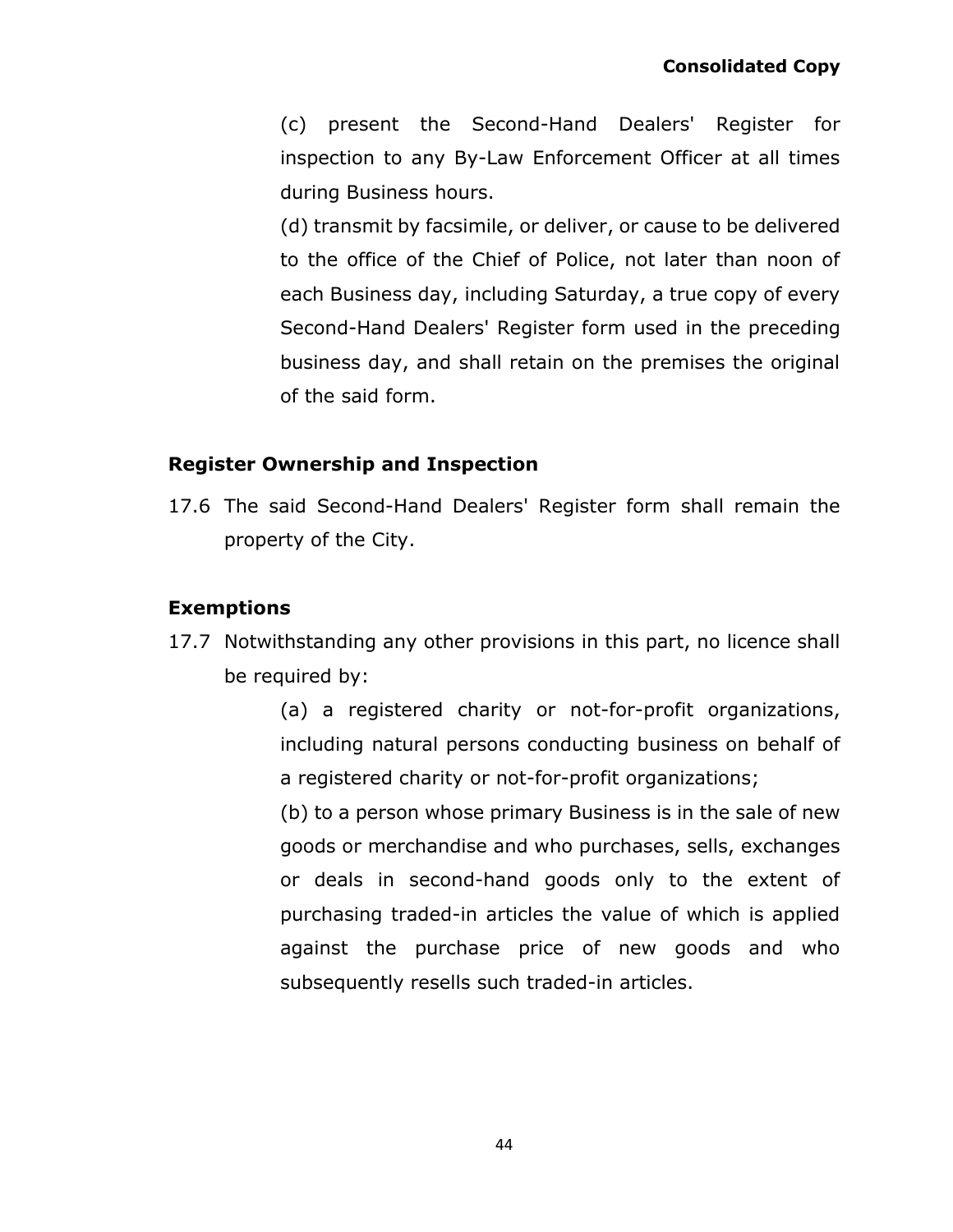#### **PART 18 – ENFORCEMENT**

#### <span id="page-44-0"></span>**Fine - for contravention**

18.1 Every person who contravenes a Part of this by-law, and every director or officer of a corporation who concurs in such contravention by the corporation, is guilty of an offence and on conviction is liable to a fine not exceeding \$25,000.

#### **Fine - for contravention - corporation**

18.2 Where a corporation is convicted of an offence under subsection 20.1 or 20.2 of this by-law, the maximum penalty that may be imposed on the corporation is \$50,000, and not as provided in those subsections.

### **Premises closed - operating without licence - two years**

18.3 Where an owner is convicted of knowingly carrying on or engaging in a trade, business or occupation on, in or in respect of any premises or any part of any premises without a licence required by this by-law, the court may order that the premises or part of the premises be closed to any use for any period not exceeding two years.

#### **Premises closed - other contraventions - two years**

18.4 Where a person is convicted of a contravention of this by-law, other than carrying on or engaging in a trade, business or occupation without a licence so to do, and the court determines that the owner or occupant of the premises or part thereof in respect of which the conviction was made knew or ought to have known of the conduct which formed the subject matter of the conviction or of any pattern of similar conduct, the court may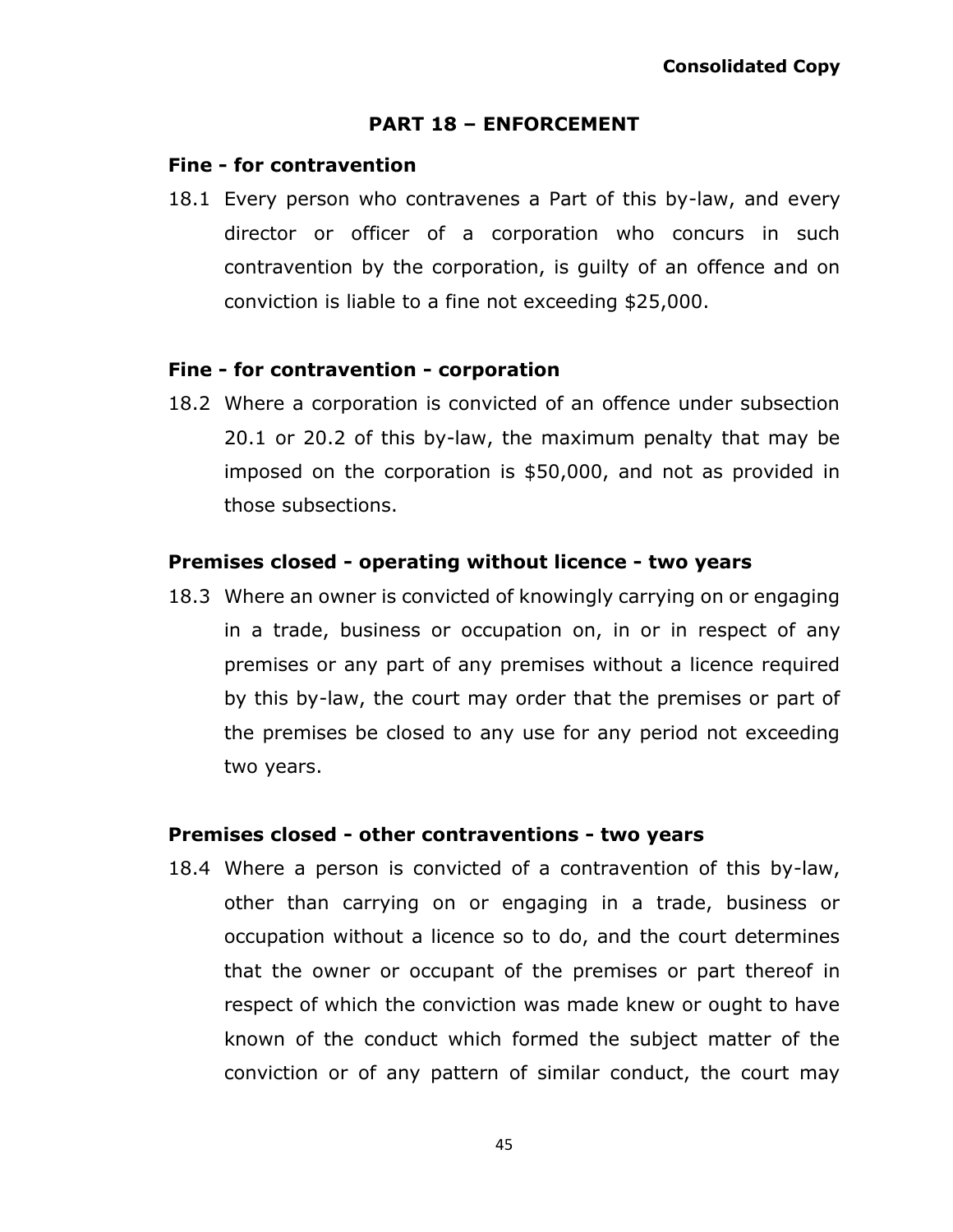order that the premises or part thereof be closed to any use for a period not exceeding two years.

### **Continuation – Prohibition order**

- 18.5 If this by-law is contravened and a conviction entered, in addition to any other remedy and to any penalty imposed by this by-law, the court in which the conviction has been entered and any court of competent jurisdiction thereafter may make an order;
	- (a) Prohibiting the continuation or repetition of the offence by the person convicted; and;
	- (b) Requiring the person convicted to correct the contravention in the manner and within the period that the court considers appropriate.

### **Integrity of by-law - severability**

18.6 Notwithstanding that any Part or Parts, section or sections of this by-law, a part or parts thereof, may be found by any court of law to be bad or illegal or beyond the power of the Council to enact, such Part or Parts, section or sections or a part or parts thereof shall be deemed to be severable, and all other sections of this bylaw, or parts thereof, are separate and independent therefrom and enacted as such.

## **Conflicts**

18.7 With the exception of section 16.2(a), if there is a conflict between a provision in this by-law, the *Municipal Act, 2001,* SO 2001, c 25, as amended, and a provision of any other Act authorizing a municipality to license a Business, the provision that is less restrictive of the City's power prevails.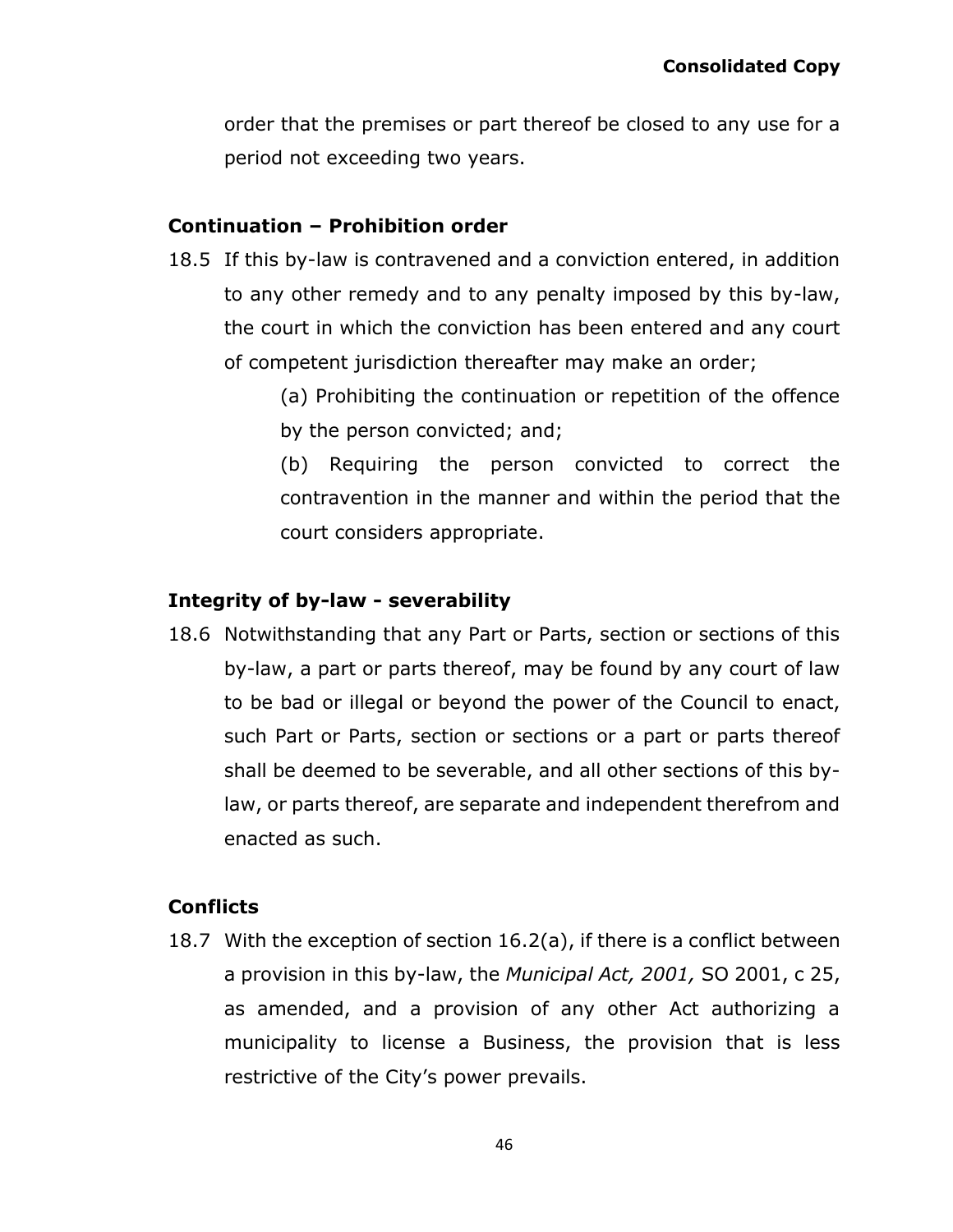### **Time**

18.8 All days stated within this By-Law shall be calendar days. Where the time for doing an act ends on a day that the Licence Manager's office is not open, the act may be completed on the next day that the Licence Manager's office is open.

### **Effective Date**

18.9 This By-Law comes into force and effect January 1, 2018.

### **Repeals**

18.10 Bylaw 127 of 2011 of the City of Sarnia is repealed.

## **Short title**

18.11 The short title of this by-law is the "Business Licencing By-Law".

# **By-Law Read a First, Second and Third time this 20 day of November, 2017.**

*"Dave Boushy"*

Dave Boushy Acting Mayor

*"Dianne Gould-Brown"*

\_\_\_\_\_\_\_\_\_\_\_\_\_\_\_\_\_\_\_\_\_\_\_\_\_\_\_\_\_\_

\_\_\_\_\_\_\_\_\_\_\_\_\_\_\_\_\_\_\_\_\_\_\_\_\_\_\_\_\_\_

Dianne Gould-Brown City Clerk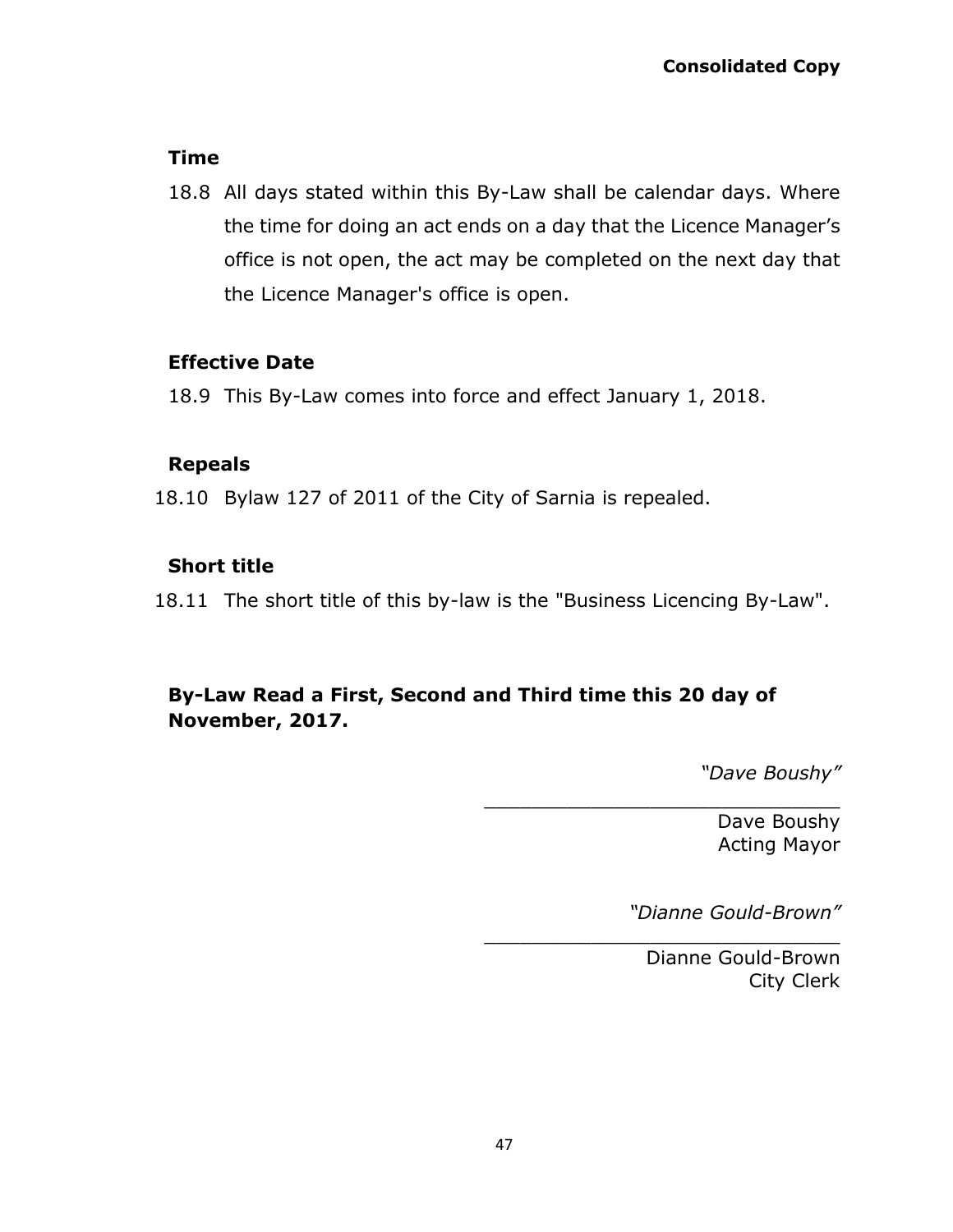<span id="page-47-0"></span>

| Height:             | 8 foot minimum                                   |
|---------------------|--------------------------------------------------|
| Fabric:             | Number 9 gauge with 2 inch steel mesh, hot dip   |
|                     | galvanized after fabrication                     |
| Line Posts:         | 2-3/8 inch O.D. galvanized steel pipe            |
| Lost Spacing:       | Not over 10 feet                                 |
| Top Bail:           | 1-11/16 inch O.D. steel pipe or high carbon      |
|                     | tubing hot galvanized                            |
| End,<br>gate<br>and | 3-1/2 inch O.D. galvanized steel pipe            |
| corner posts:       |                                                  |
| <b>Braces</b>       | 1-11/16 inch O.D. galvanized steel               |
| Miscellaneous       | and<br>-clamps, bolts, tension bars, bands       |
|                     | couplings to be steel hot dip galvanized         |
|                     | -hinges, latches, turnbuckles to be of malleable |
|                     | iron hot dip galvanized                          |
|                     |                                                  |

## **SCHEDULE "A" OF BUSINESS LICENCING BY-LAW**

Barbed wire, where used, shall be placed six (6) feet or more above grade and if used on an outrigger arm shall not overhang City property.

Maintenance - Fences shall be maintained in a bright neat condition. Rust spots, when they appear, shall be painted with aluminum paint.

> - Materials shall not be piled too close to a fence as to cause the fence to lean or to damage galvanized coating.